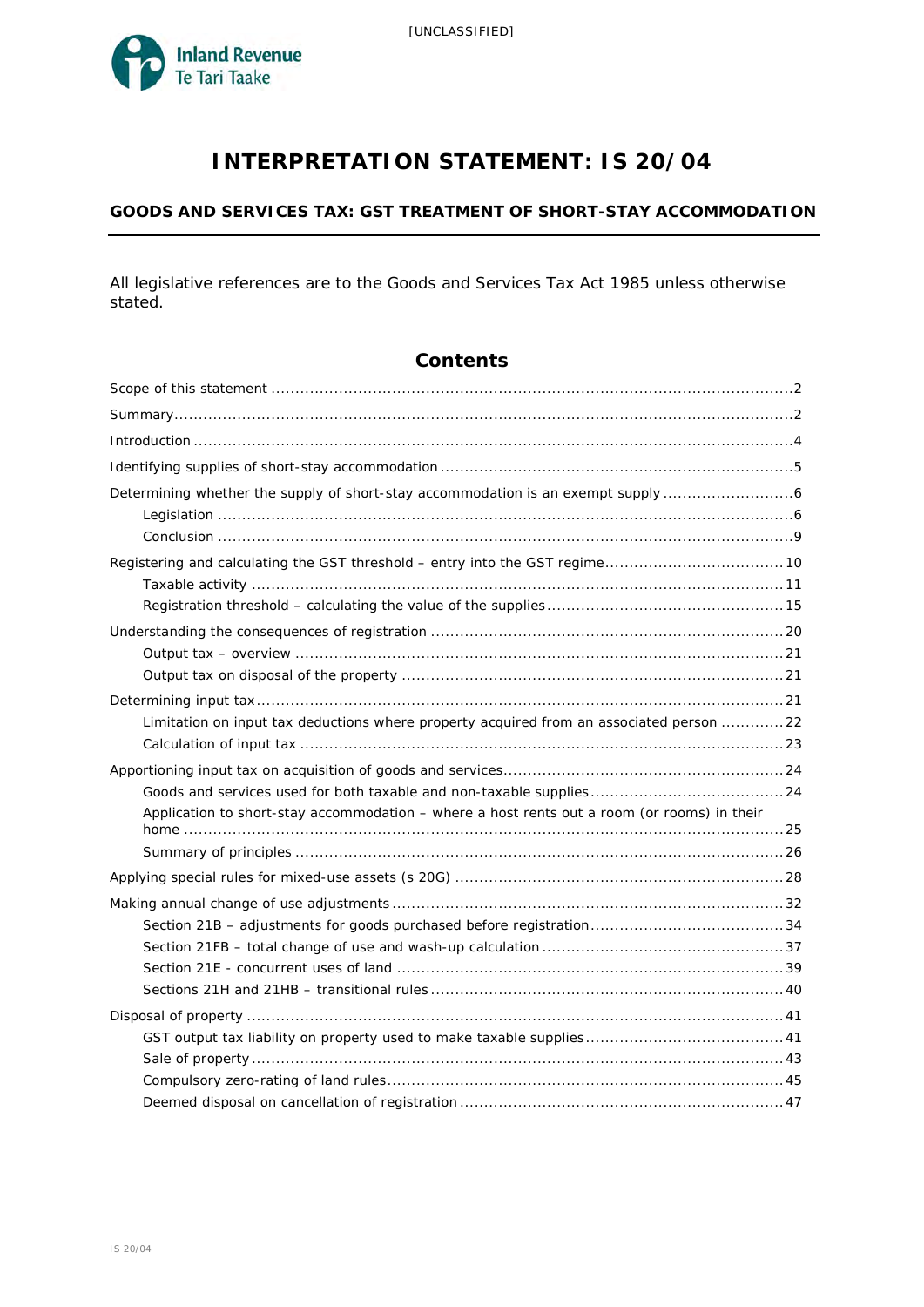# <span id="page-1-0"></span>**Scope of this statement**

 $1.$ This statement discusses the GST treatment of short-stay accommodation provided on peer-to-peer websites such as Airbnb, Bookabach and Holiday Houses. In this statement, "short-stay accommodation" means accommodation provided for less than four weeks. The focus of this statement is where a host offers accommodation to the guest in either the host's home (and they might list a room, a sleepout or the entire property) or holiday home. The statement also covers short-stay accommodation provided in a property exclusively used for that purpose. Shortstay accommodation might be for the purposes of a holiday, to visit family or friends, to attend a special event or when travelling away on business. Short-stay accommodation is not intended to cover accommodation provided to residential tenants, boarders, students or care home residents.

# <span id="page-1-1"></span>**Summary**

- $2.$ The statement approaches GST from the perspective of someone considering providing short-stay accommodation for the first time. The statement first confirms the supply of short-stay accommodation by a registered person is not an exempt supply (meaning it is potentially subject to GST). It then discusses:
	- the requirements for registration;
	- the main consequences of registration; and
	- what happens when the property is sold or the short-stay accommodation activity ceases.
- $3<sub>1</sub>$ The supply of accommodation in a dwelling is one of the few exceptions to the broad base coverage of GST. For a property to be a "dwelling", the guest must use the property as their principal place of residence and they will usually have rights of quiet enjoyment. However, the types of short-stay accommodation addressed in this statement will not be a guest's principal place of residence nor will they have a right of quiet enjoyment. Consequently, if the host is a registered person, the supply of short-stay accommodation will be subject to GST.
- $4.$ To register for GST, it is necessary to first have a taxable activity. Determining whether a taxable activity is being carried on is a question of fact. For most hosts, the crucial question is whether the short-stay accommodation activity is carried on continuously or regularly. Occupancy is a key (but not determining) factor, and regular paying guests will suggest a taxable activity. Providing occasional or intermittent short-stay accommodation, for instance renting a room for a one-off sporting event, will not be sufficient to establish a taxable activity.
- $5<sub>1</sub>$ A person making taxable supplies in the course of a taxable activity becomes liable to register for GST under s 51. The Act provides for compulsory registration for those making taxable supplies exceeding \$60,000 in any 12-month period. Hosts making supplies under the \$60,000 threshold may voluntarily register for GST.
- 6. When a person is registered for GST, they must file a GST return for each return period. The GST charged on a registered person's taxable supplies is referred to as output tax. GST that is charged on goods and services acquired by a registered person is called input tax. If a host registers for GST, they will have to account for GST output tax on the supply of short-stay accommodation. The amount of tax payable is calculated by deducting input tax from the amount of output tax.
- $7.$ Generally, a registered person may claim input tax deductions to the extent to which the goods or services are used for, or are available for use in, making taxable supplies. A full input tax deduction is allowed for goods or services that are used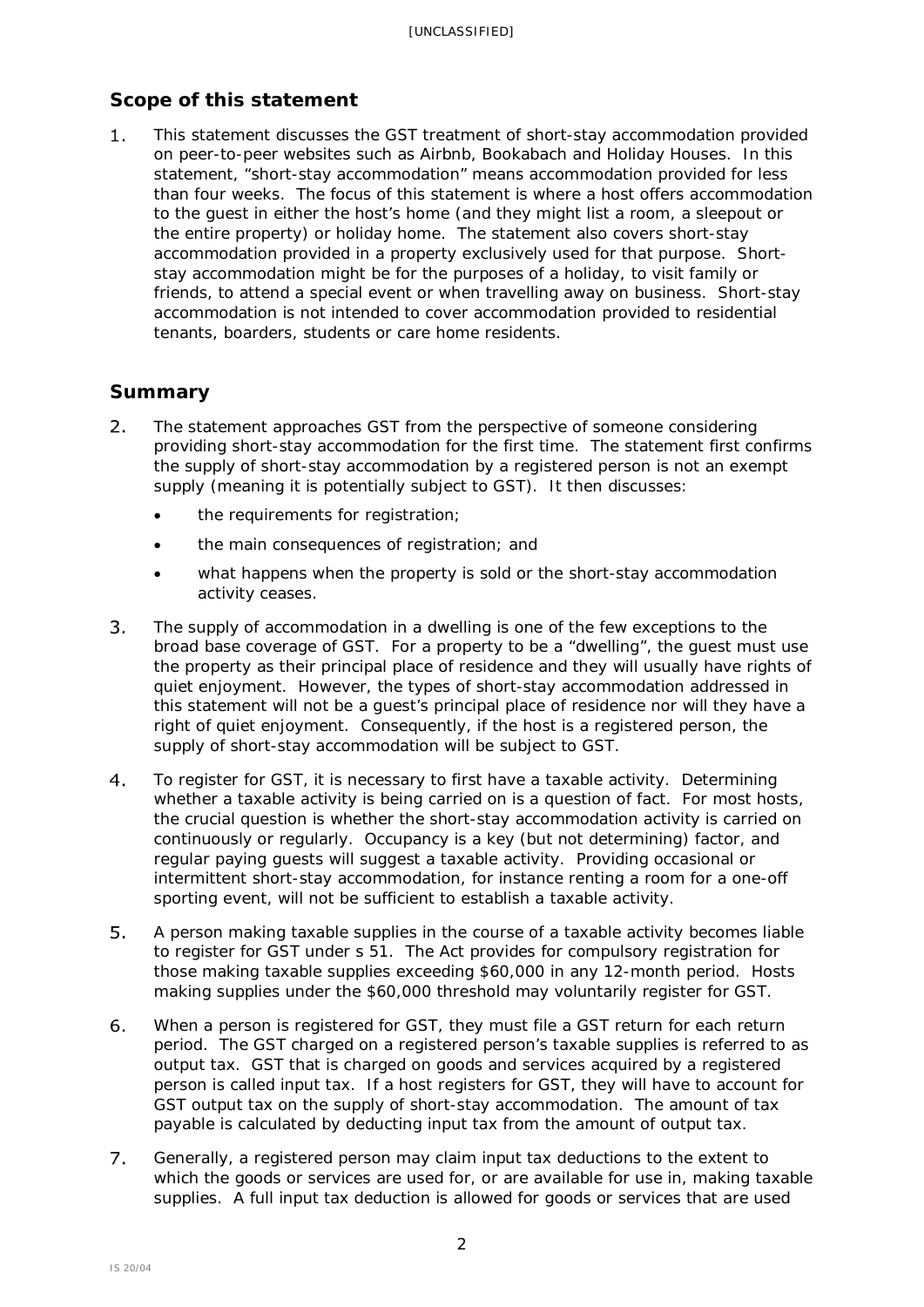(or intended to be used) solely for making taxable supplies (for example, advertising services or goods such as toiletries purchased solely for use by guests). On the other hand, no input tax deduction is allowed for a good or service that is intended to be used solely for making non-taxable supplies (for example, any goods or services purchased for private use by the host).

- 8. Where the relevant goods or services are to be used for making both taxable and exempt supplies (for example, the power bill for electricity used by both guests and the host), then the input tax able to be deducted must be apportioned based on use (or intended use).
- 9. If a property is a "mixed-use asset" (this is likely to include holiday homes used both privately and to earn income), s 20G contains a formula for apportionment and adjustments. This provision is based on the mixed-use asset rules in subpart DG of the Income Tax Act 2007. Put simply, the formula ignores periods where the property is empty when apportioning between taxable and non-taxable use.
- Various adjustments may need to be made over the period of the taxable activity. The most likely adjustments for short-stay accommodation are as follows:
	- An adjustment under ss 21 to 21I if the extent to which a good or service is used for making taxable supplies changes. Section 21 requires a registered person to ascertain at the end of an "adjustment period" whether an adjustment is required for any difference between the intended use and actual use.
	- Section 21B allows a GST input tax deduction where goods acquired before registration are subsequently used in a taxable activity.
	- Section 21FB provides for a wash-up calculation where there is a sustained change of use from mixed-use to total taxable or total non-taxable (but the registered person's taxable activity is ongoing). Rather than continue to make adjustments every year, the taxpayer can effectively get the full input tax deduction from acquisition (if 100% taxable use) or repay the GST input tax from acquisition (if 100% non-taxable use).
	- Section 21H and 21HB are transitional provisions that may apply to properties purchased before 1 April 2011.
- A disposal of a property used to make taxable supplies of short-stay accommodation has GST consequences. A sale of such a property will be in the course or furtherance of a taxable activity and subject to GST under s 8(1). GST output tax will be charged on the sale price. To the extent that a person has not claimed the full input tax deduction they can claim an adjustment under s 21F. GST input tax is claimed on the purchase price and GST output tax is charged on the sale price. Consequently, a net GST liability on property is likely because it usually appreciates in value (sometimes significantly).
- There will also be a deemed disposal on cancellation of registration. This is most likely to occur where a host ceases their taxable activity of providing short-stay accommodation. The host must notify the Commissioner within 21 days of ceasing their taxable activity of providing short-stay accommodation. The Commissioner can also cancel a person's registration, if she is satisfied that they are not carrying on a taxable activity. A deemed supply of the property at open market value arises on deregistration. For a host this means paying GST output tax based on the value of their property when they cease their taxable activity. Where the property has been owned since before 1986 (when GST was introduced), the adjustment can be made at the lower of the cost of the property or its market value (s 10(8)).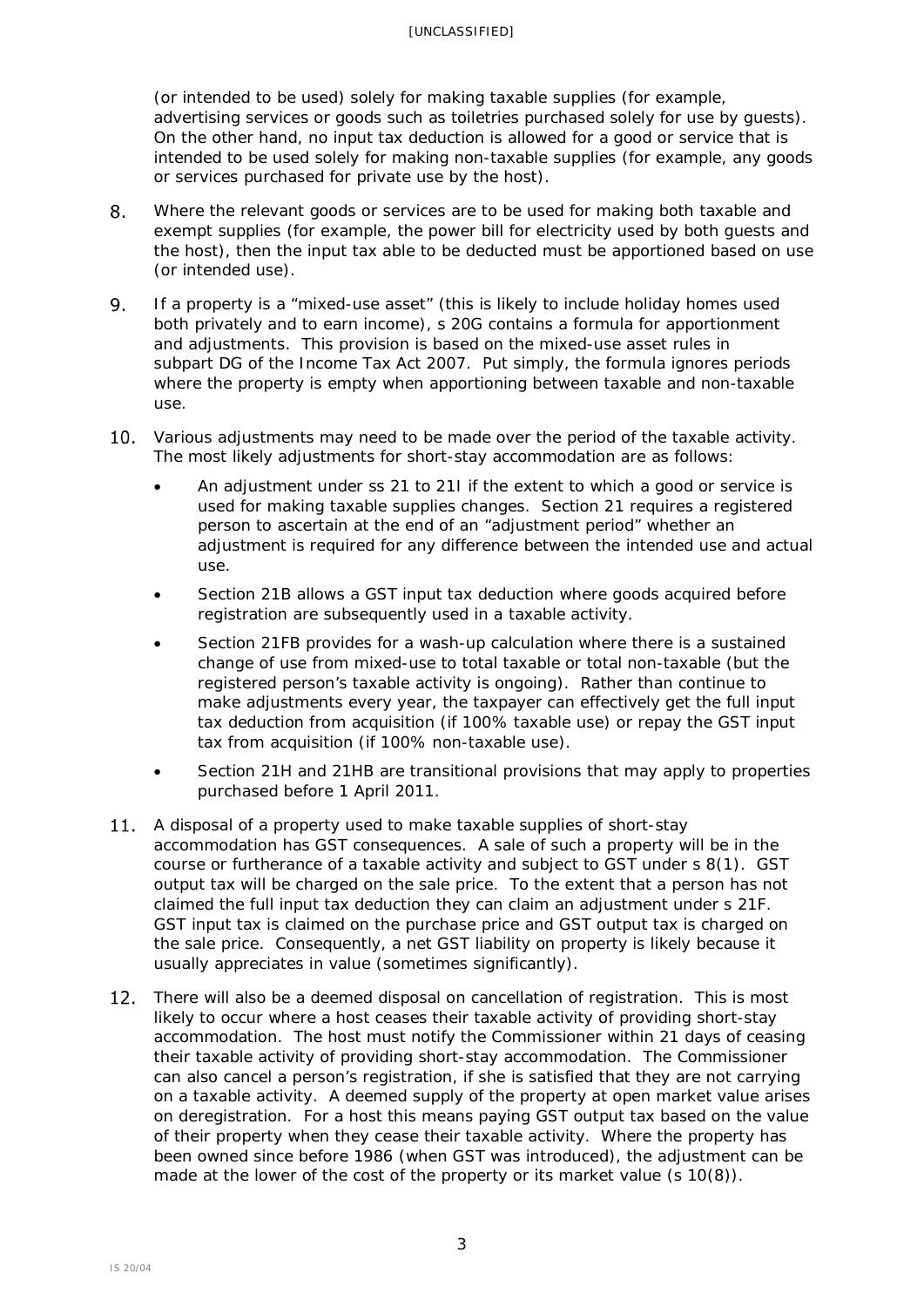13. This statement confirms "GST — Supply of Accommodation in Holiday Homes". *Public Information Bulletin* 160 (March 1987): 4 (PIB 160) no longer has any current application. The PIB item discussed the GST treatment of holiday homes but the analysis is no longer correct because of amendments to the definitions of the terms "dwelling" and "commercial dwelling" in the Act.

# <span id="page-3-0"></span>**Introduction**

- 14. This statement is part of a series of guidance addressing the tax implications of providing short-stay accommodation through peer-to-peer websites. The Commissioner published a Determination and five Questions We've Been Asked in *Tax Information Bulletin* vol 31, no 6 (July 2019):
	- "DET 19/02: Standard-cost household service for short-stay accommodation providers" (at 67);
	- "QB 19/05: What are my income tax obligations if I rent out my home or a separate dwelling on my property as short-stay accommodation?" (at 3);
	- "QB 19/06: What income tax rules apply if I have a dwelling that I sometimes rent out as short-stay accommodation and sometimes use myself?" (at 12);
	- "QB 19/07: How do the mixed-use asset income tax rules apply to a dwelling that I sometimes rent out as short-stay accommodation and sometimes use privately?" (at 16);
	- "QB 19/08: How do the standard income tax rules apply to a dwelling that I sometimes rent out as short-stay accommodation and sometimes use privately?" (at 22); and
	- "QB 19/09: Can I register for GST if I supply short-stay accommodation to guests in my home or holiday home?" (at 27).
- 15. This statement builds on the discussion in QB 19/09, which focuses on whether a host can register and some of the major consequences. This statement follows the lifecycle of a taxable activity of supplying short-stay accommodation. The statement addresses the issues sequentially:
	- identifying supplies of short-stay accommodation (from [\[17\]](#page-4-1));
	- determining whether the supply of short-stay accommodation is an exempt supply (from [\[23\]](#page-5-2));
	- registering and calculating the threshold for s 51 (from [\[45\]](#page-9-1)), specifically:
		- o the consequences of making other taxable supplies when calculating the threshold (for example, the self-employed plumber who also has a taxable activity as a short-stay accommodation host); and
		- o supplies to associated persons (for example, where a host makes an "associated supply" to an "associated person" the Act deems this to be a supply at open market value);
	- understanding the consequences of registration (from [921), specifically:
		- o the need to file returns for a return period; and
		- o output tax (including output tax on associated supplies);
	- determining input tax (from [\[96\]](#page-20-3)):
		- o limitation of input tax deductions where property acquired from an associated person; and
		- o calculation of input tax on goods and services with "mixed" use;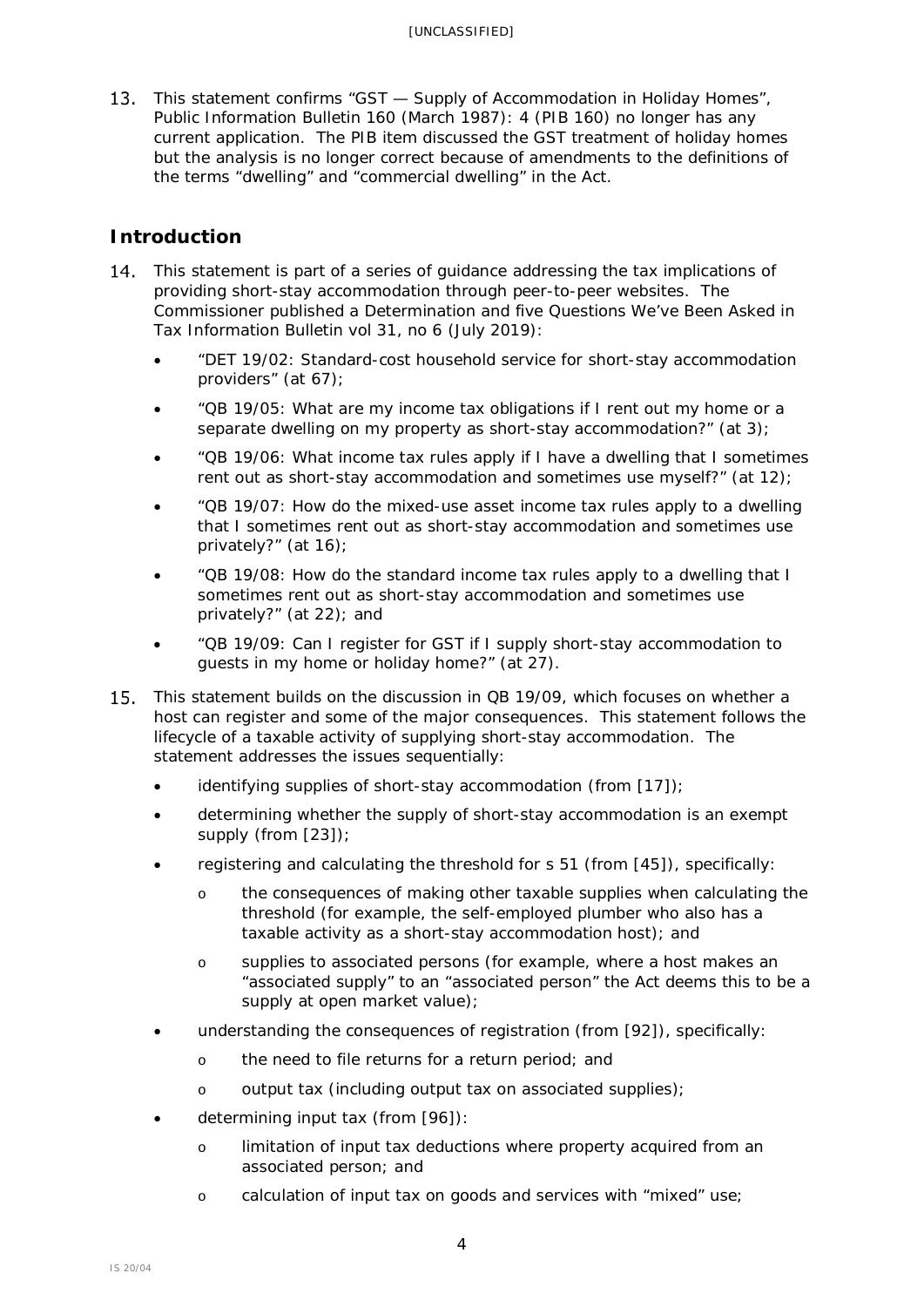- apportioning input tax on acquisition of goods and services when a property is used privately and for making taxable supplies, which, in most cases, will mean an apportionment based on a "time and space" calculation (from [\[114\]](#page-23-2));
- applying special rules for mixed-use assets such as holiday homes and baches (s 20G) (from [\[133\]](#page-27-1));
- making annual change of use adjustments required for property and specific adjustments under (from [\[141\]](#page-31-1)):
	- o s 21B adjustments for goods acquired before registration;
	- o s 21FB a wash-up calculation for a change of use to total taxable or total non-taxable;
	- o s 21E adjustments for the concurrent use of land; and
	- o ss 21H and 21HB transitional provisions that may apply to the property used to make supplies of short-stay accommodation;
- disposal of property (from [\[182\]](#page-40-2)):
	- o disposal by way of sale, which includes the final adjustment on disposal where a person has not previously had a full input tax deduction (under s 21F) and when the compulsory zero-rating of land rules may apply; and
	- o deemed disposal on cancellation of registration under s 52, which is most likely to occur where a host ceases their taxable activity.
- 16. Seventeen examples are included throughout this statement to illustrate the issues listed above. Examples 1, 2 and 4 are copied or adapted from QB 09/19, as they illustrate the points discussed in this statement. Example 8 is adapted from QB 19/05.

# <span id="page-4-0"></span>**Identifying supplies of short-stay accommodation**

- <span id="page-4-1"></span>A wide variety of different types of accommodation are listed on peer-to-peer  $17.$ websites (such as Bookabach and Airbnb). This statement covers accommodation that is:
	- provided for a period of less than four weeks; and
	- not the guest's main residence during the period in question.
- 18. As a result, this statement is not intended to apply to accommodation provided as residential letting, boarding services, student accommodation, respite care and care homes, as they are likely to fail one or both of the requirements.
- 19. Instead, the focus is on the types of short-stay accommodation used when on holiday, travelling for business, visiting friends or relatives, or spending time in another part of the country. Consistent with this, the statement uses the terms "host" and "guest" (rather than owner, landlord, tenant, renter and so on) as these labels seem most appropriate in the short-stay accommodation context.
- <span id="page-4-2"></span>20. The most common types of premises used to provide short-stay accommodation appear to be:
	- the host's home, which may occur in different ways:
		- o one or more rooms in the host's home;
		- o a self-contained unit on the host's property (for example, a sleep-out, cottage or converted garage);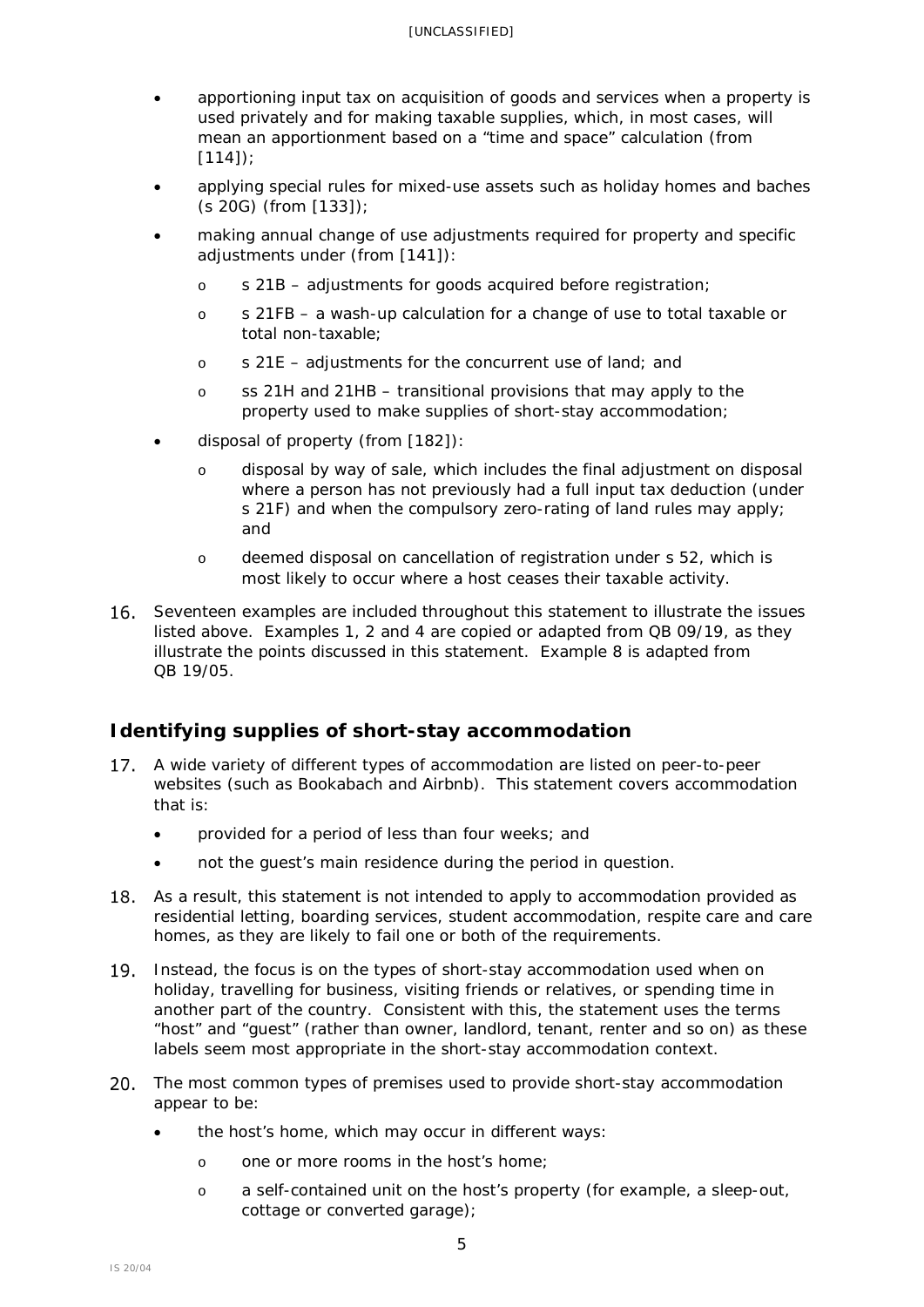- o the host's entire home for periods when the host is not occupying it;
- holiday homes or baches;
- serviced apartments;
- properties providing dedicated short-stay accommodation;
- farmstays: and
- bed and breakfasts.
- 21. Both the frequency of rental and the cost to the quest vary significantly from case to case. A correlation does not necessarily exist between frequency of rental and income derived (for example, a well-located apartment in a major city listed for a one-off event may make more in a week than an apartment in the suburbs of such a city makes in a whole year).
- 22. It will often be the owner of the property that is making the supplies of short-stay accommodation but that will not always be the case. By way of example, if a property is owned by trustees then depending on the particular arrangements it may be the trustees or beneficiaries who make the supplies of short-stay accommodation. For instance, if a property is held in trust but made available to the beneficiaries as their family home and the beneficiaries rent a room out on a peer-to-peer website then it may be the beneficiaries who are making the supplies. In this scenario where a room is being rented out in the family home it would be unusual to consider registering for GST. However, if the beneficiaries were carrying on a taxable activity and did register for GST, the property itself would not be part of the beneficiaries' taxable activity as it is owned by the trustees.

# <span id="page-5-0"></span>**Determining whether the supply of short-stay accommodation is an exempt supply**

- <span id="page-5-2"></span>23. When GST was introduced, one of the few exceptions to the broad-base coverage was the supply of residential accommodation. However, it was intended that shortterm accommodation would be subject to GST. Broadly, this was achieved in the legislation by making the supply of accommodation by a GST-registered person in a "dwelling" an exempt supply and the supply of accommodation in a "commercial dwelling" a taxable supply.
- 24. Historically, there has been some uncertainty in applying the distinction, particularly to premises such as homestays and holiday homes. The Taxation (GST and Remedial Matters) Act 2010 addressed this and narrowed the definition of "dwelling" by moving away from the functional nature of the premises to focus on the nature of the occupation by the recipient of the supply. At the same time, the definition of "commercial dwelling" was widened by specifically including homestays, farmstays, and bed and breakfast establishments. Inland Revenue considers that the amendments to the legislation mean that short-stay accommodation will not be an exempt supply of accommodation in a dwelling.

## <span id="page-5-1"></span>**Legislation**

25. Supplies of accommodation in a "dwelling" are exempt from GST under  $s$  14(1)(c). "Dwelling" is defined in s 2 as follows:

## **dwelling, for a person,—**

- (a) means premises, as defined in section 2 of the Residential Tenancies Act 1986,—
	- (i) that the person occupies, or that it can reasonably be foreseen that the person will occupy, as their principal place of residence; and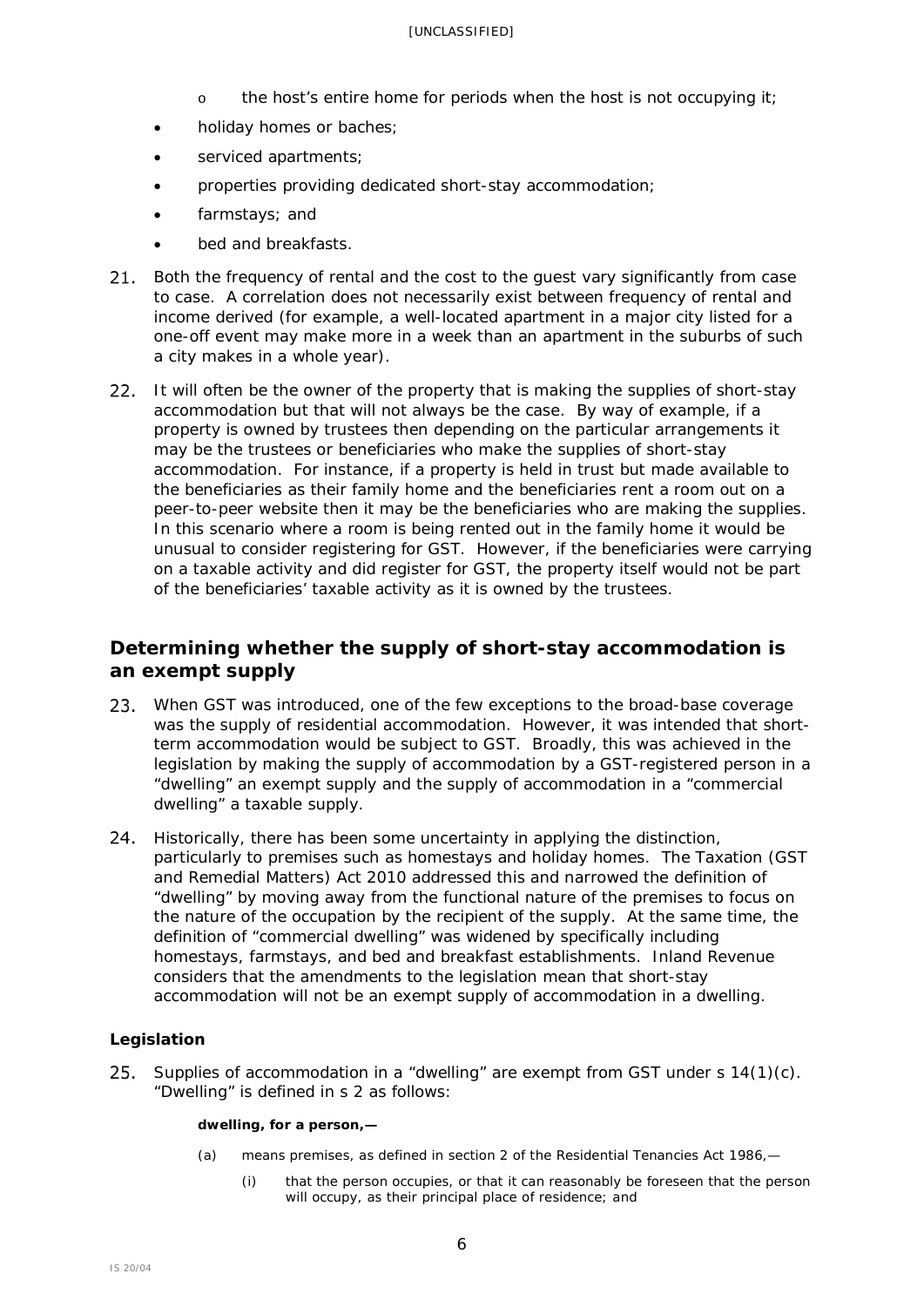- (ii) in relation to which the person has quiet enjoyment, as that term is used in section 38 of the Residential Tenancies Act 1986; and
- (b) includes—
	- (i) accommodation provided to a person who is occupying the same premises, or part of the same premises, as the supplier of the accommodation and who meets the requirements of paragraph (a)(i):
	- (ii) any appurtenances belonging to or used with the premises:
	- (iii) despite paragraph (a)(ii), a residential unit in a retirement village or rest home when the consideration paid or payable for the supply of accommodation in the unit is for the right to occupy the unit; and
- (c) excludes a commercial dwelling
- In brief, a "dwelling" is premises that a person occupies as their principal place of 26. residence and for which they have quiet enjoyment, but does not include a commercial dwelling.
- <span id="page-6-0"></span>As noted above, the definition of "dwelling" was restricted with effect from 1 April  $27.$ 2011 by amendments in the Taxation (GST and Remedial Matters) Act 2010. The definition of "principal place of residence" was also introduced at this time. The intention was to restrict the definition of "dwelling" by referring to the **nature of the supply rather the nature of the premises**. Dwelling is defined "for a person" as meaning accommodation that the person occupies as their principal place of residence, and the recipient will usually have quiet enjoyment (there is an exception where the person lives with their landlord).
- For there to be an exempt supply of accommodation in a dwelling to a person, the:
	- accommodation or dwelling must be premises (as defined in the Residential Tenancies Act 1986);
	- accommodation must be occupied as the person's principal place of residence;
	- person must have quiet enjoyment of the accommodation or dwelling; and
	- accommodation or dwelling must not be a commercial dwelling.

## *Whether the accommodation are "premises" as defined in the Residential Tenancies Act 1986*

The word "premises" is widely defined in s 2 of the Residential Tenancies Act 1986. All the types of accommodation listed at [\[20\]](#page-4-2) are "premises".

## *Principal place of residence*

- The definition of "dwelling" requires that the person occupies, or that it can reasonably be foreseen that the person will occupy, the premises as their principal place of residence. "Principal place of residence" in turn is defined as a place that a person occupies as their main residence for the period to which the agreement for the supply of accommodation relates.
- 31. "Principal place of residence" is defined in s 2:

**principal place of residence**, in the definition of **dwelling** means a place that a person occupies as their main residence for the period to which the agreement for the supply of accommodation relates

32. The term "short-stay accommodation" as used in this statement means accommodation provided for less than four weeks and that is not the person's principal place of residence. This is consistent with most accommodation listed on websites such as Airbnb or Bookabach. Accordingly, by its very nature, short-stay accommodation will not be the guest's principal place of residence. On this basis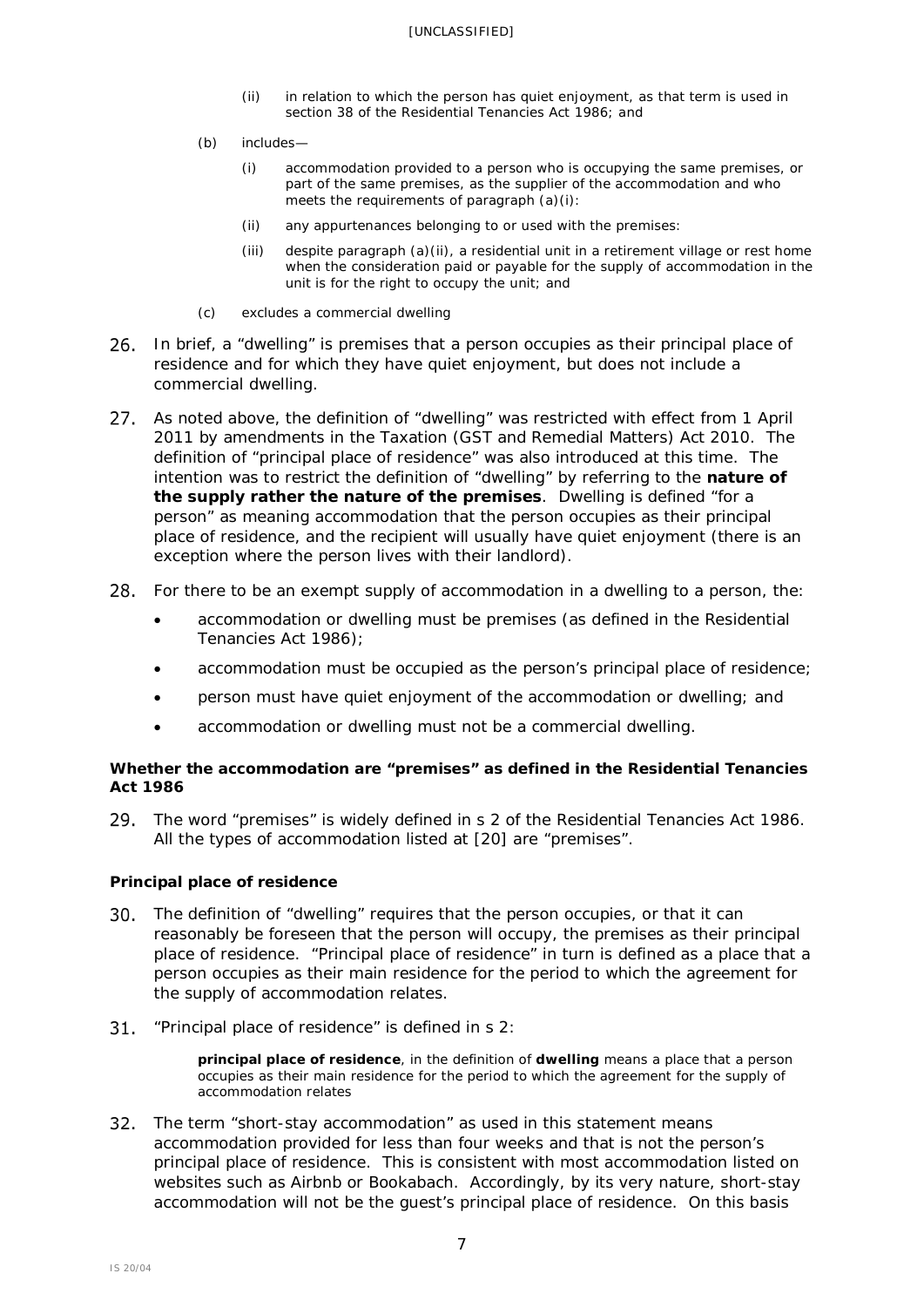alone, the supply of short-stay accommodation will not be of accommodation in a "dwelling".

## *Quiet enjoyment*

33. If the premises are not the person's principal place of residence, there will not be an exempt supply of accommodation in a dwelling. Therefore, it is unnecessary to consider whether the guests also have quiet enjoyment. However, it is highly unlikely that a guest would have quiet enjoyment as that term is used in s 38 of the Residential Tenancies Act 1986.

## *Commercial dwellings*

…

- 34. The supply of short-stay accommodation will not be the supply of accommodation in a dwelling because the premises will not be the guest's main place of residence, and it seems unlikely that the guest will have quiet enjoyment. Consequently, the supply of short-stay accommodation is subject to GST and is not exempt. Whether it is a supply of accommodation in a "commercial dwelling" does not need to be determined to answer this question.
- However, the statement briefly addresses this issue because the 2011 amendments to the definitions of "dwelling" and "commercial dwelling" (discussed at [\[27\]](#page-6-0)) have an impact on old *Public Information Bulletin* items.
- As discussed above, "dwelling" is defined by reference to the supply rather than the function of the premises. The drafting suggests that the perspective of the recipient of the supply is also relevant when it comes to commercial dwellings:

**dwelling**, for a person,—

- (c) excludes a commercial dwelling
- 37. This appears to initially put the emphasis on what a "commercial dwelling" is from the perspective of the person receiving the supply. However, the definition of "commercial dwelling" in s 2 focuses on the function of the premises:

### **commercial dwelling**—

- (a) means—
	- (i) a hotel, motel, homestay, farmstay, bed and breakfast establishment, inn, hostel, or boardinghouse:
	- (ii) a serviced apartment managed or operated by a third party for which services in addition to the supply of accommodation are provided and in relation to which a resident does not have quiet enjoyment, as that term is used in section 38 of the Residential Tenancies Act 1986:
	- (iii) a convalescent home, nursing home, rest home, or hospice:
	- (iv) a camping ground:
	- (v) premises of a similar kind to those referred to in subparagraphs (i) to (iv); and
- (b) excludes—
	- (i) a hospital except to the extent to which the hospital is a residential establishment:
	- (ii) a dwelling referred to in paragraph (b)(iii) of the definition of dwelling
- 38. None of the types of accommodation in para  $(a)(i)$  or para  $(a)(ii)$  are defined so all have their ordinary meaning. "Homestay", "farmstay" and "bed and breakfast establishment" were all added to para (a)(i) by the Taxation (GST and Remedial Matters) Act 2010 to broaden the definition of "commercial dwelling". These types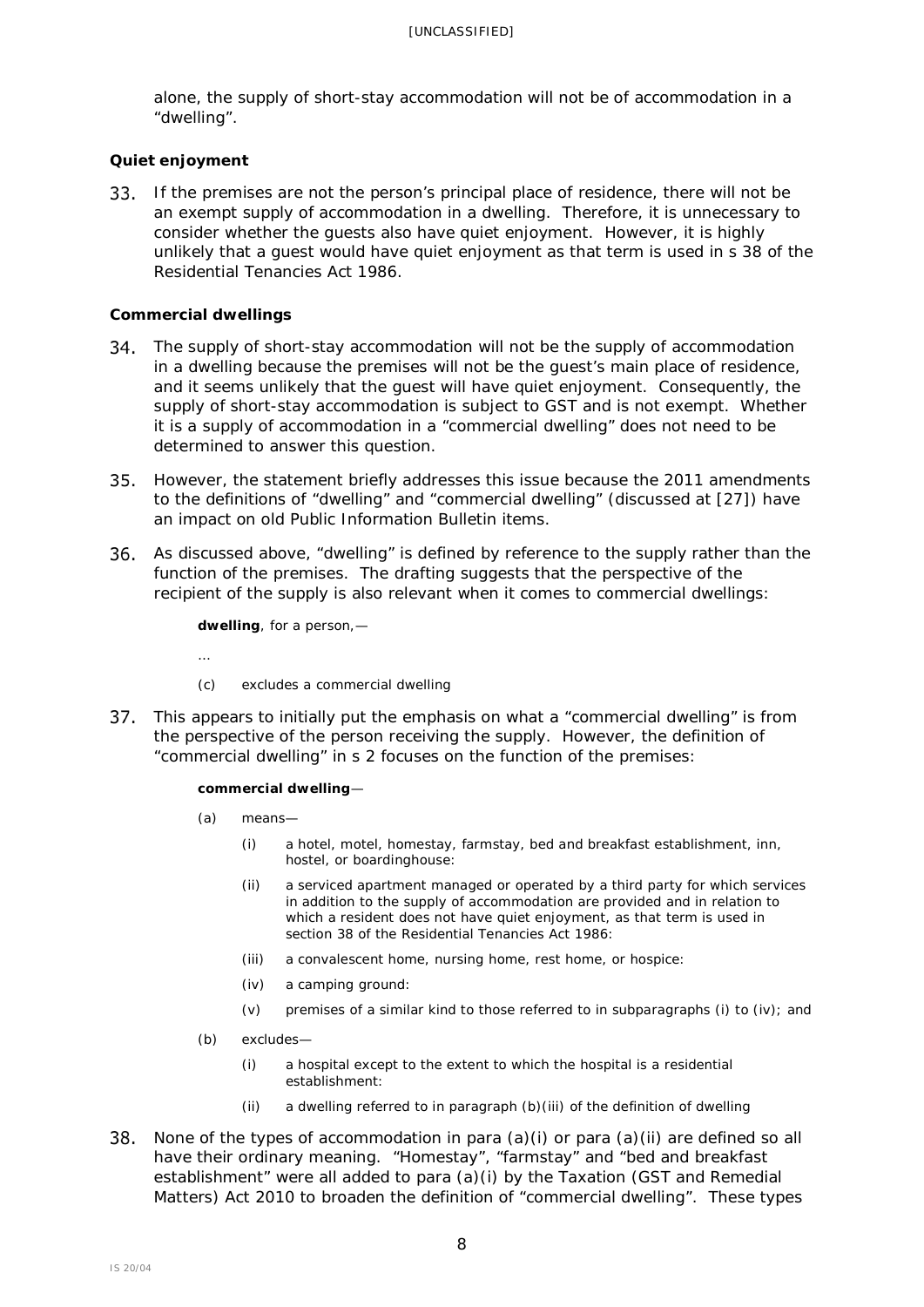of premises usually involve the use of the host's home in the provision of short-stay accommodation, so are potentially relevant to the types of accommodation dealt with in this statement.

*Old Public Information Bulletin items* 

- "GST Supply of Accommodation in Holiday Homes", *Public Information Bulletin* 160 (March 1987): 4 (PIB 160) discussed the GST treatment of holiday homes and caravan sites. This item was categorised as being under review following the review of the old PIB items. The analysis of whether holiday homes are "dwellings" or "commercial dwellings" is no longer correct because of the 2011 amendments to the definitions. Consequently, the item has no current application and will not be re-published.
- 40. The reference in the PIB item to "caravan sites" refers to the underlying site or berth and not the caravan itself (caravans were addressed in Question 116 in *Public Information Bulletin* Vol 158 (November 1986). PIB 160 stated:

The rental or lease of caravan sites is taxable in full, for the first four weeks accommodation and at the rate of 60 percent of the charge thereafter. A site is a "commercial dwelling" and the special valuation provisions of section 10(6) will apply.

41. To the extent that the caravan site is on a camping ground (or a similar establishment), it is included in the definition of commercial dwelling and the special valuation provisions in s 10(6) will apply.

## <span id="page-8-0"></span>**Conclusion**

- 42. The supply of accommodation in a dwelling involves an assessment of the supply to the recipient rather than an enquiry into the function of the property. The definition of "dwelling" requires the person to occupy the premises as their principal place of residence and to have quiet enjoyment (as that term is used in the Residential Tenancies Act 1986). Where a person has a residential tenancy, these aspects will usually be present. However, short-stay accommodation will not be a person's principal place of residence. It is also unlikely that the host will grant rights that correspond to quiet enjoyment.
- 43. On this basis, the supply of short-stay accommodation will not be the supply of accommodation in a dwelling. This means short-stay accommodation will be subject to GST. Therefore, whether the premises are a "commercial dwelling" is relevant only to scenarios where there are long-term stays (stays in excess of four weeks), as the supplies of accommodation may be subject to a lower rate of GST.
- Example 1 illustrates the circumstances in which a property can be a "dwelling". It is based on Example 4 from QB 19/09.

## **Example 1 – circumstances in which a property can be a "dwelling"**

Baz has the opportunity to buy a house in Turangi. The house costs \$400,000 but Baz reckons the local housing market is so strong that it will be worth \$480,000 in a few years. He wants to either:

- Rent the property to residential tenants; or
- List the property as a holiday home on a website. He will use the property exclusively for providing short-stay accommodation. He believes the property will be popular year-round because of the proximity to the ski fields, the Tongariro Crossing and good fly-fishing spots.

Baz wants to know whether he can register for GST.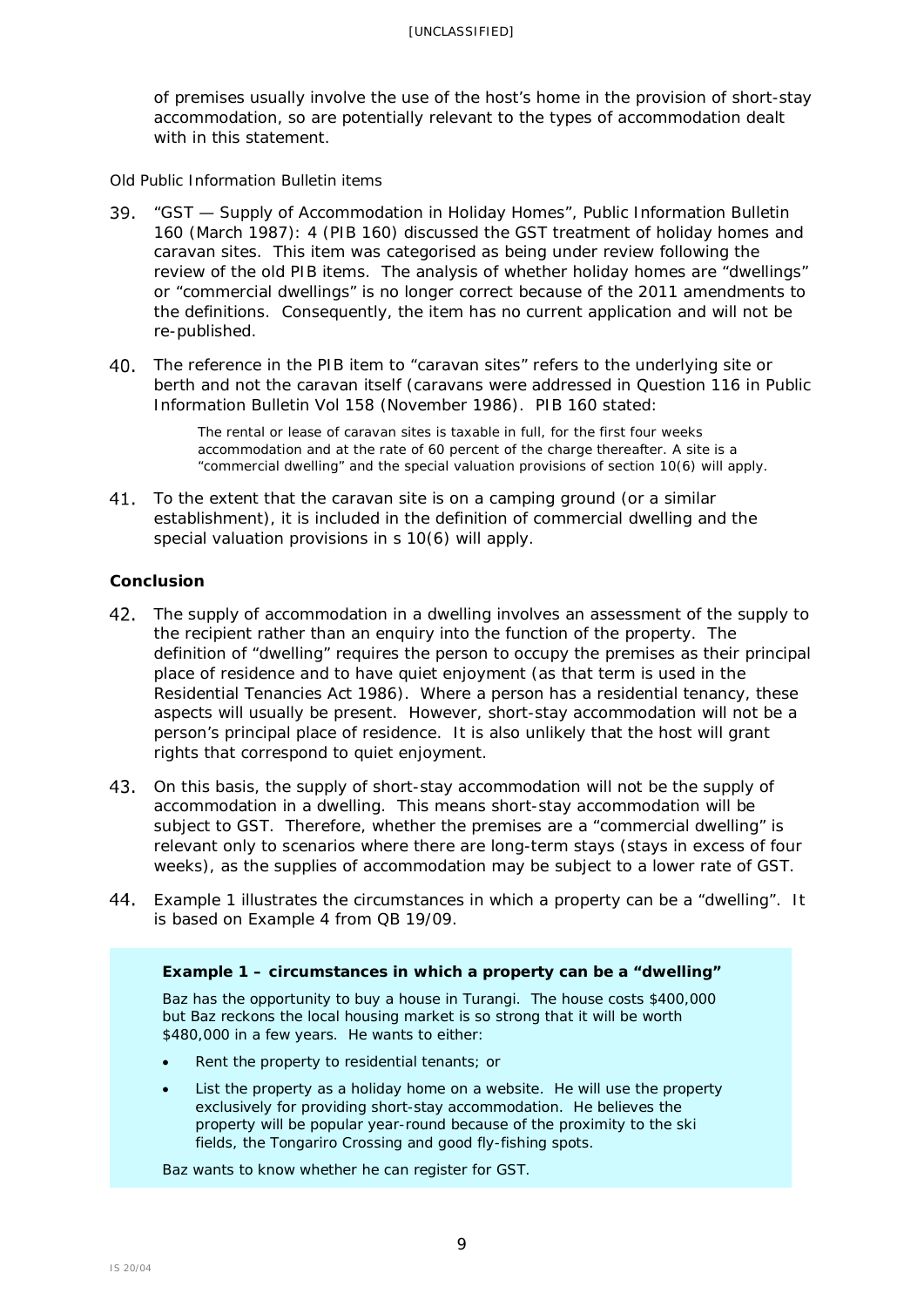#### *Residential tenants*

If he rents the property to residential tenants, he cannot register for GST. The supply of accommodation in a dwelling is not a taxable supply. If rented to residential tenants, it is likely to be a supply of accommodation in a dwelling because it is the tenants' principal place of residence and they have quiet enjoyment under their residential tenancy.

#### *Short-stay accommodation*

The provision of short-stay accommodation (as that term is used in this statement) is a taxable supply. It will not be an exempt supply of accommodation in a dwelling because the house will not be the guest's principal place of residence and they will not have rights akin to quiet enjoyment.

Baz can register for GST provided he has a taxable activity of providing shortstay accommodation. Based on his research, Baz believes he can rent the property year-round. He estimates 120 nights of bookings per year at an average of \$200 per night (\$24,000 pa). If he proceeds with his plan Baz will have a taxable activity.

The value of supplies in any 12-month period will be well below the \$60,000 threshold and so registration would be voluntary.

# <span id="page-9-0"></span>**Registering and calculating the GST threshold – entry into the GST regime**

<span id="page-9-1"></span>The Act provides for both compulsory and voluntary registration. Section 51(1)(a)– (c) provides:

### **51 Persons making supplies in course of taxable activity to be registered**

- (1) Subject to this Act, every person who, on or after the 1st day of October 1986, carries on any **taxable activity** and is not registered, becomes liable to be registered—
	- (a) At the end of any month where the total value of supplies made in New Zealand in that month and the 11 months immediately preceding that month in the course of carrying on all taxable activities has **exceeded \$60,000** (or such larger amount as the Governor-General may, from time to time, by Order in Council declare):

provided that a person does not become liable to be registered by virtue of this paragraph where the Commissioner is satisfied that the value of those supplies in the period of 12 months beginning on the day after the last day of the period referred to in the said paragraph will not exceed that amount:

(b) At the commencement of any month where there are reasonable grounds for believing that the total value of the supplies to be made in New Zealand in that month and the 11 months immediately following that month will exceed the amount specified in paragraph (a) of this section:

provided that any such person shall not become liable where the Commissioner is satisfied that that value will exceed that amount in that period solely as a consequence of—

- (c) any ending of, including a premature ending of, or any substantial and permanent reduction in the size or scale of, any taxable activity carried on by that person; … [Emphasis added]
- Registration is compulsory for persons carrying on a taxable activity whose taxable supplies exceed the \$60,000 threshold. Taxpayers who do not exceed the s 51(1) threshold for registration may choose to voluntarily register under s 51(3), if they satisfy the Commissioner that they are carrying on any taxable activity or intend to carry on a taxable activity from a specified date. Whether registration is voluntary or compulsory, there must be a taxable activity.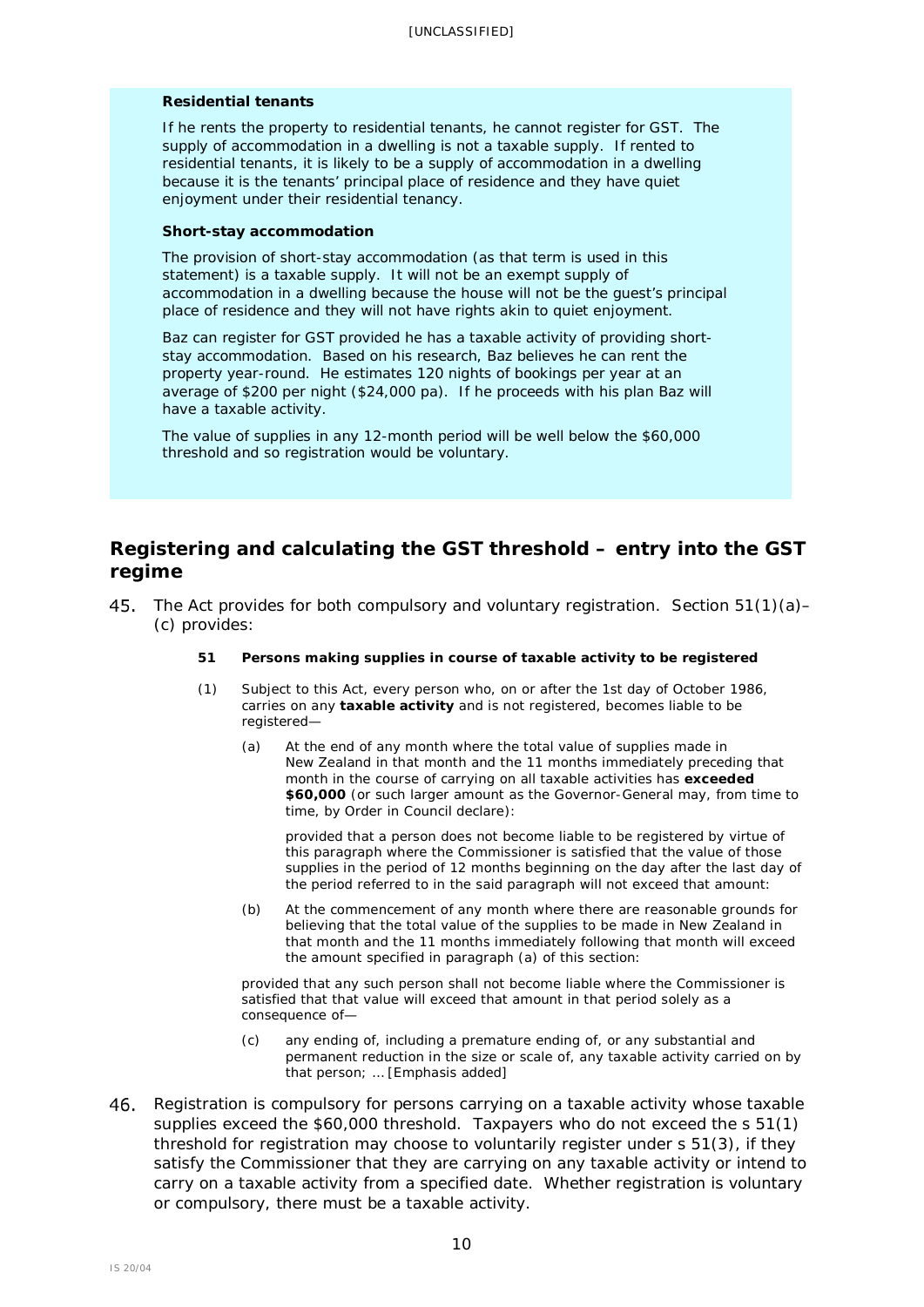## <span id="page-10-0"></span>**Taxable activity**

47. GST is imposed by s 8(1):

### **8 Imposition of goods and services tax on supply**

- (1) Subject to this Act, a tax, to be known as goods and services tax, shall be charged in accordance with the provisions of this Act at the rate of 15 percent on the supply (but not including an exempt supply) in New Zealand of goods and services, on or after the 1st day of October 1986, by a registered person in the course or furtherance of a taxable activity carried on by that person, by reference to the value of that supply.
- Taxable supplies are made by a registered person in the course or furtherance of a taxable activity carried on by the registered person. Given that a taxable activity is crucial to whether a person should be registered and entitled to claim input tax deductions, the term "taxable activity" is considered further.
- 49. Section  $6(1)(a)$  defines "taxable activity":

## **6 Meaning of term taxable activity**

- (1) For the purposes of this Act, the term **taxable activity** means—
	- (a) Any activity which is carried on continuously or regularly by any person, whether or not for a pecuniary profit, and involves or is intended to involve, in whole or in part, the supply of goods and services to any other person for a consideration; and includes any such activity carried on in the form of a business, trade, manufacture, profession, vocation, association, or club:
- 50. For a taxable activity under  $s \, 6(1)(a)$ :
	- there must be an activity;
	- which is carried on continuously or regularly by a person; and
	- that involves, or is intended to involve, supplies made to another person for a consideration.
- Further the activity must not be an exempt supply, however this will not be a factor where a person is providing short-stay accommodation (see from [\[23\]](#page-5-2)). In most cases, the issue will be whether they are carrying on their activity continuously or regularly.

## *Carried on continuously or regularly*

52. To be a "taxable activity", the activity must be carried on continuously or regularly. In *Newman v CIR* (1995) 17 NZTC 12,097 (CA), Richardson J in the Court of Appeal considered the meaning of the words "carrying on" at [20]:

> "Carrying on" has been described as "the habitual pursuit of a course of conduct" *(Premier Automatic Ticket Issues Ltd v Federal Commissioner of Taxation* (1933) 50 CLR 268 at p 298); and as implying "a repetition of acts, and excluding the case of an association formed for doing one particular act which is never to be repeated" (*Smith v Anderson* (1880) 15 Ch D 247 at 277, 278).

- Therefore, a taxpayer must be habitually pursuing a course of conduct or engaging in a repetition of acts to be carrying on that activity. Further guidance in determining the extent to which activities are or are not carried on continuously or regularly can be taken from the following case law.
- In *Wakelin v CIR* (1997) 18 NZTC 13,182 (HC), Paterson J stated at [13]:

The term "carried on continuously or regularly" as used in s 6(1) is to be given its ordinary meaning. An activity is therefore carried on continuously if it is carried on over a period or in a sequence uninterrupted in time or if it is connected. It is carried on regularly if it is carried on in accordance with a definite course or a uniform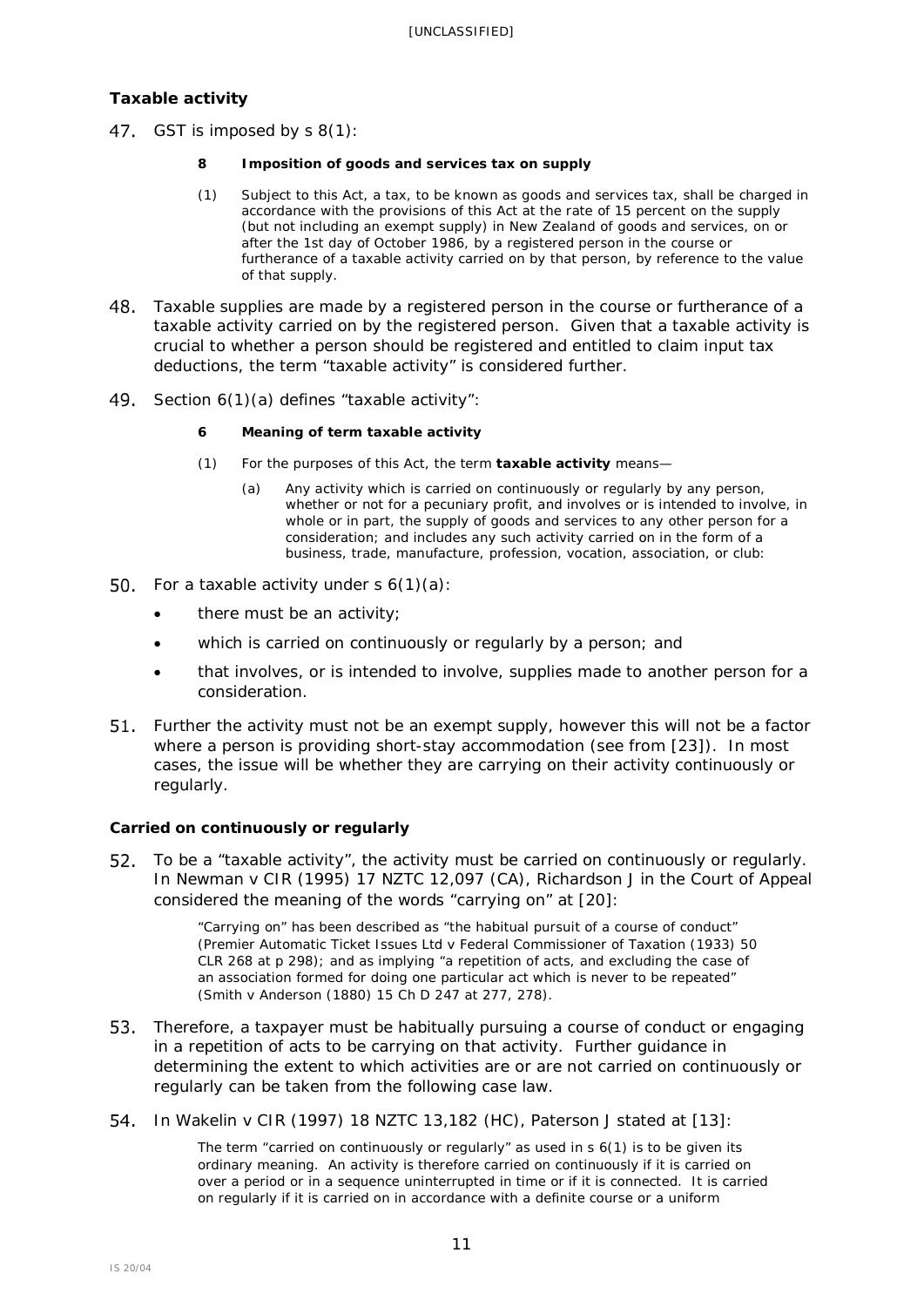principle of action or conduct or if there is a proper correspondence between the elements of the activity (see the *New Shorter Oxford English Dictionary*).

In *Case N27* (1991) 13 NZTC 3,229 Judge Bathgate commented on the term "continuously" at [26]:

> "Continuously" does not obviously mean that the physical activity must be continuing all the time; again the analogy of a business is useful … Continuously, in this context means more that the activity **has not ceased in a permanent sense**, or has not been **interrupted in a significant way**, so that one could say with some certainty that it was not continuous. [Emphasis added]

Judge Bathgate also considered the word "regularly", stating at [27]:

Whether an activity is carried on "regularly", involves similar considerations, in which the character and nature of the activity would be of importance in determining whether the activity carried on day by day, week by week, or month by month, may be said to be carried on regularly. Regular, in this context, I think means a steadiness or uniformity of action, or occurrence of action, so that it recurs or is repeated at fairly fixed times, or at generally uniform intervals, to be of a habitual nature and character.

- The High Court also considered the meaning of "continuously or regularly" in *Allen Yachts Charters Ltd* v *CIR* [\(1994\) 16 NZTC 11,270.](javascript:void(0)) The court found that the yachtchartering activity in question was a taxable activity. Although it had not been carried on continuously, as there had been only 12 charters over a two-year period, it had been carried on regularly. This was the result given the number of occasions when there was a charter, and also the activities relating to the charter operation. For example, weekly marketing, availability of the boat, signs advertising its availability, and the continuation of these activities until the sale of the boat.
- In an earlier Taxation Review Authority decision, *Case P73* [\(1992\) 14 NZTC 4,489,](javascript:void(0)) which also dealt with a yacht-chartering business, Judge Barber found that no taxable activity had been carried on. The principal use of the yacht in question was racing and not chartering. Judge Barber found that the yacht company had intended to commence a chartering operation. However, that operation either never commenced, or did not commence to the necessary degree to be carried on "continuously or regularly". The following parts of the decision are relevant here (at 4,493–4,495):

I am in no doubt that, at material times, … the objector was not carrying on a taxable activity. The objector intended to take all steps necessary to establish business as a charterer, but did not achieve that enterprise. Its activities were preparatory of that. … In fact, the objector did not get beyond development work for a business. As it dealt with survey aspects and promoted the availability of chartering, it became apparent that there was no market for the objector's enterprise.

I appreciate that sec 6(2) deems the inclusion of commencement (and termination) activity into the course of that activity. However, here there was never the establishment of any taxable activity. Commencement work can only be added to such an activity. By itself, it cannot amount to a taxable activity.

There were budgets and feasibility studies. … The objector incurred expenses in altering the vessel for passenger carrying purposes. … I also accept that chartering is a seasonal activity and that a boat can be taken out of the water for quite long periods for good reasons. I accept the intentions of the objector to commence chartering from the very outset of GST registration. … The chartering activity was never much more than a proposal and, certainly, was never continuous or regular as required by sec  $6(1)(a)$ .

59. In summary, for an activity to be carried on "regularly", it must be carried on at reasonably short intervals with a steadiness or uniformity of action. The activity

…

…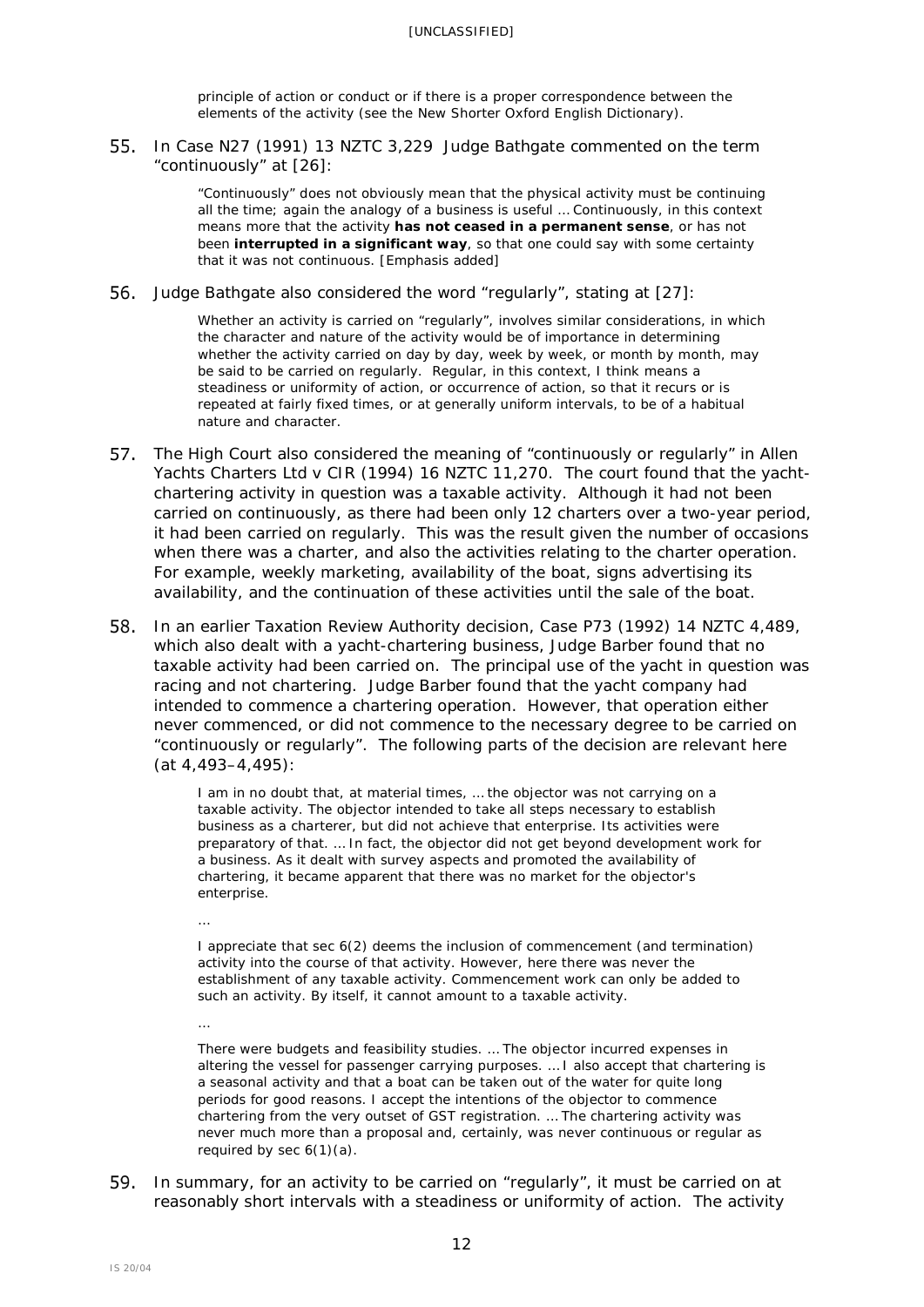must recur or be repeated at fairly fixed times or generally uniform intervals to be of a habitual nature and character. An activity that is intermittent or occasional does not qualify (*Newman, Case N27, Allen Yacht Charters Ltd*). For an activity to be carried on "continuously", the activity must not have ceased in a permanent sense or have been interrupted in a significant way.

## *Involves or is intended to involve supplies*

A "taxable activity" must also be an activity that "involves or is intended to involve" the supply of goods and services to another person for consideration. This is particularly relevant where a person has yet to make any supplies, for instance they are renovating a sleep-out that they intend to list on Airbnb. If the activity is intended to involve the supply of goods and services to another person for consideration, a taxpayer may have a taxable activity before any supplies have even been made. As Judge Bathgate stated in *Case N27* at [28]:

> The actual supply of goods and services is not necessary, so long as there is an intention to be involved in that supply.

In *Case N27*, Judge Bathgate noted that the phrase "involves or is intended to involve" introduces a subjective element into an otherwise objective provision but that generally actions speak louder than words, stating at [24]:

> In the statutory context of sec  $6(1)(a)$  of the Act, with its reference to intention to involve, in whole or in part, the supply of goods and services to another person for a consideration, as part of an activity, to amount to a "taxable activity", would seem to include, in part at least, a consideration in some instances of the subjective element. **Generally, actions will speak louder than words, in determining the nature and character of an activity. Any stated intention can be tested against the objective realities of the case. Nevertheless the subjective element of intention may be a relevant circumstance**. I do not think it is wholly an objective test, as to whether or not there is in any particular circumstance a "taxable activity". It is a matter of fact and degree to be ascertained from all the evidence in any particular case. In *Calkin v C of IR* (1984) 6 NZTC 61,781 at p 61,785; [1984] 1 NZLR 440 at p 445, Cooke J said that, whether there was at relevant times an "undertaking", "... must ultimately be a question of fact, to be determined by 'the character and circumstances of that particular venture' ". [Emphasis added]

## *Taxable activity of supplying short-stay accommodation*

- Determining whether a taxable activity is being carried on, including whether the activity is being carried on continuously or regularly, will always be a question of fact and degree. It will involve an examination of all the circumstances of the particular case.
- Much of the short-stay accommodation offered on peer-to-peer websites is based in the host's home or a holiday home. A person's home is inherently private in nature, and it can be difficult to distinguish what is private and what is related to the taxable activity. An examination of all the circumstances, including the domestic use of the premises, is required. The factor that will usually be the strongest indicator of a taxable activity is occupancy. If, for example, a person lets out their country cottage for 30 weekends over the course of a year, they will have a taxable activity. On the other hand, if the host lets the cottage only once a year for the annual A&P show then this would not be sufficient. The Commissioner cannot prescribe a minimum level of occupancy for there to be a taxable activity because this will depend on the circumstances.
- Factors that **may be** relevant in the short-stay accommodation context (particularly where the premises are the host's home) are:
	- the level of occupancy;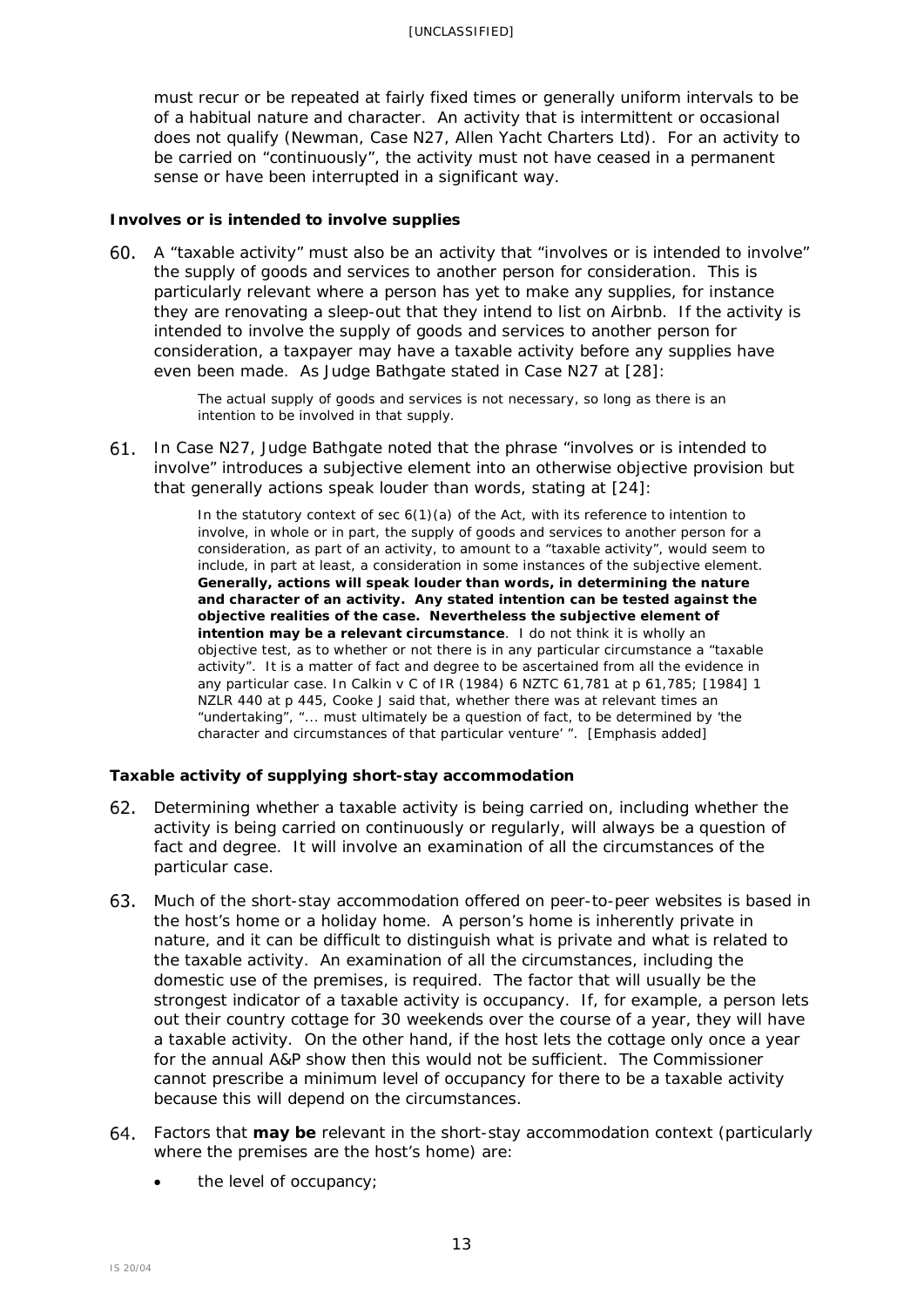- the steps the host has taken to commence operating as a provider of shortstay accommodation; for example, undertaking feasibility studies, preparing business plans, advertising (nature, and extent), and approaching local authorities for necessary consent;
- whether the property is listed on various websites and at an appropriate price;
- the type, size, design and layout of the home or premises;
- the location of the home or premises;
- the extent and nature of any modifications to the property to enable the host to provide short-stay accommodation;
- the time dedicated or able to be dedicated by the host to the activity;
- the availability of accommodation over a sustained period;
- the steps the host has taken which demonstrate a continuing commitment to supply short-stay accommodation; for example, advertising and ongoing marketing activities; and
- future bookings.
- 65. The following Examples demonstrate aspects of what is required to have a taxable activity. Examples 2 and 4 are from QB 19/09.

### **Example 2 – one-off or occasional rentals**

Luke and Betty own a three-bedroom house in a suburb of Lower Hutt. They were not that interested in renting out their home to strangers and they thought the income would be only modest as demand is limited for short-stay rentals in their suburban neighbourhood. That changed when they heard the area was set to host the Golden Oldies Commonwealth Games and that they could rent out their house for \$1,000 a night. They listed their home on a website, and it was booked for 10 nights. They spent the time visiting their grandchildren in Australia.

Luke and Betty thought it worked so well that they plan to do something similar in two years' time during a rugby tournament. Apart from that, they have no intention of listing their property again.

One-off or occasional rentals (even though they can be lucrative) will not be a taxable activity as the activity does not satisfy the requirement of being continuous or regular. The rugby tournament is too far away for the activity to be continuous (and Luke and Betty's plans are too uncertain). Therefore, Luke and Betty do not have a taxable activity as this was essentially a one-off.

## **Example 3 – a new homestay**

Peggy and Paddy are looking at buying a new home and have been told by the estate agent that they can claim some GST back from the purchase if they set up as a homestay. Peggy is intrigued as she has seen various news items about Airbnb homestays. She has heard that it is a growth industry and a way of meeting interesting people. Paddy, who is in full-time employment, agrees.

The couple investigate the possibility of selling their existing home and buying a bigger property. Despite the advice of their accountant to the contrary, they register for GST stating their taxable activity to be "homestay operators". They sell their present home and buy a three-bedroom home on the outskirts of a small town. They claim an input tax deduction on part of the purchase price of the house.

As soon as they move in, they advertise the homestay on a peer-to-peer website.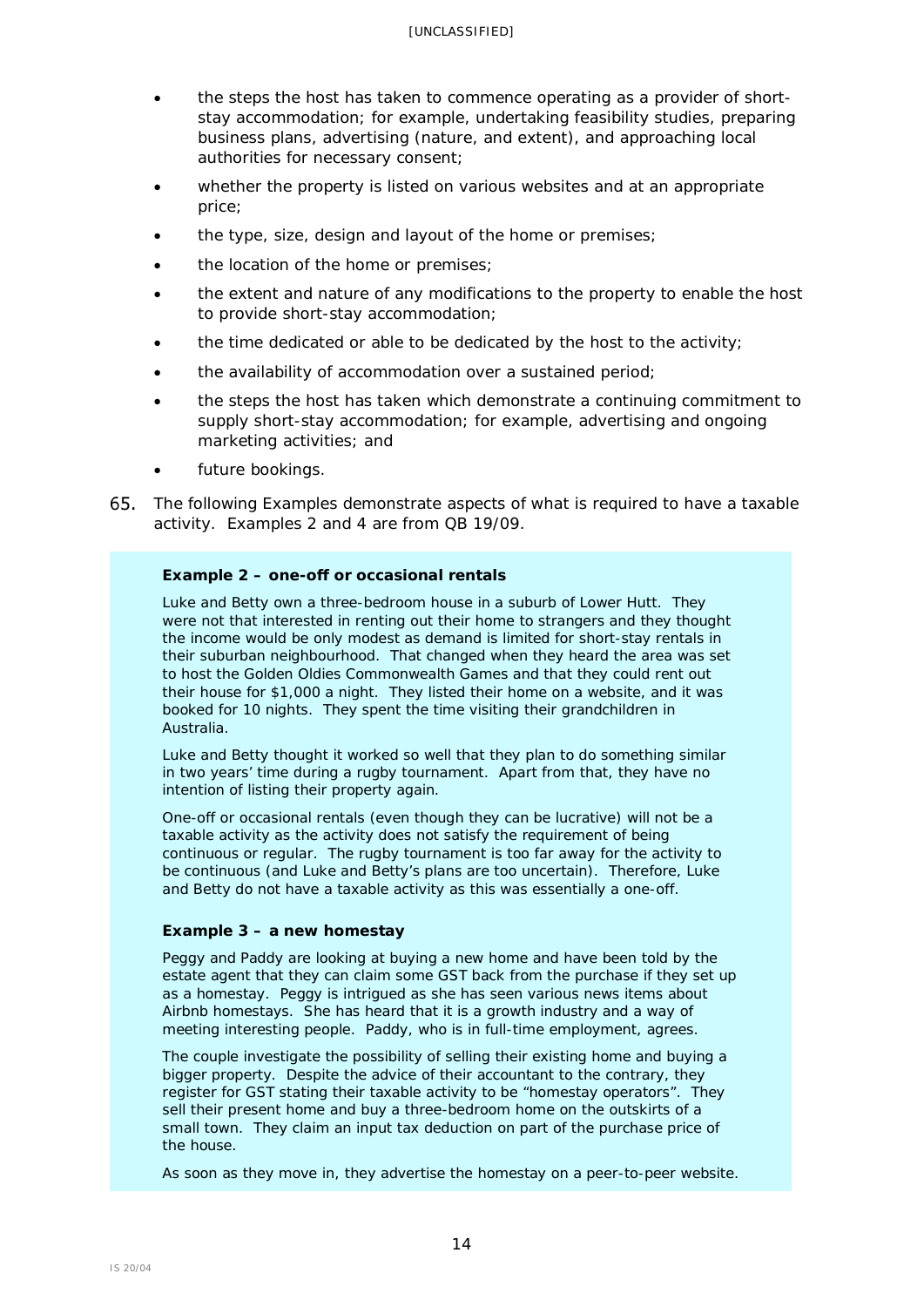Peggy did not undertake any detailed research into the local market and did not take any significant steps to ascertain the viability of the activity. She initially compared prices on the internet and decided on a rental fee higher than for the other few local properties advertised as she considered her new house to be nicer. In the six months after registration they only had two paying guests who each stayed for a weekend.

Peggy feels that the guests she has had have been quite a lot of trouble, and so she leaves the rental price at its current level even though it appears too high. This is on the basis that the guests will need to make it worth her while when they stay. Around Christmas time she has a couple of enquiries so decides to block that period out as she does not want guests ruining her summer break. For good measure she also blocks out Easter. In the remainder of the year she only has one more guest who stays overnight.

With the benefit of hindsight they should not have registered for GST. While they were initially well intentioned, they undermined their stated intention by not making the property available. Considering the totality of the activity there does not appear to be a taxable activity that was carried on continuously or regularly. The Commissioner has the ability to cancel the registration if there is no taxable activity and can backdate this to the registration date if she is satisfied that they did not have a taxable activity. This effectively means repaying the original input tax claimed plus interest.

#### **Example 4 – periods without supplies being made**

Mai owns a small one-bedroom apartment in central Auckland. To help pay the mortgage she lets her entire apartment on Airbnb and goes and stays with her family in the Waikato. To make it worth her while she lists her apartment for \$350 a night for a minimum of two nights. Charging a premium means she generally has guests only for weekends when there are big events on. She researches and targets big events like concerts, sports games and cultural events.

Over the Christmas and summer holidays her apartment is rented for 4 weekends. Mai also has guests for 2 weekends for big concerts during February and a further weekend in March when the Black Caps play Australia. Over the next 9 months there are periods when there are no big events and Mai has far fewer bookings. She has guests for only 6 weekends during those remaining 9 months.

Mai has a taxable activity. Although there are periods when she does not make supplies she has not stopped the activity in a permanent sense. The activity is also carried on regularly at (mostly) short intervals. There are "seasonal fluctuations" depending on what events are scheduled but the rental activity recurs and is habitual in nature and character. Further Mai dedicates a lot of time researching events coming up in Auckland and ensuring her pricing is profitable but competitive.

#### <span id="page-14-0"></span>**Registration threshold – calculating the value of the supplies**

- Section 51(1) provides for compulsory registration where supplies exceed \$60,000 in a 12-month period. It also deals with the situation where there are reasonable grounds for believing supplies will exceed \$60,000. This is the total amount the host receives (or will receive) for supplies before taking expenses into account. The total is for supplies by the host, so where a website charges the guest a fee for arranging the booking this is not included in the host's total supplies.
- 67. A person is not liable to register where they only exceed the threshold as a consequence of ending (or downsizing) their taxable activity or the replacement of a capital asset  $(s 51(1)(c)$  and  $(d)$ ). In other words, it's the supplies of accommodation and not the one-off sale of a property that is used to calculate the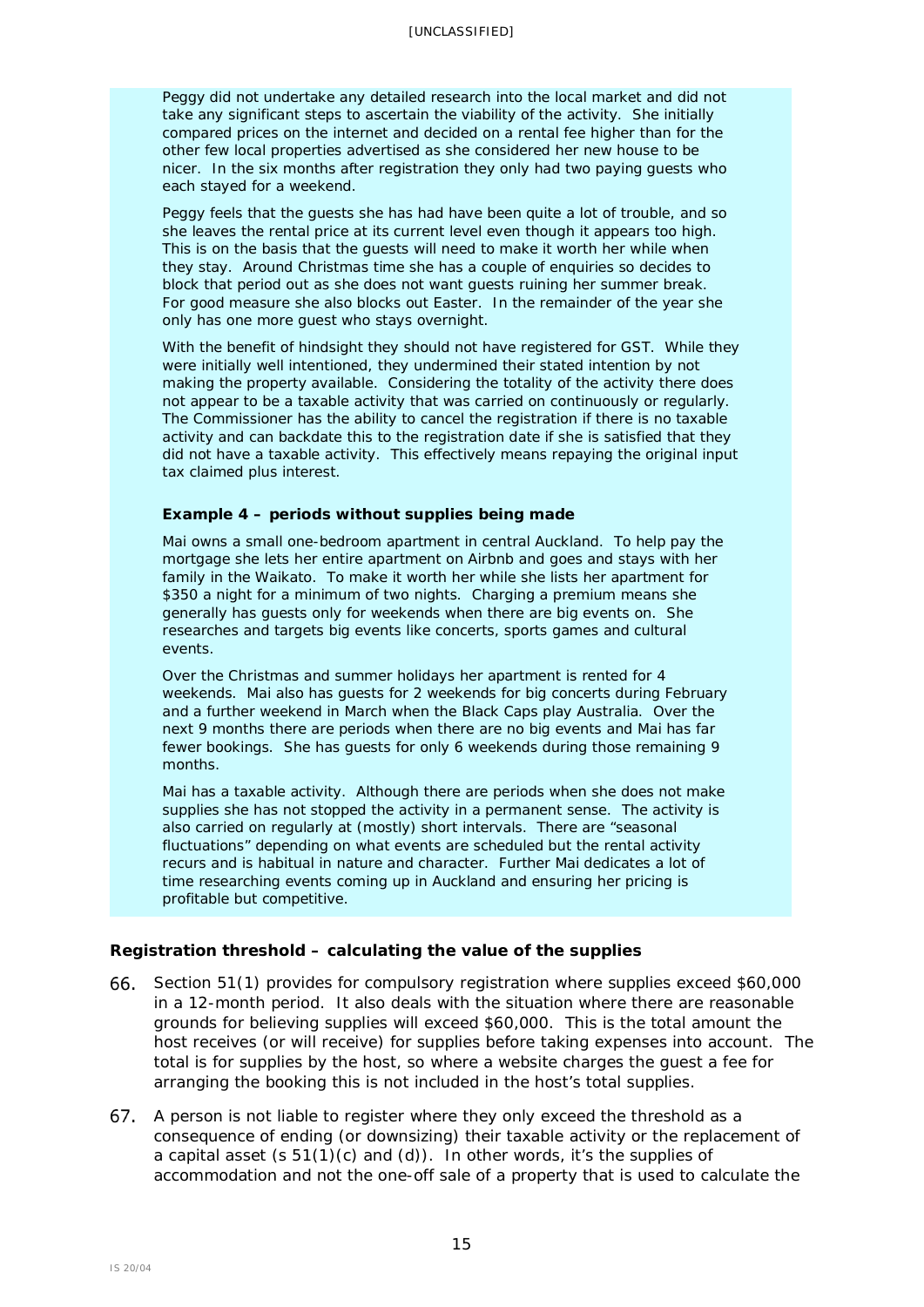threshold. In calculating the value of supplies hosts should be aware that the calculation includes:

- supplies from all taxable activities not just from the supply of short-stay accommodation; and
- deemed supplies that are valued at open market value for example, where a trust owns a holiday home and allows the beneficiaries to stay there.

## *Supplies from all taxable activities*

- 68. Section  $51(1)(a)$  requires a person to register for GST if the value of supplies in a 12-month period, in the course of carrying on **all taxable activities**, exceeds \$60,000. What this also means is that as long as the taxable activities in question collectively exceed \$60,000 in annual supplies, the person must register for GST. It is not necessary that any particular taxable activity exceed \$60,000 in annual supplies.
- Alternatively, if a person is already GST registered for another taxable activity, the supply of short-stay accommodation (assuming it is part of a taxable activity) is subject to GST. *Case R38* (1994) 16 NZTC 6,212 involved a GST-registered solicitor who also had a deer farm. A block of land that was leased for grazing was sold, and the solicitor was assessed for GST on the sale of the block on the basis that the supply did not have to be in the course of the taxable activity for which he was registered.
- 70. Judge Barber agreed with that proposition:

Under s.8 of the Act, GST is imposed on a supply made by a registered person in the course or furtherance of *"a"* taxable activity carried on by that person. As Judge Bathgate said in Case N43 at page 3,366:

"An act done for the purpose or object of furthering a taxable activity or achieving its goal can be to help achieve, or advance, and thus a 'furtherance' of a taxable activity, although it may not necessarily be always in the course of that taxable activity …

"It should be noted that the indefinite article 'a' rather than the definite article 'the' precedes taxable activity in the Act, so that it is any taxable activity that may attract GST rather than only a particular kind of activity for which a person may be registered under the Act,"

It is also useful to note that a taxable activity can be something less than a business but does not cover a hobby.

71. Judge Barber thought it was clear from s 51 that registration relates to the total value of supplies made in the course of carrying on all taxable activities. Arguments were made about whether a taxable activity was being carried on. Judge Barber considered the solicitor was carrying on the taxable activity of grazing or land investment or both, and he was carrying on a commercial activity and not merely a private recreational pursuit or hobby. That being the case, Judge Barber concluded:

> the objector was properly registered for GST as a solicitor at all material times and supplied the B block to Mr & Mrs B in the course of 'a' taxable activity. The supply did not need to be in the course of the taxable activity for which he was registered. That supply is therefore subject to GST under s.8.

72. An analogy can be made with any GST-registered person who, in addition to their main business, also rents out a room in their house through a peer-to-peer website. If the short-stay rental is sufficient to be a taxable activity, then the supply will be subject to GST. For instance, if the solicitor from *Case R38* had a taxable activity of providing short-stay accommodation from his solely owned home, then this (for the reasons discussed in the case) would be subject to GST.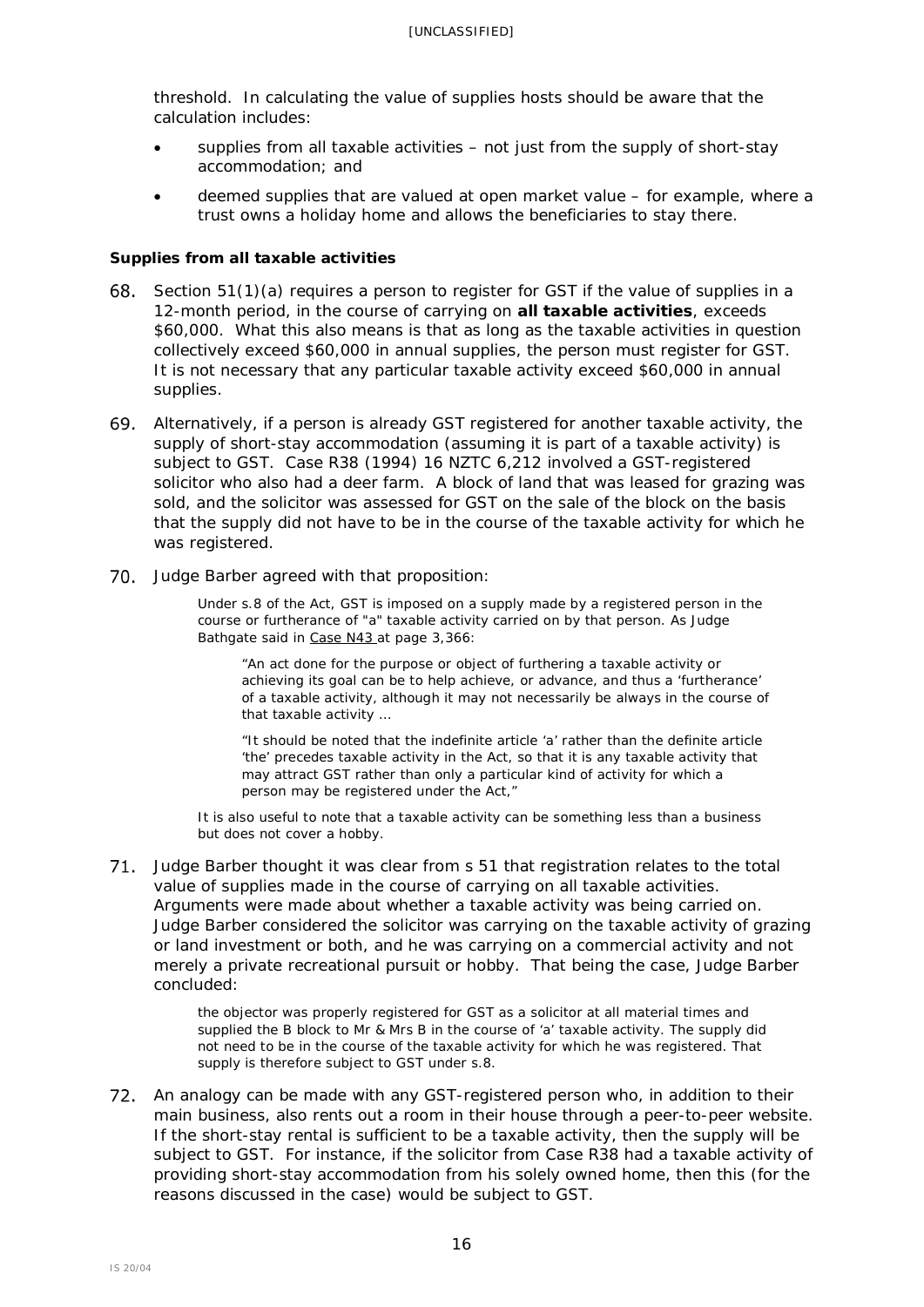- However, this is the outcome only if the different taxable activities are being undertaken by **the same person**. If the solicitor jointly owns the home with his partner and they jointly supply short-stay accommodation, then his personal GST position has no relevance to that taxable activity. The reason for this is that the Act regards unincorporated bodies as separate registrable entities under s 57. Unincorporated bodies, including partnerships, joint ventures and trustees of a trust, are treated as separate entities for GST purposes, and supplies made and received by members of the unincorporated body are treated as made and received by the body.
- 74. In the absence of any formal arrangements, it may be unclear whether joint owners are acting as a partnership or in some other capacity, but ultimately it does not matter so long as the solicitor is not acting in his individual capacity when supplying short-stay accommodation. However, if the joint owners were to register for GST, they would need to consider whether they were undertaking the taxable activity as a partnership, as a joint venture or in some other capacity. There is an expectation that joint owners who have a turnover exceeding \$60,000 or are otherwise registering for GST will have the appropriate formal arrangements in place.
- 75. In summary, taxpayers need to be aware that the threshold in s 51 applies to all taxable supplies made by that person. This has two impacts if a host makes taxable supplies of short-stay accommodation.
- First, if an unregistered person has multiple taxable activities, the additional turnover from the short-stay accommodation may take them over the \$60,000 threshold. For instance, if an unregistered person runs a small catering business and rents out their bach on a peer-to-peer website, they need to add together the supplies from both activities in calculating whether they exceed the \$60,000 threshold.
- 77. Secondly, if a person is already GST registered in respect of their main business, then the supply of short-stay accommodation will be subject to GST. It is anticipated that this will be unusual in the context of short-stay accommodation. An example is where a farmer is GST registered for their farming business and also supplies farmstay accommodation. In this case the supply of farmstay accommodation (assuming it is sufficient to be a taxable activity) would be subject to GST.
- 78. Example 5 illustrates this further.

## **Example 5 – Supply of jointly owned short-stay accommodation**

Leslie and Sarah jointly own a large apartment near Cuba Street in Wellington. Leslie works as a graphic designer and illustrator and is GST registered. Sarah is an employee at a local business and is not GST registered. They list a room in their apartment on a short-stay accommodation website. They have a basic partnership agreement and run the short-stay activity as a partnership.

Due to the excellent location, they have relatively high occupancy, although there is a limit on the amount they can charge for a room in a shared apartment. The partnership has a taxable activity and a turnover of \$12,000 a year. They would prefer not to have to deal with GST but are unsure what impact Leslie's GST registration has.

Leslie's GST registration in her personal capacity is irrelevant to the taxable activity undertaken by the partnership. When calculating whether they exceed the \$60,000 threshold, they count only taxable supplies made by the partnership and not supplies made by the partners in their individual capacity. They decide not to register for GST.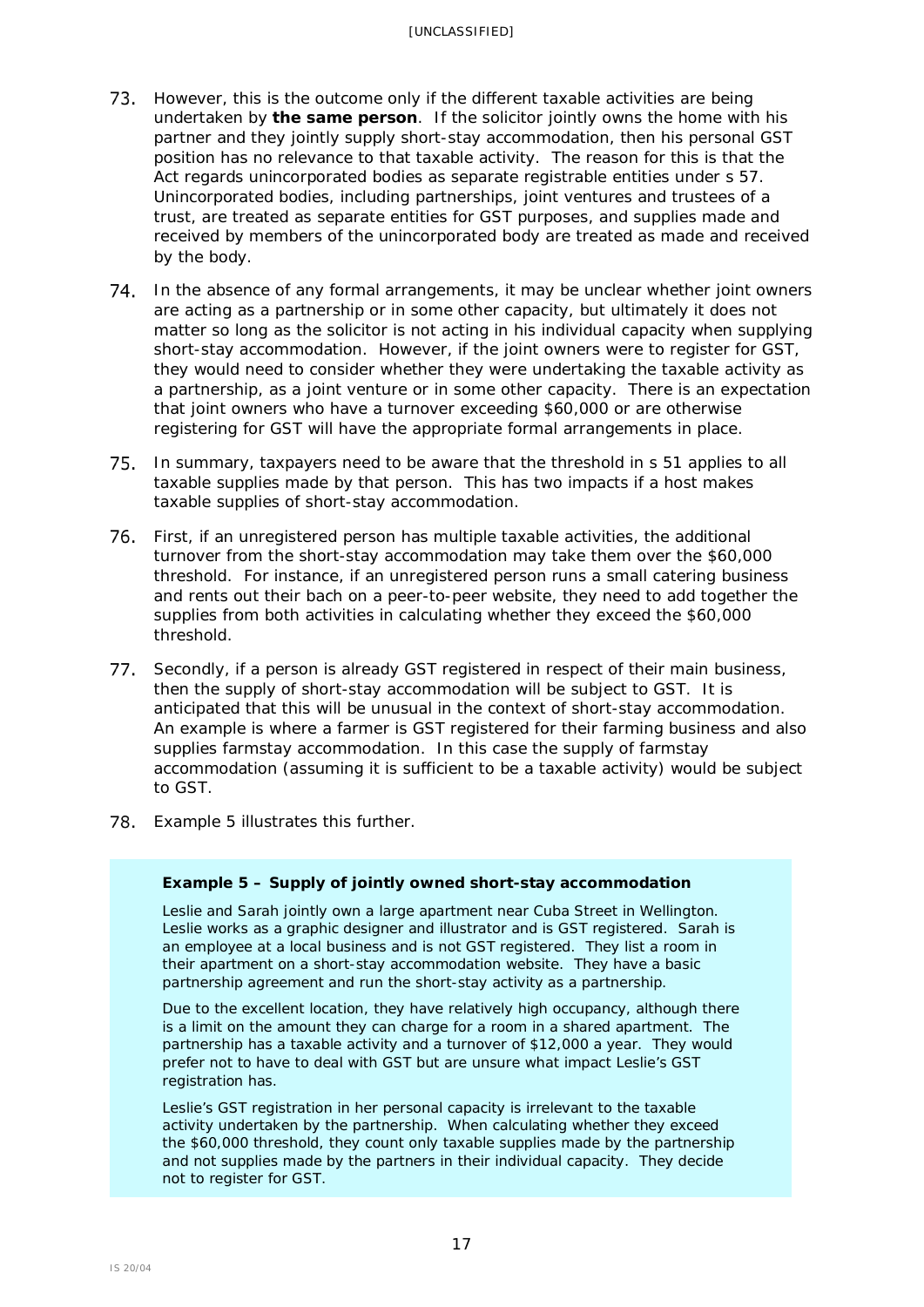Subsequently Sarah decides to go travelling. They dissolve the partnership and the property is transferred to Leslie. Leslie continues to supply short-stay accommodation.

Leslie is now the person undertaking the taxable activity, so her GST registration is relevant. As Leslie is already GST registered, all supplies made by her in the course of a taxable activity attract GST. This means the supply of short-stay accommodation is now subject to GST and the apartment is now within the GST regime.

## *Deemed supplies – supplies to associated persons*

- 79. When calculating the value of supplies for the threshold in s 51 it is necessary to include a supply that is an "associated supply" (defined as a supply to an "associated person") at the deemed open market value. In the short-stay accommodation context, this issue will arise where a holiday home is owned by one entity and used by an "associated person" who does not pay market rent; for example, when the trustees of a family trust own a holiday home and allow beneficiaries to stay free of charge. Associated supplies are valued at open market value and must be included in calculating the \$60,000 threshold in s 51.
- An associated supply is defined as a supply where the supplier and recipient are associated persons. Section 2A provides a definition of "associated persons". It is a wide definition, and hosts should consider whether there is an associated supply any time there is a supply below market value.
- Section 10(3) values supplies to associated persons at open market value:
	- (3) Subject to subsections (3A), (3AB), (3B), (3C), (3D) and (8), the consideration for a supply is treated as being the open market value of the supply if-
		- (a) the supply is made by a person for no consideration or for a consideration that is less than the open market value of the supply; and
		- (b) the supply is an associated supply; and
		- (c) the supply is not a fringe benefit that the supplier has, or is deemed to have, provided or granted under the FBT rules of the Income Tax Act 2007 to the recipient, being a person employed under a contract of service by the supplier.
- Where a supply is to associated persons for no consideration or less than open market value, then the supply is treated as being made for the open market value. This is subject to the exceptions in subss (3A), (3AB), (3B)–(3D) and (8), but these provisions will not commonly apply in the context of short-stay accommodation. Open market value is defined in s 4 with subs (2) most likely to be relevant to short-stay accommodation:
	- (2) For the purposes of this Act, the open market value of any supply of goods and services at any date shall be the consideration in money which the supply of those goods and services would generally fetch if supplied in similar circumstances at that date in New Zealand, being a supply freely offered and made between persons who are not associated persons.
- These provisions have arisen in several cases, most notably *CIR v Bayly* (1998) 18 NZTC 14,073 (CA). In this case, farming trusts had supplied farming land to associated entities for no rent (although they did pay some expenses, and the trustee landowners received a share of the profits). The trusts were not registered for GST (apart from one which engaged in an unrelated activity). Because the farming entities were making taxable supplies to associated entities, the value of the supplies was held to be the open market value. This meant the farming entities were liable to be registered for GST. On sale, the farming entities were deemed to be registered persons and the sales were subject to GST.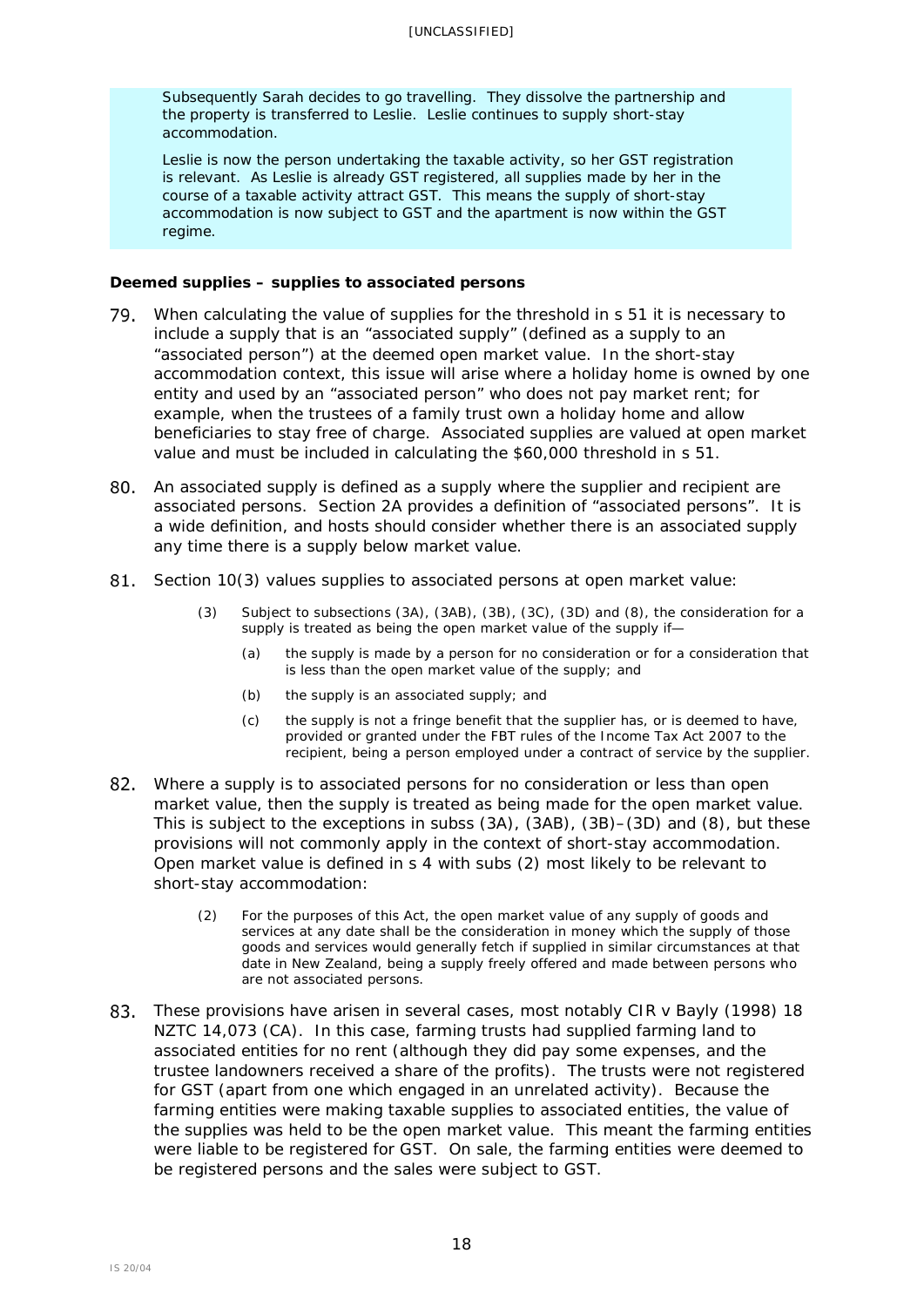- For short-stay accommodation, associated supplies will most commonly be an issue where a holiday home is provided for less than market value. Examples of this include where a:
	- sole owner allows relatives (within the scope of  $s$  2A(6)) to stay in the holiday home for no or reduced consideration;
	- holiday home is owned by the trustees of a family trust and used for free by family members who are beneficiaries; and
	- partnership owns a holiday home and the individual partners and their families use the property for free.
- These uses of the short-stay accommodation property are potentially a supply for GST purposes. Because it is an associated supply, the Act deems it to occur at its open market value. Where deemed supplies result in turnover exceeding the s 51 threshold, the host is required to register for GST and to account for GST output tax on all taxable supplies, including on the supplies made to associated persons.
- However, it should be rare for "associated supplies" to give rise to any issues in the context of the family bach or holiday home. For those hosts who are not GST registered, the deemed supplies are relevant only if they mean the threshold in s 51 is exceeded. It would be uncommon for such a property's turnover (even including associated supplies) to exceed \$60,000 in a 12-month period. Further, it would be unusual for a host who is making regular associated supplies to then choose to voluntarily register because they would have to account for GST on all supplies including on those supplies.
- 87. Nonetheless, the Commissioner understands that unregistered owners of family holiday homes in popular tourist destinations are concerned that use by family members will mean they have to register for GST. Individual cases turn on their facts, but this would seem an unlikely outcome.
- 88. Where family holiday homes are only used by associated persons, there will not be a taxable activity because of the exclusion for private recreational pursuits or hobbies in s 6(3). This includes situations where the host uses the holiday home at the same time as friends or family. For instance, if a couple own the holiday home and their children and a grandparent accompany them on holiday then this use is also covered by the exclusion for private recreational pursuits or hobbies in s 6(3). In other cases, whether an activity is a private recreational pursuit is a question of fact decided on the totality of the evidence. However, an activity that might seem to be a business would not be one that was carried on essentially as a private recreational pursuit or hobby (*Case N27* (1991) 13 NZTC 3,229).
- If there is a taxable activity (for instance the property is also continuously or regularly rented through a peer-to-peer website) then the associated supplies need to be identified. This will involve determining how the property is owned, whether by a company, trust, individual, partnership, joint venture or an unincorporated body of persons. Determining the relevant entity is necessary because the s 2A definition of "associated persons" applies differently for different entities.
- Another factor to consider is whether the supply to the associated person is the same as the supply being made to third parties via peer-to-peer websites. If the supply is different (eg, the associated person has to bring their own linen and do their own cleaning or it's a longer term stay) then the open market value of that supply may be different to the open market value of a supply via the peer-to-peer website.
- 91. There a number of considerations, but associated supplies of a family holiday home appear unlikely to result in compulsory registration unless the property is regularly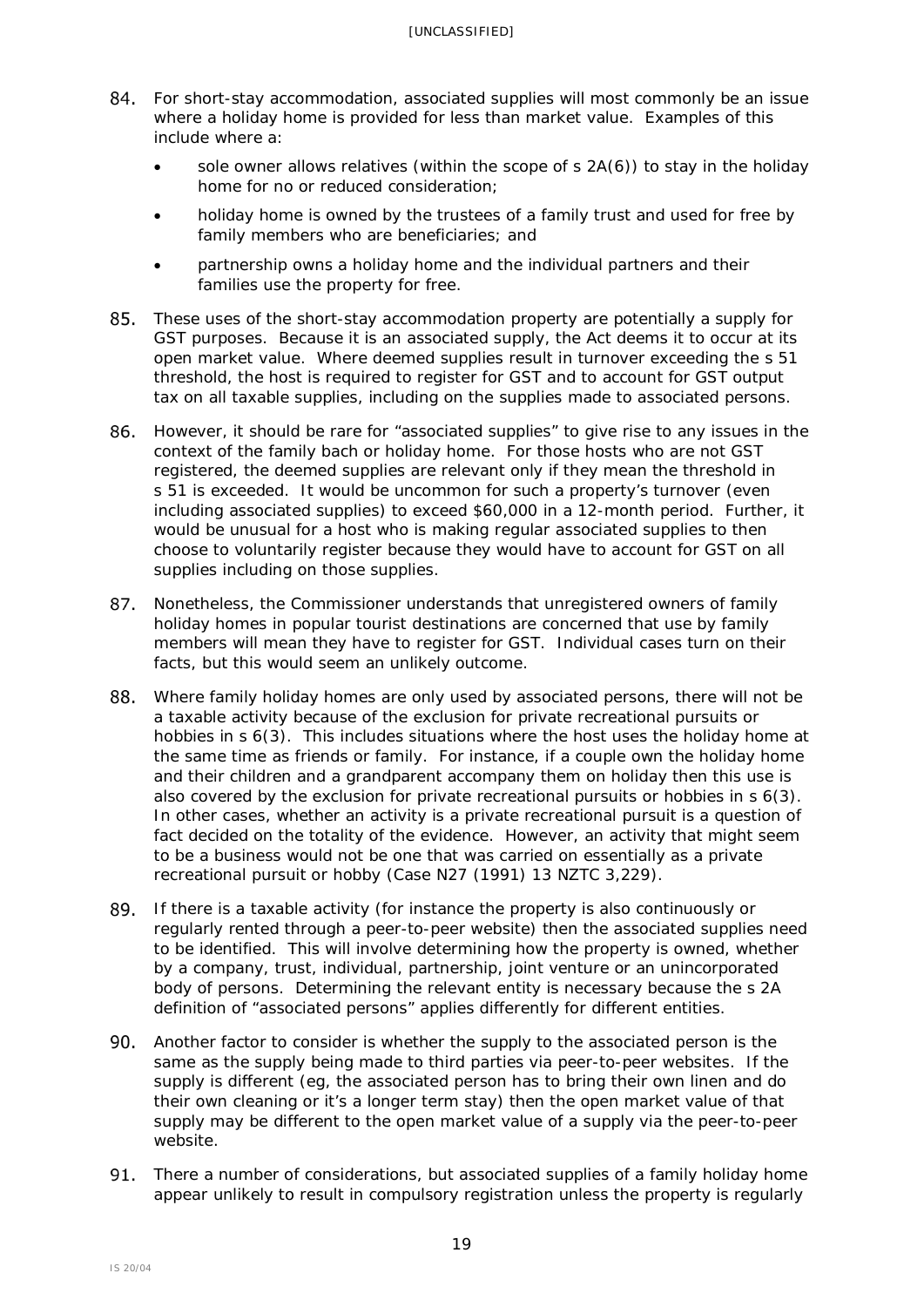used in a business-like way and has a significant level of turnover. Examples 6 and 7 illustrate these points.

#### **Example 6 – supplies to associated persons**

Kevin and Sally have owned a large holiday home at Foxton Beach for many years. Kevin and Sally use the property regularly, sometimes alone, and sometimes with Sally's elderly mother or with some of the grandchildren. Several times a year their daughters, Rosie and Sophie, use the property with their families. Sally's sister Gina also uses the property at least once a year. Kevin and Sally do not charge family to use the property, although Rosie and Sophie generally leave them a bottle of wine and Gina often gives them some money for power.

Over the years Kevin and Sally have occasionally rented the property to other people. In most cases their guests are repeat guests, acquaintances or "friends of friends". On average they rent the house out every year for 3 or 4 weekends and the occasional mid-week stay. They charge \$150 a night but this is lower than similar properties that charge on average \$200 a night.

One of Kevin's friends told him he should stop renting the property because IRD would make them register for GST. He says this is because IRD treats all the use by family as being at the open market rental value. Kevin and Sally are not registered for another taxable activity and are worried because they know very little about GST and do not want their family holiday home to be subject to GST.

Kevin and Sally should not be concerned. Kevin and Sally do not have a taxable activity because their use of the property is a private recreational pursuit. It is not used in a business-like way, they put no time or effort into seeking out paying guests and the financial returns from the few guests they do have are insignificant against the cost of the property. Considered in its totality, their activity is the private recreational use of a family holiday home and a private recreational pursuit under s 6(3) cannot be a continuous or regular taxable activity under s 6(1). For the avoidance of doubt, even if they had a taxable activity the value of supplies would be below the threshold for compulsory registration.

#### **Example 7 – supplies to associated persons**

The Smith and Jones Family Trust owns a large modern holiday home in the South Island. The holiday home is advertised on a website for \$600 a night. The holiday home is rented out for most of January and is also popular in ski season. In total, it is rented out for 80 nights a year. The total income from taxable supplies is \$48,000. Based on these supplies alone, the trustees would not have to register for GST.

However, during the year, some family members use the holiday home. On each occasion, the family members are beneficiaries or relatives of beneficiaries, so are "associated persons". They stay for a week at Christmas and a week in the school holidays. Family members also stay on occasional weekends when there are no other bookings. In total, family members stay 28 nights a year for which they do not pay rent to the trustees. The open market value of the supplies to associated persons is  $28 \times $600 = $16,800$ . The total value of taxable supplies is \$64,800 and the trust must register for GST under s 51 and any supplies of accommodation will be subject to GST.

## <span id="page-19-0"></span>**Understanding the consequences of registration**

<span id="page-19-1"></span>92. When a person is registered for GST, they must file a GST return for each return period. Section [20](javascript:void(0)) prescribes the calculation of tax payable by every registered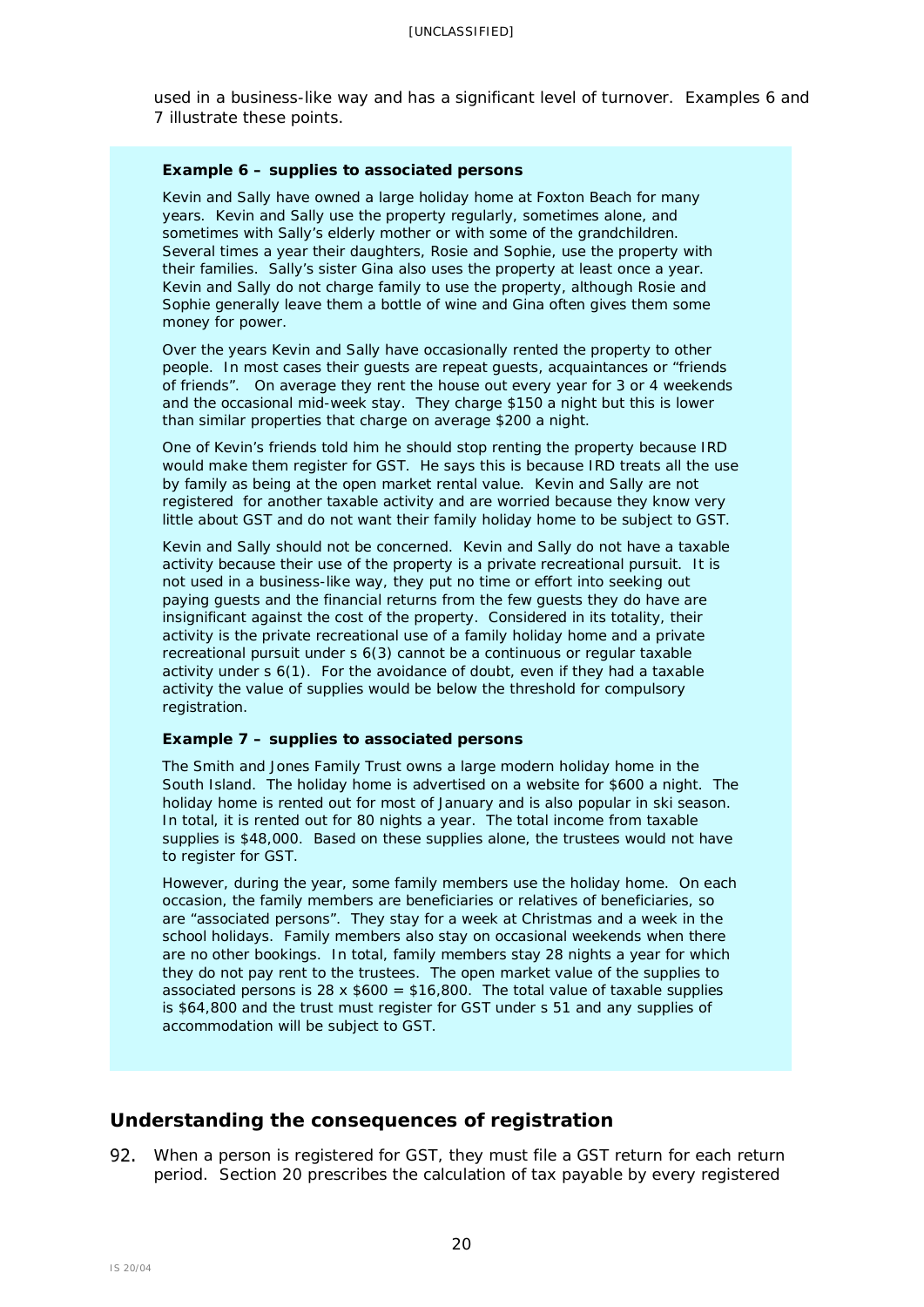person in a taxable period. Section [20\(3\)](javascript:void(0)) provides that the amount of tax payable is calculated by deducting input tax from the amount of output tax payable.

## <span id="page-20-0"></span>**Output tax – overview**

- 93. Section 8(1) imposes GST on the supply of goods and services by a registered person in the course or furtherance of a taxable activity carried on by that person. GST is charged on the value of that supply. In most cases the value of the supply will be the amount of money paid for the supply (s 10(2)).
- 94. The two relevant exceptions are supplies to associated persons and the deemed supply of the property on cancellation of registration. In most cases, those supplies will be valued at the open market value (ss 10(3) and 10(7A)). These deeming provisions mean there may be a liability for output tax even though no consideration was received. For instance, where a registered host makes supplies of short-stay accommodation to an associated person free of charge there is still a GST output tax liability calculated on the open market value of the supplies.

## <span id="page-20-1"></span>**Output tax on disposal of the property**

95. In addition to paying GST output tax on supplies of short-stay accommodation, hosts will face a potential GST output tax liability under s 8(1) on sale of the property or a deemed supply of the property following cessation of registration. Case law supports the view that "in the course or furtherance of a taxable activity" includes the one-off sale of capital items that a registered person has used in their taxable activity (*Case K55* (1988) 10 NZTC 453, *Hibell v CIR* (1991) 13 NZTC 8,195 (HC), and *CIR v Dormer* (1997) 18 NZTC 13,446 (HC)). This is discussed in more detail from [\[182\]](#page-40-3).

## <span id="page-20-2"></span>**Determining input tax**

- <span id="page-20-3"></span>Input tax means tax charged on a supply of goods or services acquired by a person  $(s 3A(1)(a))$ . Input tax also arises on certain purchases of secondhand goods  $(s \, 3A(1)(c), (2) \,$  and  $(3)$ ).
- 97. The general rule for determining how much input tax is deductible on acquisition of goods or services is set out in s [20\(3C\)\(a\):](javascript:void(0))
	- (3C) For the purposes of subsection [\(3\),](javascript:void(0)) and if subsections [\(3D\)](javascript:void(0)) or [\(3L\)](javascript:void(0)) do not apply,—
		- (a) input tax as defined in section  $3A(1)(a)$  or [\(c\)](javascript:void(0)) may be deducted to the extent to which the goods or services are used for, or are available for use in, making taxable supplies:
- The inclusion of "available for use" in s [20\(3C\)\(a\)](javascript:void(0)) means input tax deductions can be claimed on the acquisition of a good or service when the good or service is able to be used for making taxable supplies or is not otherwise occupied in or held for making non-taxable supplies. This is consistent with the ordinary meaning of "available" (*Concise Oxford English Dictionary,* 12th ed, (Oxford University Press, New York, 2011*)*:

**available adj.** 1 able to be used or obtained. 2 not otherwise occupied; free.

99. This means supplies purchased solely for use by guests give rise to an input tax deduction even though there may be an initial period of non-use. For instance, if shampoo is purchased in bulk for the guest shower, an input tax deduction is available on the bulk purchase notwithstanding much of the shampoo may remain initially unused.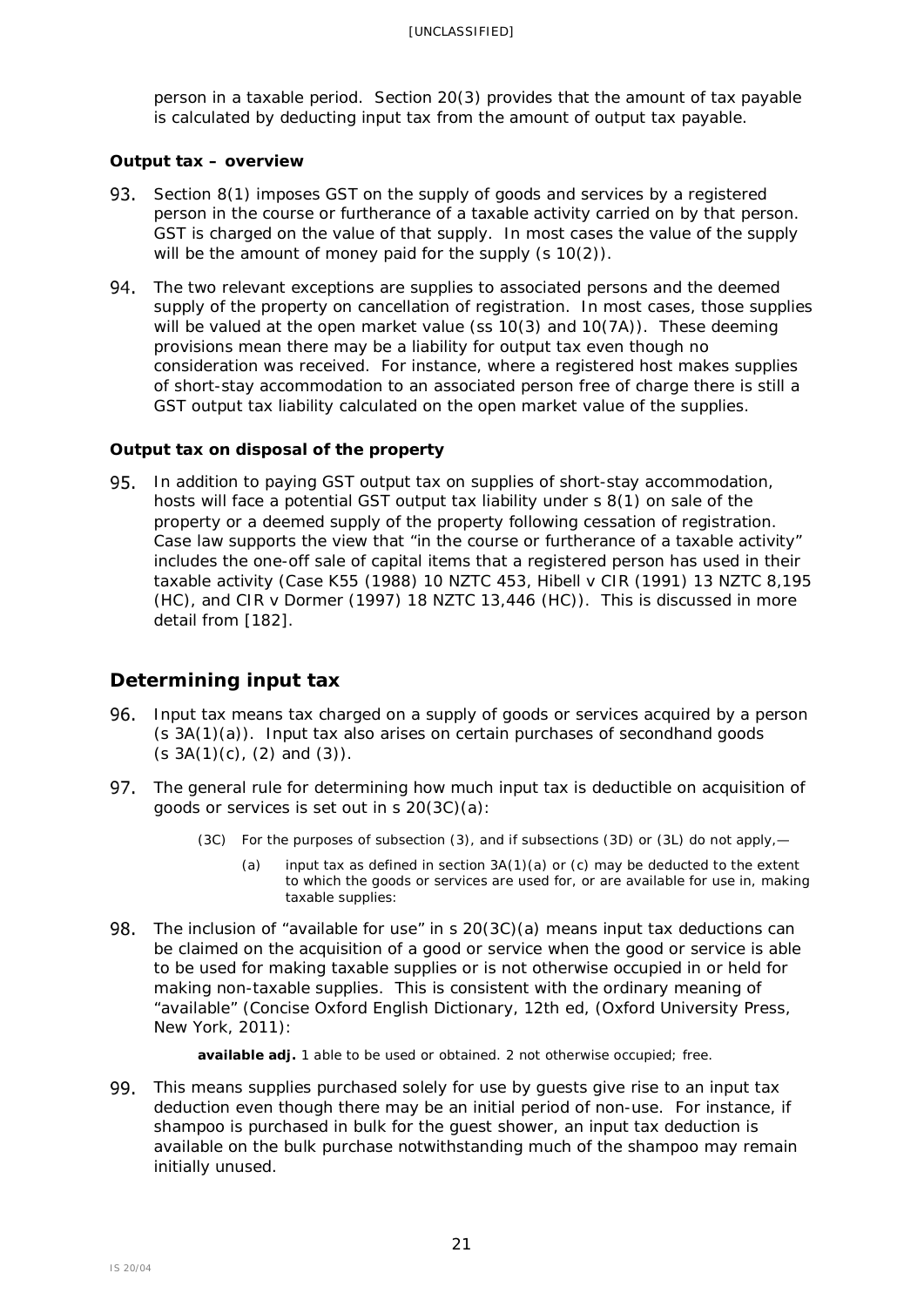## <span id="page-21-0"></span>**Limitation on input tax deductions where property acquired from an associated person**

- 100. This issue is relevant where the property used to make supplies of short-stay accommodation is acquired as a non-taxable supply from an "associated person". This might be the case where a home or holiday home is transferred between family members or where it has been transferred into an entity controlled or owned by the transferors. Where this occurs, the Act restricts the amount of GST input tax that can be claimed.
- 101. Section 3A(3)(a) (or s 3A(3C) for goods and services acquired pre-GST registration) effectively links the GST input tax claimable to the GST output tax on the original supply to the first associated person. Section 3A defines "input tax" where the supplier and recipient are associated persons. The key provision is s 3A(3)(a):
	- (3) The amount of input tax is—
		- (a) if the supplier and the recipient are associated persons, the lesser of—
			- (i) the tax included in the original cost of the goods to the supplier; and
				- (ii) the tax fraction of the purchase price; and
				- (iii) the tax fraction of the open market value of the supply; …
- 102. The definition of associated persons under s 2A is very wide and covers many circumstances. Where property is transferred between people or entities that are connected, taxpayers need to consider whether there is an associated supply. Where s 3A(3)(a) applies, the effect is to restrict the GST input tax that can be claimed.
- 103. In most instances, GST input tax will be limited to that included in the original sale to the supplier. In many cases that will be nil. This is because, generally, the original sale to the associated supplier will be by a non-registered person of a residential property. Therefore, the sale will not be subject to GST.

## *Case law*

- In *Case 15/2014* (2014) 26 NZTC 22-025, the taxpayer company owned a substantial residential property that was used to supply short-stay accommodation. The property appears to have been a "high-end" holiday home, and every year from 2009 to 2012 the supplies of short-stay accommodation exceeded \$60,000. The majority (99%) shareholder of the company originally purchased the property in his personal capacity in 2005 and spent a considerable amount of time and money renovating the property. He transferred the property to the company in 2007 for \$1,100,000.
- 105. The company used the property to supply short-stay accommodation. These supplies were treated as exempt under a previous definition of "dwelling". Changes to the definition of "dwelling" from 1 April 2011 meant these supplies of short-stay accommodation were no longer exempt supplies of accommodation in a dwelling and effectively brought the property into the GST regime. Section 21HB (see from [\[175\]](#page-39-1)) allows taxpayers affected by these changes to retrospectively claim the initial GST input tax that they were not able to claim at the time of acquisition. In 2012, the company registered for GST, with effect from 1 April 2011, and claimed a GST input tax deduction under s 21HB on the purchase of the property.
- 106. On a supply between associated persons, s  $3A(3)(a)$  defines "input tax" as the lesser of the:
	- tax included in the original cost of the goods to the supplier;
	- tax fraction of the purchase price; or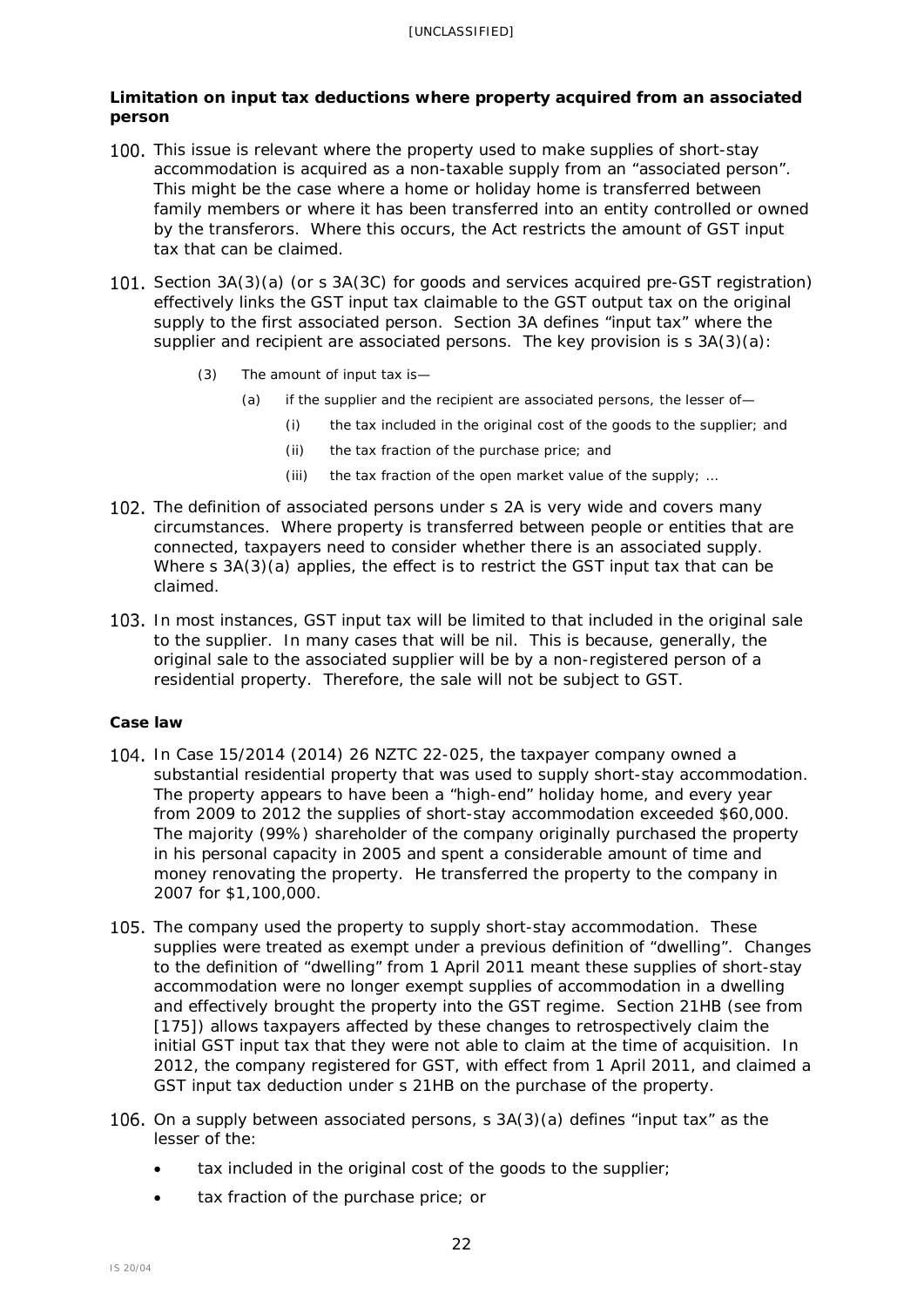- tax fraction of the open market value of the supply.
- 107. The majority shareholder and the company were "associated persons" under the Act. No GST was charged when the shareholder originally purchased the property. The Taxation Review Authority concluded the consequence of this is that the input tax deduction able to be claimed under s 21HB was limited to zero.
- *Concepts 124 Ltd v CIR* [2014] NZHC 2,140 and *Staithes Drive Development Ltd v CIR* [2015] NZHC 2,593 are other examples of cases where the GST input tax was reduced as a result of a supply from an associated person.

## *Summary*

- 109. Supplies of properties between associated persons are most likely to occur in the short-stay accommodation context where an unregistered person transfers their property into an entity they control so the entity can undertake the business of supplying short-stay accommodation (for example, similar to the facts in *Case 15/2014*). The other common scenario is where a family property is transferred between family members (or a family trust).
- 110. Where a property used to supply short-stay accommodation is transferred by way of non-taxable supply between associated persons, then the GST input tax will effectively be restricted to the GST paid when the seller originally purchased the property. In many cases, this will be zero because the property acquired to supply short-stay accommodation will often be a residential property acquired from an unregistered person.

## <span id="page-22-0"></span>**Calculation of input tax**

- 111. A full input tax deduction is allowed for goods or services that are intended to be used solely for making taxable supplies. Where a property is used exclusively to make taxable supplies (that is, it is never used privately), then full input tax deductions will be allowed for most expenditure and, potentially, on the purchase of the property. Goods and services that may be acquired solely for making taxable supplies of short-stay accommodation include:
	- advertising costs;
	- commissions or fees paid to an advertising platform or transaction facilitator (assuming GST is charged);
	- linen, toiletries and other supplies used solely by quests; and
	- any additional rates or insurance premiums payable because of the rental activity.
- 112. On the other hand, no input tax deduction is allowed for goods or services used or intended to be used solely for making non-taxable supplies (for example, any goods or services purchased solely for private use).
- 113. Where goods and services are wholly used for taxable or non-taxable purposes the treatment is relatively straightforward. However, where goods and services have both a taxable and non-taxable use, then the Act limits the input tax deduction to the extent to which that asset is used (or available for use) for taxable purposes. This is achieved in two steps:
	- First, apportion GST input tax on acquisition based on intended use (s 20(3C)-(3JB)).
	- Secondly, in subsequent years (subject to certain exemptions), adjust the deduction to the extent that actual use is different to intended use (ss 21, 21A–21C, 21D–21F, 21FB, 21G, 21H, 21HB–21HC, and 21I).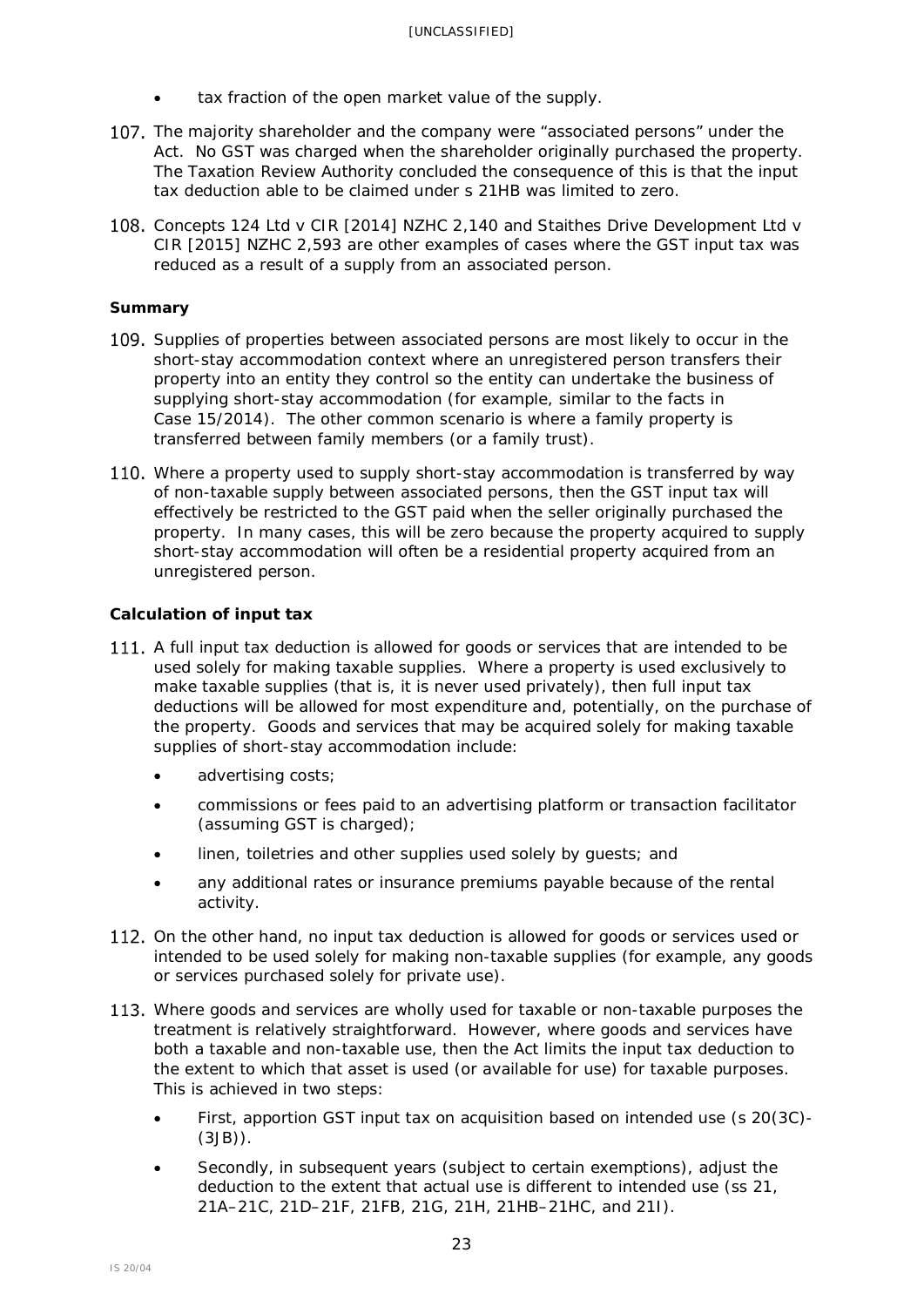# <span id="page-23-0"></span>**Apportioning input tax on acquisition of goods and services**

- <span id="page-23-2"></span>114. Where there is both taxable and non-taxable use (for example, where a host rents out their home or a holiday home they also use privately), then the different elements need to be apportioned.
- 115. The method of apportionment is different depending on whether or not the property is a mixed-use asset.
	- If you are unsure whether you have a mixed-use asset, read "QB 19/06: What income tax rules apply if I have a dwelling that I sometimes rent out as short-stay accommodation and sometimes use myself?", *Tax Information Bulletin* Vol 31, No 6 (July 2019): 12.
	- If you have a mixed-use asset, see from [\[133\]](#page-27-1).

## <span id="page-23-1"></span>**Goods and services used for both taxable and non-taxable supplies**

- 116. Where the relevant goods or services are to be used for making both taxable and exempt supplies (for example, a rates bill), then a person must estimate at the time of acquisition how they intend to use the goods or services, choosing a determination method that provides a fair and reasonable result.
- 117. The method used to calculate the amount that may be deducted as input tax under the general rule in s 20(3C) is set out in s 20(3G):
	- (3G) In determining the extent to which goods or services are used for making taxable supplies, a person must estimate at the time of acquisition how they intend to use the goods or services, choosing a determination method that provides a fair and reasonable result. The determination is expressed as a percentage of the total use.
- 118. In s  $20(3G)$ , the intended use on acquisition is identified by:
	- estimating at the time of acquisition how the person intends to use the goods or services; and
	- choosing a determination method that provides a fair and reasonable result (with the determination expressed as a percentage of the total use).
- 119. The Commissioner's view of the meaning of "intended use" and "fair and reasonable" are discussed in "Interpretation Statement – IS 15/02: Goods and Services Tax – GST and Retirement Villages"*, Tax Information Bulletin* Vol 27, No 11 (December 2015): 6.
- 120. In the context of short-stay accommodation, intended use when acquiring the property equates to the extent to which the property will be used to provide shortstay accommodation. This will generally be determined using the same time and space approach adopted for income tax (see "QB 19/05: What are my income tax obligations if I rent out my home or a separate dwelling on my property as shortstay accommodation?", *Tax Information Bulletin* Vol 31, No 6 (July 2019): 3).
- 121. Once a person has identified the intended use, they can calculate the amount of input tax under s 20(3H) and (3I) by multiplying the total inputs by the percentage of intended use. This does not apply in all cases; for example, mixed-use assets use the formula in s 20G.
- 122. The calculation method for input tax is set out in  $s$  [20\(3H\)](javascript:void(0)) and [\(3I\):](javascript:void(0))
	- (3H) The extent to which a deduction for input tax is allowed is calculated using the formula—

full input tax deduction  $\times$  percentage intended use.

(3I) In the formula in subsection [\(3H\),](javascript:void(0))—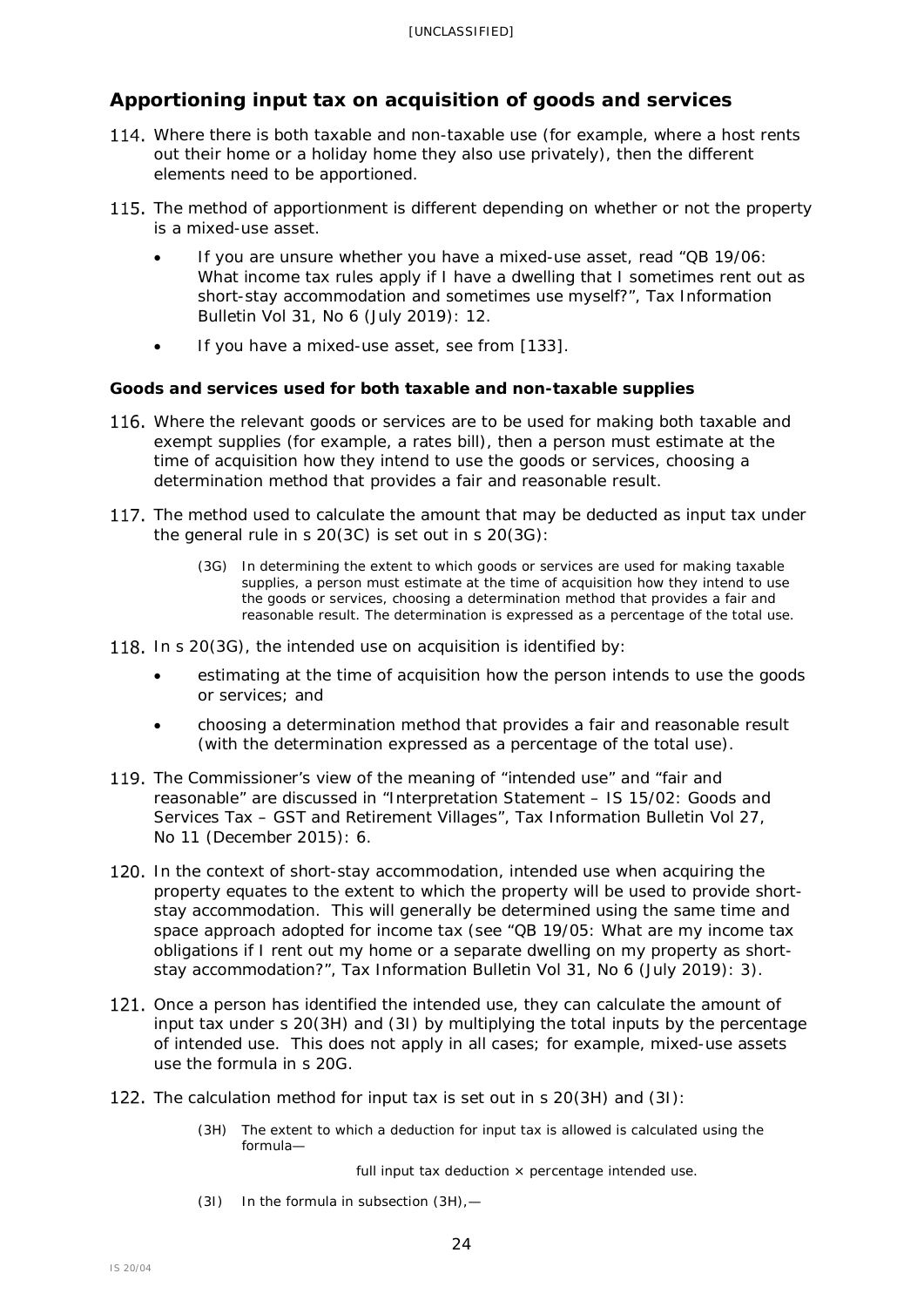- (a) **full input tax deduction** is the total amount of input tax on the supply:
- (b) **percentage intended use** has the meaning set out in section [21G\(1\)\(b\).](javascript:void(0))

## 123. Section [21G\(1\)\(b\)](javascript:void(0)) provides:

- **21G Definitions and requirements for apportioned supplies and adjustment periods**
- (1) For the purposes of this section and sections  $8(4B)(b)$ ,  $9(2)(h)$ ,  $20(3H)$ ,  $20G$ ,  $21$  to [21F,](javascript:void(0)) and [21H,](javascript:void(0))—
	- …
	- (b) **percentage intended use**, for a registered person, means the extent to which the goods or services are intended to be used by the person for making taxable supplies, estimated at the time of acquisition under section [20\(3G\)](javascript:void(0)) and expressed as a percentage of total use:
- 124. The above discussion can be summarised as follows:
	- A purchaser can deduct input tax on the acquisition of goods or services to the extent to which the goods or services are used for, or are available for use in, making taxable supplies: s 20(3C).
	- In determining the extent to which goods or services are used for making taxable supplies, a person must estimate, at the time of acquisition, how they intend to use the goods or services, choosing a determination method that provides a fair and reasonable result: s 20(3G).
	- The estimated intended taxable use of the goods or services determines the proportion of the input tax that can be deducted: s 20(3H) and (3I).

## <span id="page-24-0"></span>**Application to short-stay accommodation – where a host rents out a room (or rooms) in their home**

- 125. Where a host rents out a room (or rooms) in their home, it is necessary to identify the extent to which the property is used (or available for use) in making taxable supplies. This will usually be done by identifying the time the property is used to make taxable supplies and the space used to make taxable supplies. The same method is used to calculate income tax deductions and QB 19/05 includes a discussion and examples of time and space calculations.
- 126. The "space" part of the calculation is generally based on the floor area of the house. It will generally comprise two aspects – the areas that the guest has exclusive use of and the common areas that the guest is permitted to use. Both areas are expressed as a proportion of the total floor area of the house. This part of the calculation is usually straightforward. Where a host rents out the entire property, it is unnecessary to work out the "space", as the guest will have 100% use of the property while they are there.
- 127. As with "space", different considerations apply for determining "time" depending on whether the area is exclusively available for guests or a common area. In the GST context it is necessary to consider the **extent** to which the property is **used, or available for use**, in making taxable supplies. Input tax deductions are available only "to the extent" that the property is used or available for use in making taxable supplies. If a bedroom is wholly put to non-taxable use (for example, it is the host's own bedroom), then, as a matter of practicality, there is no extent to which the bedroom can be used for, or available for use in, making taxable supplies.
- 128. Section  $20(3C)(a)$  first addresses actual use, which is consistent with the principle of linking input tax deductions to use. "Availability" is usually relevant only where the property (or part of the property) is unused. If the property in question is a privately owned and occupied home, there is an expectation that it is being used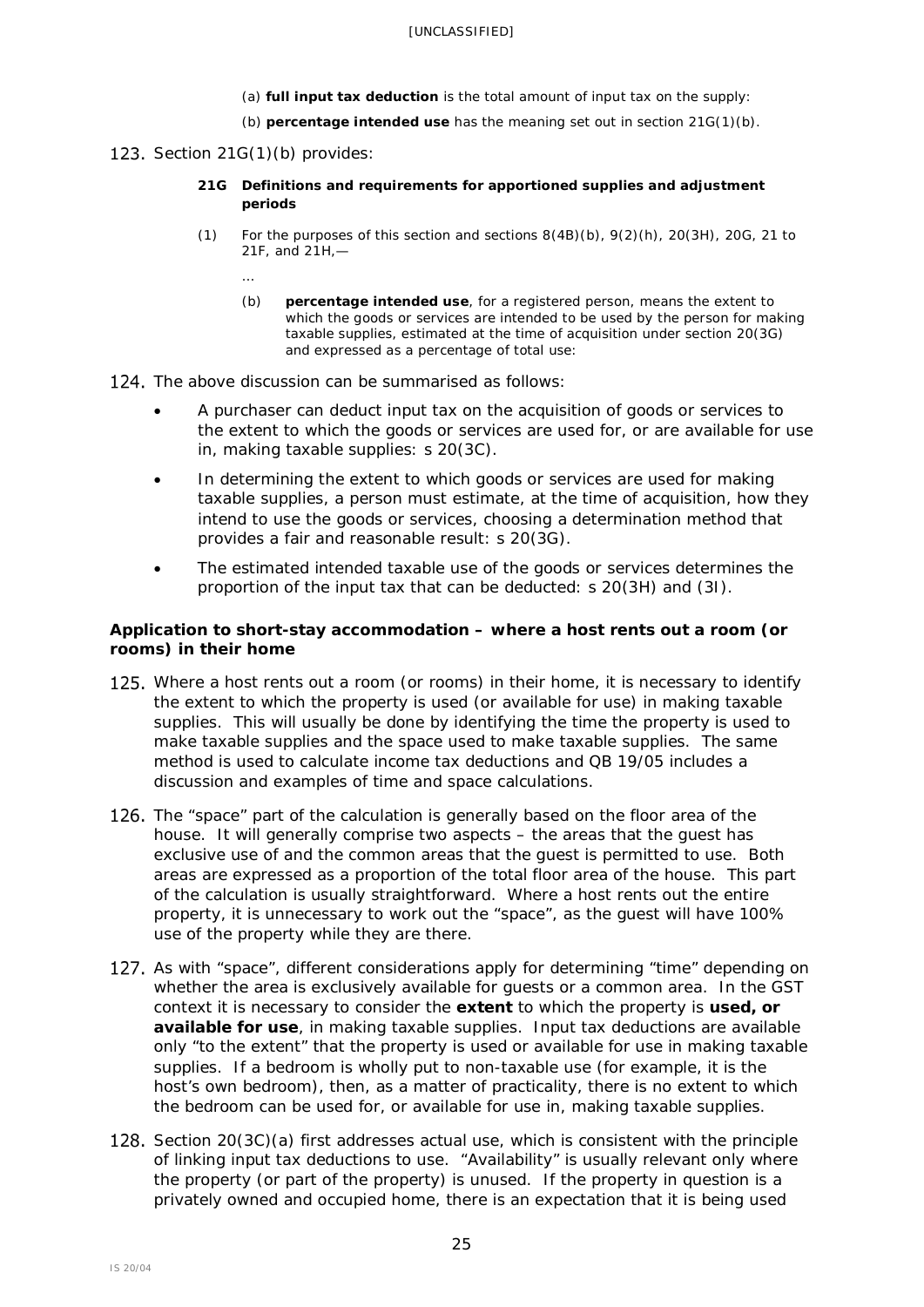privately and expenditure will be private expenditure if the property (or part of it) is not rented out. QB 19/05 discusses when a privately owned and occupied home will be genuinely available for quests and unavailable to the host and their family. The host would need to demonstrate:

- The space is not used at all by the host, including for storage.
- It is essentially not used as part of the host's home.
- 129. For common areas in a host's home there is always an element of private use. This means the area is not 100% available for making taxable supplies. With common areas, it is often impossible or impractical to identify actual use. Where actual use of common areas cannot be identified, Inland Revenue's approach is to accept an apportionment of 50% between private and income-earning use for periods where there is dual use. A 50% figure will not be appropriate to every person's circumstances, but in many cases it will be a fair and reasonable starting point for calculating the use of common areas that have both taxable and non-taxable uses.
- 130. Where there is taxable use and non-taxable use it may be impossible calculate the "time and space" use of a property's curtilage. However, when a person claims a GST input tax deduction on a property, they will do so on the full value of the property, not just the buildings and improvements. In the absence of any better alternative, a fair and reasonable starting point will be to apply the percentage use of the dwelling to the whole property, including the curtilage. A separate calculation for curtilage should be considered where it has a noticeable impact on the use calculation (for example, if a significant part of the curtilage such as a swimming pool or tennis court is solely for guest use or private use).

## <span id="page-25-0"></span>**Summary of principles**

- 131. In summary, the principles for calculating the percentage intended use where a host rents their home or part of their property (for mixed-use assets, see from [\[133\]](#page-27-1)) are as follows:
	- Apportionment should be on a time and space basis or another basis that provides a fair and reasonable apportionment.
	- "Space" is calculated by reference to the floor area that the guest has exclusive use of as a proportion of the total floor area of the house.
	- Where a host rents out the entire property, it is unnecessary to work out the "space" as the guest will have 100% use of the property while they are there.
	- "Time" should be calculated based on the extent to which the property is used, or is available to be used, in making taxable supplies.
		- o "Time" should be based on use (for example, when is the room used privately by the host and when is it rented out to a guest and being used to make taxable supplies?).
		- o If the property is a privately owned and occupied home, there is an expectation that it is being used privately if the property (or part of it) is not rented out.
		- o When a property is unused but is available for use as short-stay accommodation, then this should be counted as taxable use when calculating the "time" element.
	- For common areas, the starting point is a 50% apportionment for "space". "Time" should be calculated based on actual use. The objective is to determine an apportionment that is fair and reasonable.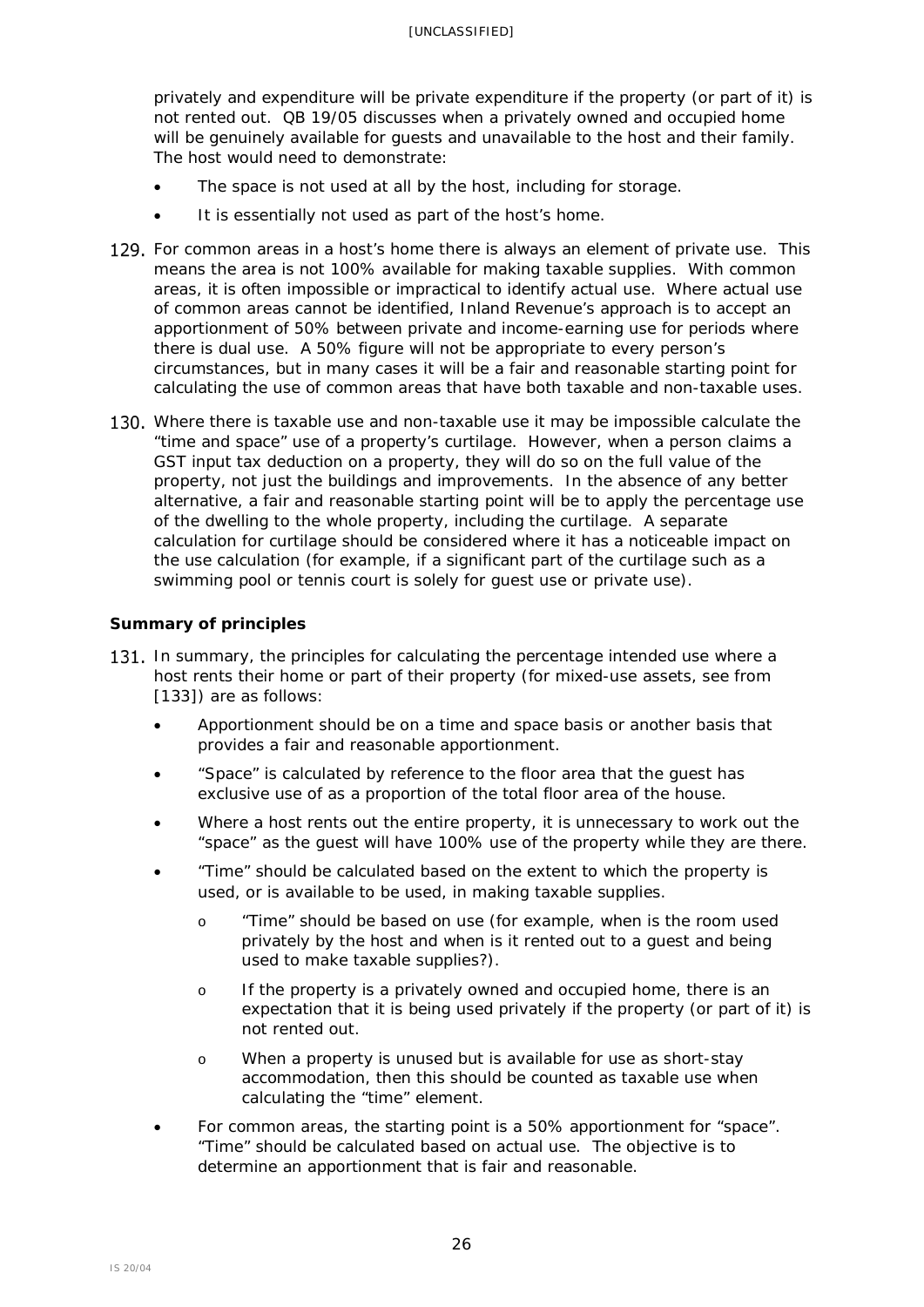- A separate calculation for curtilage should be considered where it has a noticeable impact on the use calculation; otherwise the percentage use of the dwelling may be applied to the whole property, including the curtilage.
- 132. Examples 8–10 illustrate apportionment calculations.

#### **Example 8 –apportionment calculation**

Hayley is buying a two-bedroom property in Queenstown for \$600,000. She intends to rent out the second bedroom for short-stay accommodation through a peer-to-peer platform. She expects a high level of occupancy and will mostly use the second bedroom as a short-stay rental. This means the room will be listed online and she will not use it privately except for a month when a friend is visiting from overseas. The guests will also be able to use some common areas – the lounge room, dining room, kitchen, laundry and main bathroom. Based on her research, Hayley believes she can rent out the room for 180 nights during the year. The floor areas of the different parts of Hayley's property are shown in the diagram below.



Hayley is considering registering for GST. She wants to know what percentage of GST input tax she can claim on the purchase of the property. In claiming Hayley should apportion her use on the following basis:

20m2

Area exclusively used by guests – 100% for the days used or available to use

55m2

Common areas – 50% for days someone is renting the bedroom

$$
25m^2 \quad | \text{Private area} - 0\%
$$

The areas **exclusively used or available to use** by guests are 20m2 out of the total 100m2 floor area of the property, and are 100% deductible for the 335 days out of 365 days in the year that the room will be used, or available for use, by guests:

$$
\frac{20}{100} \times \frac{335}{365} \times 100 = 18.36\%
$$

The **common areas**, used by Hayley and guests, are 55m2 out of the total 100m2 floor area, and are 50% deductible for the 180 out of 365 days in the year that the room is rented out:

$$
\frac{55}{100} \times \frac{180}{365} \times 50 = 13.56\%
$$

Adding these figures (18.36% and 13.56%) together, Hayley calculates her percentage intended use as 31.92%. The full GST input tax deduction is:

 $3/23 \times $600,000 = $78,260.87$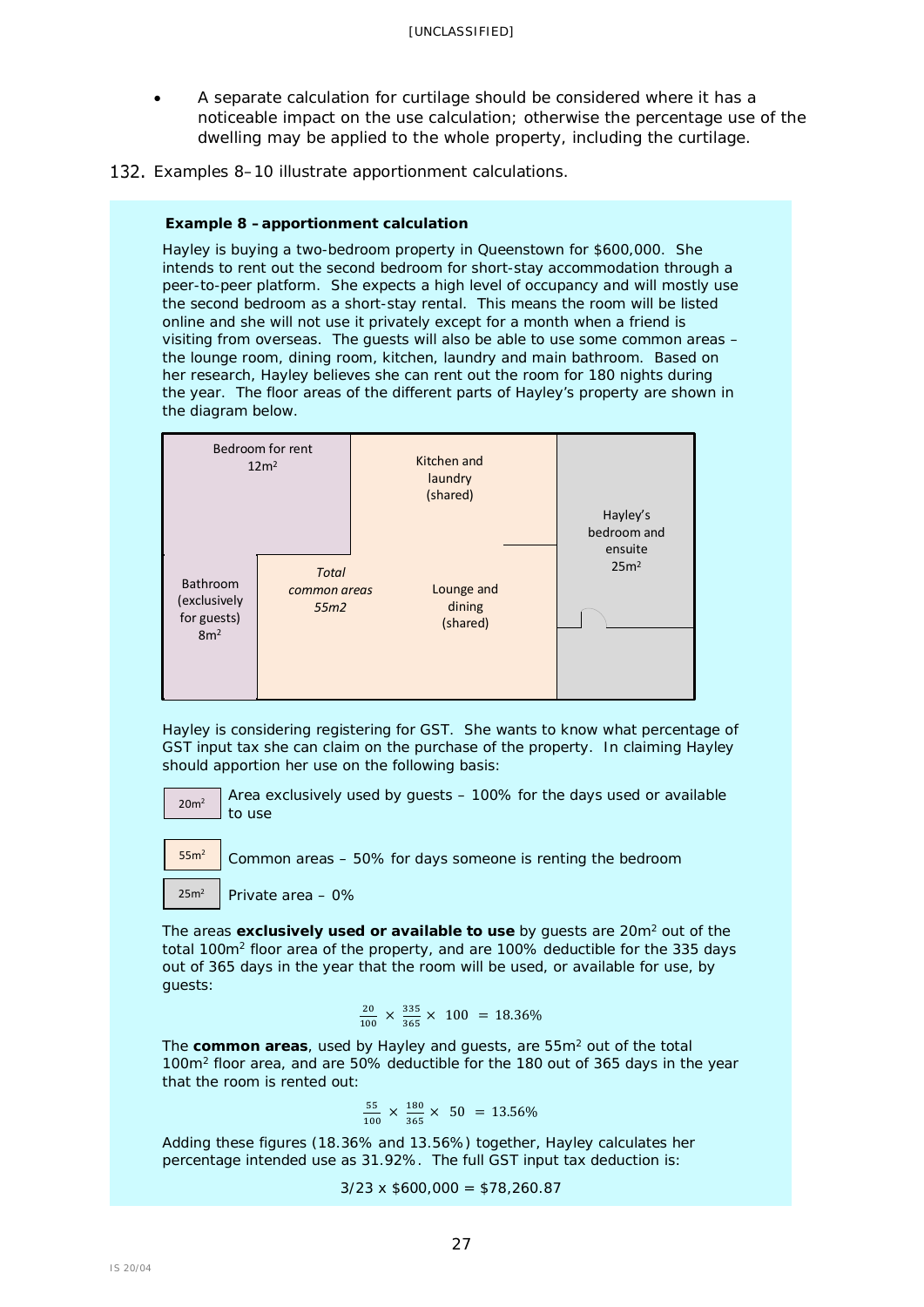The GST input tax claimable on the purchase is:

 $$78,260.87 \times 31.92\% = $24,980.87$ 

#### **Example 9 – apportionment calculation**

Len is a short-stay accommodation entrepreneur. He owns a number of properties in the Coromandel and an apartment in Auckland that he rents on peer-to-peer websites. Len is GST registered.

Len wants to buy a large five-bedroom home in the Coromandel for \$800,000. Len is considering using the property in his short-stay business as it is the sort of property that could make a lot of money during the peak Christmas and January summer period. Len wants to know what GST input tax he could claim if he was to use his new home to make taxable supplies of short-stay accommodation.

Len estimates that he will rent his house out for 40 days. During this time, he will stay in one of his other properties or visit family. Len wants to know what percentage of GST input tax he can claim.

Len estimates that over a year he will have 40 days of rental and 325 days of private use. This equates to 10.96% of taxable use. The full GST input tax deduction is:

 $3/23 \times $800,000 = $104,347.83$ 

The GST input tax claimable on the purchase is:

 $$104,347.83 \times 10.96\% = $11,436.52$ 

If Len chooses to use the property in his taxable activity, he must charge GST on the supplies of accommodation and file returns. For the property, he will need to undertake an annual calculation to work out whether he needs to make an adjustment. If the actual use is different to intended use, then Len will have to make an adjustment (assuming it amounts to more than \$1,000). If Len stops using the property to provide short-stay accommodation or if he sells the property, then he must account for GST output tax on the property.

#### **Example 10 – apportionment calculation**

Mai (see Example 4) wants to know what percentage of GST she could claim if she registers for GST. She can claim the full GST on any goods or services used exclusively for her taxable activity of supplying short-stay accommodation. For example, toiletries solely for use by guests. The GST input tax deduction for goods and services used both privately and for making taxable supplies (for example, the rates bill) must be apportioned. Mai could also claim a proportion of GST from the cost of her apartment. As Mai is renting out the entire apartment, the calculation is based solely on time.

The apartment is rented out for 36 nights per year  $= 9.9\%$ .

Mai can claim 9.9% of GST on goods and services with mixed use.

Mai decides not to register as the administrative and compliance burden outweighs the modest amount of GST input tax she could claim back.

## <span id="page-27-0"></span>**Applying special rules for mixed-use assets (s 20G)**

- <span id="page-27-1"></span>133. There are special rules for apportioning input tax deductions for mixed-use assets (MUAs). These rules apply on both the initial acquisition and subsequent adjustments (ss  $20(3)$ (hb) and  $(3JB)$  and  $20G$ ).
- 134. MUAs have their own regime in the Act for calculating the GST input tax able to be deducted. Section 20G refers to the definition of a MUA in s DG 3 of the Income Tax Act 2007. For a property to be a MUA it must have an income-earning use and a private use (which is not minor) and not be used for at least 62 days a year.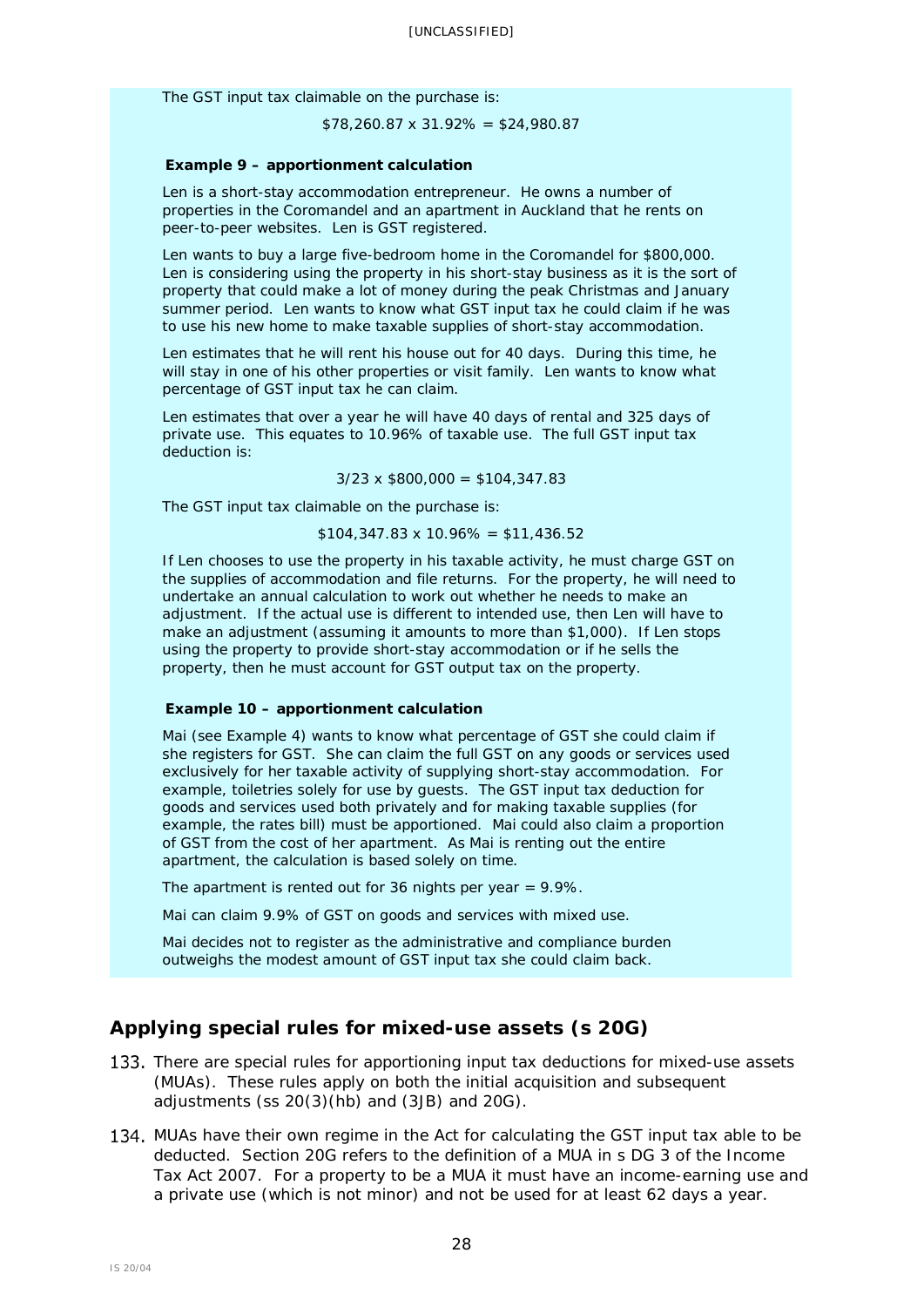- 135. Holiday homes and baches listed on peer-to-peer websites will commonly be MUAs. Where there are two properties on a single property title, one of the properties can be an "asset" for the purposes of the MUA rules. For instance, if a host rents out a separate cottage on the same title as their main home (used 100% privately) the cottage can still be a MUA (on disposal, s 5(15) would also deem two separate supplies in this scenario). Where a person's own home is used to supply short-stay accommodation it is less likely to satisfy the criterion of being not in use for 62 days a year.
- 136. To identify whether they have a MUA and for an overview of how the MUA rules apply for income tax, hosts should read QB 19/06 and QB 19/07 "How do the mixed-use asset income tax rules apply to a dwelling that I sometimes rent out as short-stay accommodation and sometimes use privately?", *Tax Information Bulletin* Vol 31, No 6 (July 2019): 16.
- 137. Where a host has a MUA, s 20G provides the formula for calculating GST input tax deductions for mixed use assets:
	- (1) A registered person who uses an asset described in [section DG 3](http://www.legislation.govt.nz/act/public/1985/0141/latest/link.aspx?id=DLM5494506#DLM5494506) of the Income Tax Act 2007 for making taxable supplies has a deduction under section [20\(3\)\(hb\)](http://www.legislation.govt.nz/act/public/1985/0141/latest/link.aspx?id=DLM83479#DLM83479) of an amount calculated using the formula—

input tax for asset  $\times$  total income-earning days  $\div$ (total income-earning days + total private days).

- (2) In the formula,—
	- (a) **input tax for asset** is the input tax on expenditure that the person incurs in relation to the use of the asset, other than expenditure that is—
		- (i) related solely to the taxable use of the asset ; or
		- (ii) related solely to the non-taxable use of the asset:
	- (b) **total income-earning days** is the total number of days in the period on which the person supplies the asset for use and derives consideration for the supply, whether at, above, or below market value as that term is defined in [section DG 3\(5\)](http://www.legislation.govt.nz/act/public/1985/0141/latest/link.aspx?id=DLM5494506#DLM5494506) of that Act, including any days on which—
		- (i) the use made of the asset is described in section DG  $4(3)$  to  $(5)$  of that Act:
		- (ii) the asset has become unavailable for use because another person who had earlier reserved the asset for their own use, subsequently did not take advantage of that reservation:
		- (iii) a fringe benefit tax liability arises:
	- (c) **total private days** is the total number of days in the period on which the asset is in active use as described in [section DG 3\(7\)](http://www.legislation.govt.nz/act/public/1985/0141/latest/link.aspx?id=DLM5494506#DLM5494506) of that Act and the day is not an income-earning day as described in paragraph (b).
- (3) A unit of measurement of time other than days, whether relating to hours, or nights, or anything else is to be used in the formula and in subsection  $(2)(b)$  and  $(c)$ , if the use of the unit provides a fair and reasonable result. For this purpose, the same unit must be used in relation to both total income-earning days and total private days.
- (4) The person must ascertain at the end of an adjustment period whether an adjustment is required to be made for any percentage difference in a supply of the asset for the period in relation to the actual use of the asset for making taxable supplies.
- (5) If an adjustment is required, the person must, at the end of the adjustment period,—
	- (a) identify the percentage actual use of the asset in accordance with the formula in subsection (1) for making taxable supplies; and
	- (b) compare the percentage actual use with percentage intended use as described in [section 20\(3JB\)](http://www.legislation.govt.nz/act/public/1985/0141/latest/link.aspx?id=DLM83479#DLM83479) or previous actual use, as applicable; and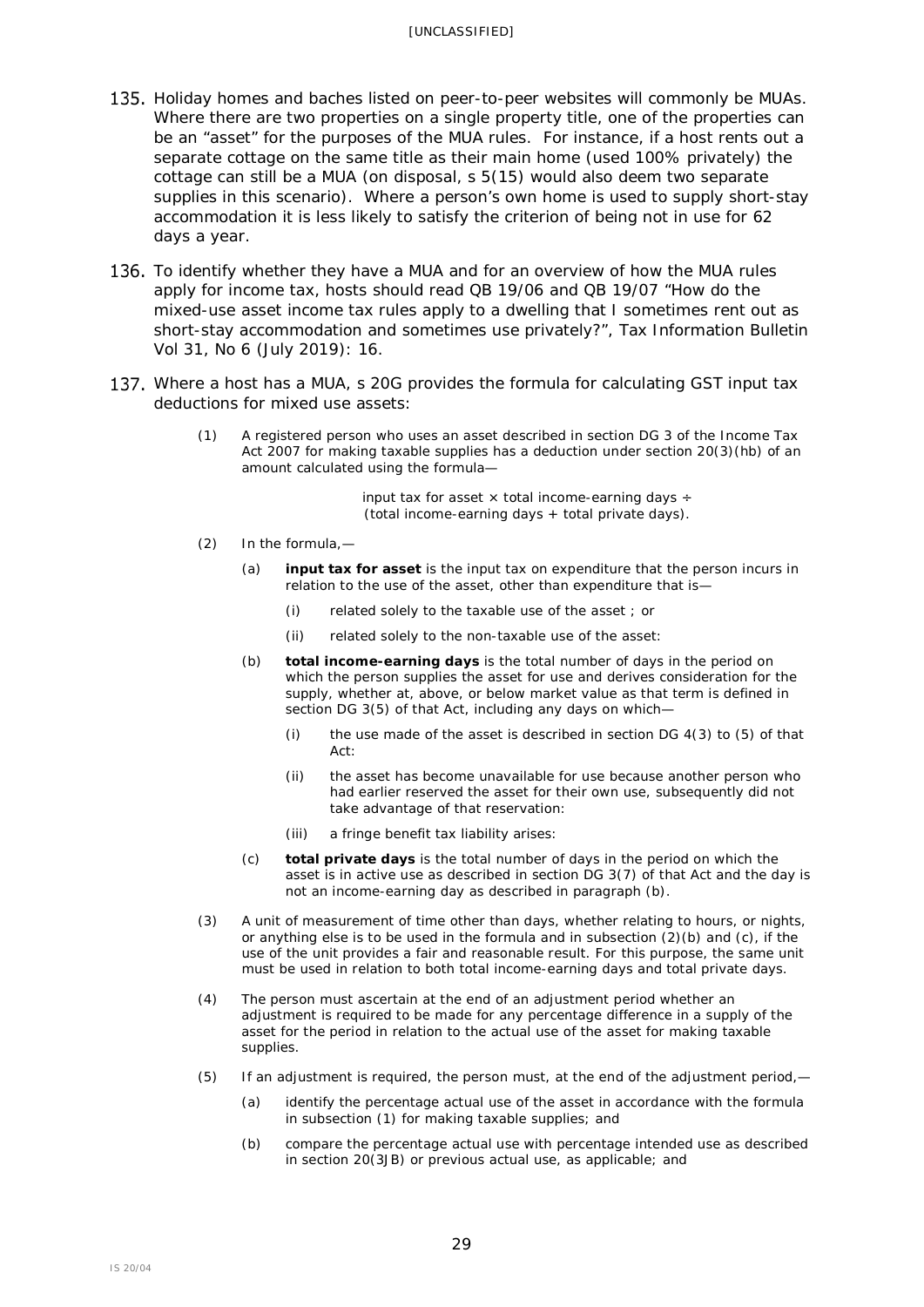- (c) if a percentage difference arises, make an adjustment for any percentage difference for the adjustment period, applying [section 21D\(3\)](http://www.legislation.govt.nz/act/public/1985/0141/latest/link.aspx?id=DLM83936#DLM83936) to the resulting amount.
- (6) For the purposes of subsection (5), all expenditure incurred in relation to the use of the asset is aggregated and included in the relevant adjustment unless [section](http://www.legislation.govt.nz/act/public/1985/0141/latest/link.aspx?id=DLM83898#DLM83898)  [21\(2\)\(c\) or \(d\)](http://www.legislation.govt.nz/act/public/1985/0141/latest/link.aspx?id=DLM83898#DLM83898) applies to the aggregated amount.
- (7) [Sections 8](http://www.legislation.govt.nz/act/public/1985/0141/latest/link.aspx?id=DLM82299#DLM82299) and [21F](http://www.legislation.govt.nz/act/public/1985/0141/latest/link.aspx?id=DLM83944#DLM83944) apply to the disposal of the asset, treating the disposal as in the course or furtherance of a taxable activity.
- (8) For the purposes of this section, a registered person does not include a widely-held company, as that term is defined in [section YA 1](http://www.legislation.govt.nz/act/public/1985/0141/latest/link.aspx?id=DLM1520575#DLM1520575) of the Income Tax Act 2007.
- 138. Put simply, the MUA rules ignore the days when the property is unused. The definition of "total income-earning days" is the total number of days in the period in which the person supplies the asset for use and derives consideration for the supply, **whether at, above, or below market value**. In addition, the definition of "total private days" does not include any income-earning days. Consequently, the GST treatment is different from the income tax treatment because:
	- supplies at "mate's rates" (below 80%) are treated as part of the total income earning days; and
	- for "associated supplies" the host will be deemed to supply the property for a consideration equal to the open market value (s 10(3)), so the use will be part of the "total income earning days" rather than part of the "total private days".
- This treatment differs from the income tax treatment discussed in QB 19/07 because rental nights at mates rates and rental to an associate would be treated as private use in that calculation. However, "associated person" in the Income Tax Act context is narrower than "associated person" for GST purposes. When the legislation was introduced, the differences between the Income Tax Act 2007 and GST Act were discussed in "Taxation (Livestock Valuation, Assets Expenditure, and Remedial Matters) Act 2013", *Tax Information Bulletin* Vol 25, No 9 (October 2013): 3 (at 21):

The main differences between the income tax and GST definitions relate to:

- **the treatment of supplies for less than market value**; and
- what constitutes "expenditure".

These differences reflect the different nature of the two taxes. In particular:

- GST has always recognised the right of registered persons to make supplies for lower than market value to non-associates.
- "Expenditure" is not a word generally used in a GST context, so the GST formula replaces "expenditure" with "input tax".

#### *Below market value supplies*

The definition of "income-earning days" in the GST formula includes any day on which the person supplies the asset for use and derives consideration, irrespective of whether this supply is above, at or below market value. **This allows asset owners to make supplies at below market value if they chose to do so, with these days still being "income earning".** This is consistent with general GST principles.

**It is important to note that, if the owner supplies the asset to an associated person, section [10\(3\)](javascript:void(0)) will generally require them to treat the supply as being made at market value. This will require output tax to be paid on the supply, but it will also be treated as "income-earning" for the purposes of calculating entitlement to input deductions.** Similarly, if the supply is a fringebenefit, section [21I](javascript:void(0)) will apply to deem consideration to have been received — this will also be an income-earning day. [Emphasis added]

140. Example 11 illustrates the application of the special rules for mixed-use assets.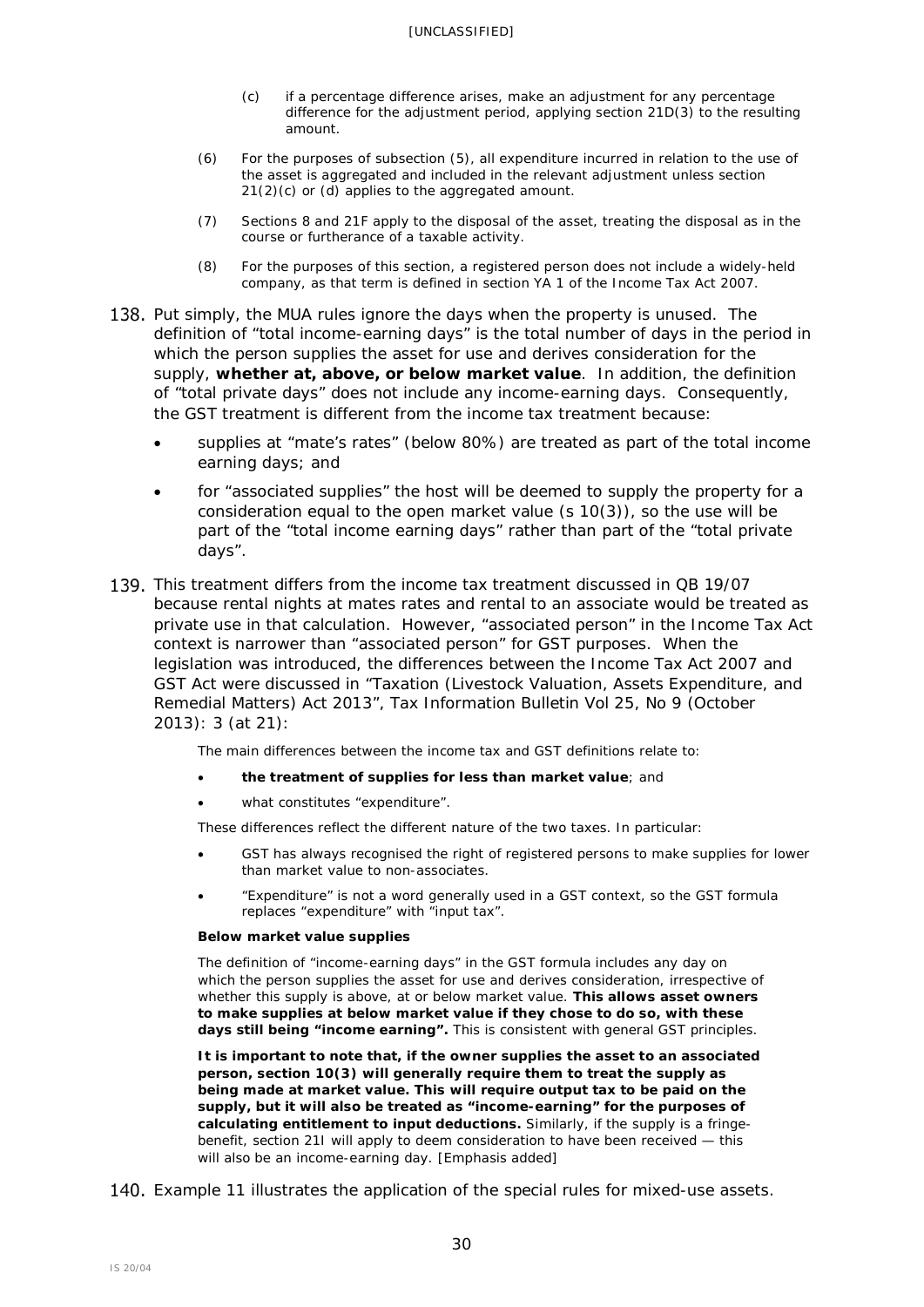### **Example 11 – application of the special rules for mixed-use assets**

Jayden and Ruby live in Christchurch. They are buying a holiday home in Queenstown for \$900,000. They intend to list it permanently on Airbnb. Based on their research, they expect to achieve 120 nights of occupancy per year. Because of the location they can charge \$700 a night, so gross rental over a 12 month period is \$84,000 and they must register for GST. Jayden and Ruby will use the holiday home at various times throughout the year, staying an estimated 80 nights a year at the holiday home. The sale settles on 22 March 2019, and Jayden and Ruby register for GST from that date. They have a standard balance date. The house is a mixed-use asset (MUA).

In calculating their initial input tax deduction, they use the formula in s 20G:

- Total input tax: \$117,391.30.
- Apportionment using s 20G: 120 income-earning days ÷ (200 total income-earning days  $+$  total private days) = 60%.
- Calculation of GST input tax apportionment: \$117,391.30 x 60% = \$70,434.78.

Jayden and Ruby should use the same percentage (60%) during their first adjustment period to claim for other input tax deductions related to both their taxable activity and private use.

Jayden and Ruby will need to revisit this calculation at the end of each adjustment period. They choose that their first adjustment period will end on 31 March 2020 under s 21G(2)(a)(ii). This means that at the end of this first adjustment period, they will have to use actual figures instead of estimated figures for the expected use of the property to make an adjustment under ss 21, 21A and 21C.

### *Under-estimation*

For instance, say the property proves more popular than Jayden and Ruby expected and ends up being rented for 150 nights during the year. Despite their best intentions, Jayden and Ruby find that life proves busier than they expect and they only manage to stay at the property for 60 nights. On this basis, the actual figures would be as follows:

- Total input tax: \$117,391.30.
- Apportionment using s 20G: 150 income-earning days  $\div$  (210 total income-earning days + total private days) =  $71.43\%$ .
- Under s 20G(5)(c), the percentage difference is actual use less intended use: 71.43% – 60% = 11.43%.

As the percentage difference is positive, a further input tax deduction can be claimed under s 21D of \$117,391.30 x 11.43%. This means a further \$13,417.83 can be claimed.

#### *Over-estimation*

On the other hand, if Jayden and Ruby over-estimated taxable use, then they may have to repay GST as GST output tax. For instance, say the property is less popular than expected, and they achieve only 80 nights rental and 80 nights private use. The actual figures would be:

- Total input tax: \$117,391.30.
- Apportionment using s 20G: 80 income-earning days  $\div$  (160 total income-earning days  $+$  total private days) = 50%.
- Under s 20G(5)(c), the percentage difference is actual use less intended use =  $50\% - 60\% = -10\%$ .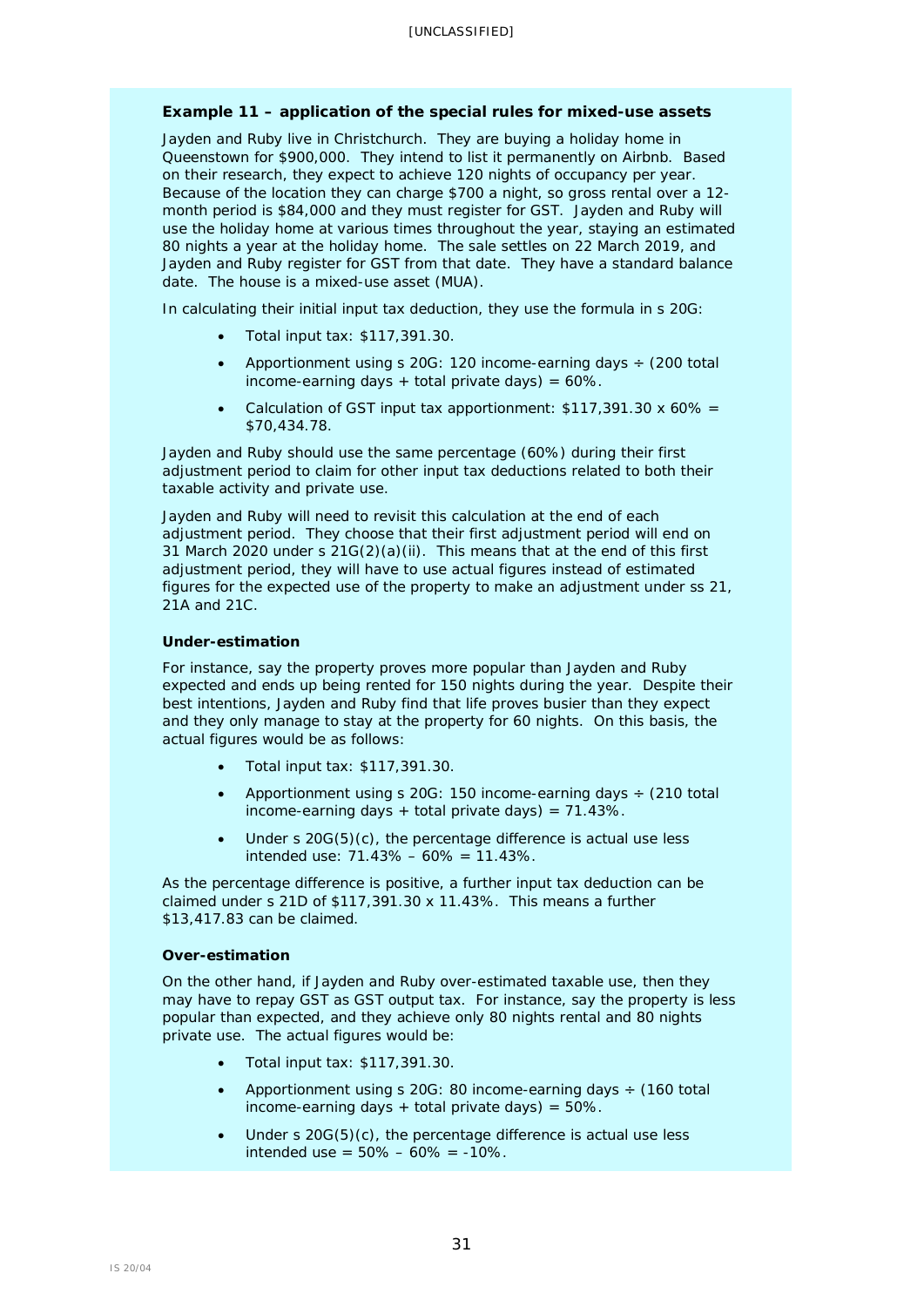As the percentage difference is negative, output tax needs to be returned: 10% of \$117,391.30 = \$11,739.13. This means a GST output tax of \$11,739.13 needs to be returned.

## <span id="page-31-0"></span>**Making annual change of use adjustments**

- <span id="page-31-1"></span>141. Apportionments and adjustments work in tandem under the Act. Adjustments in effect ensure that the initially apportioned input claim (based on intended use) corresponds with the actual use.
- The change of use adjustment provisions are in ss 21, 21A–21C, 21D–21F, 21FB, 21G, 21H, 21HB–21HC and 21I. Which provisions apply in any given situation depends on the circumstances. Where a property was acquired before 1 April 2011 the old apportionment rules may apply see [\[175\]](#page-39-1).
- 143. Under the current rules the starting point is s 21, which requires a person to ascertain at the end of an "adjustment period" whether an adjustment is required for any difference between the intended use and actual use:
	- (1) A registered person must ascertain at the end of an adjustment period whether an adjustment is required to be made for any percentage difference in a supply of goods or services for the period in relation to the actual use of those goods or services for making taxable supplies.
	- (2) Despite subsection (1), the person is not permitted to make an adjustment if—
		- (a) [section 20\(3D\)](http://www.legislation.govt.nz/act/public/1985/0141/latest/link.aspx?id=DLM83479#DLM83479) applies to them:
		- (ab) the person is a non-resident who has incurred input tax as defined in section  $3A(1)(b)$  for goods and who-
			- (i) exports the goods in or before the adjustment period; and
			- (ii) disposes of the goods overseas in the adjustment period or holds the goods overseas at the end of the adjustment period:
		- (b) the value of the goods or services, excluding GST, is \$5,000 or less:
		- (c) the difference between the percentage intended use on acquisition and the percentage actual use for the relevant adjustment period is less than 10 percentage points, but this paragraph does not apply if the adjustment amounts to more than \$1,000:
		- (d) the difference between the previous actual use calculated for the most recent adjustment period in which an adjustment was made and the percentage actual use for the relevant adjustment period is less than 10 percentage points, but this paragraph does not apply if the adjustment amounts to more than \$1,000.
- 144. The exceptions in  $s$  21(2)(b) to (d) mean adjustments will not be permitted for most day-to-day expenditure that has taxable and non-taxable elements (for example, a rates bill). However, where a GST input tax claim has been made on a property, the exceptions are less likely to apply.
- 145. The adjustment period (described in s  $21G(2)$ ) is a period at the end of which a person is required to estimate whether an adjustment for a subsequent change in use is required. The registered person may choose whether the first adjustment is the first or second balance date following acquisition. The calculation is then repeated annually on the subsequent balance dates.
- 146. Section 21G limits the number of adjustment periods, except where there is a supply of land (s 21G(5)). The practical effect of this is where a host claims initial GST input tax on a property, they **must perform an adjustment every year until they cease using the property in their taxable activity or sell the property**.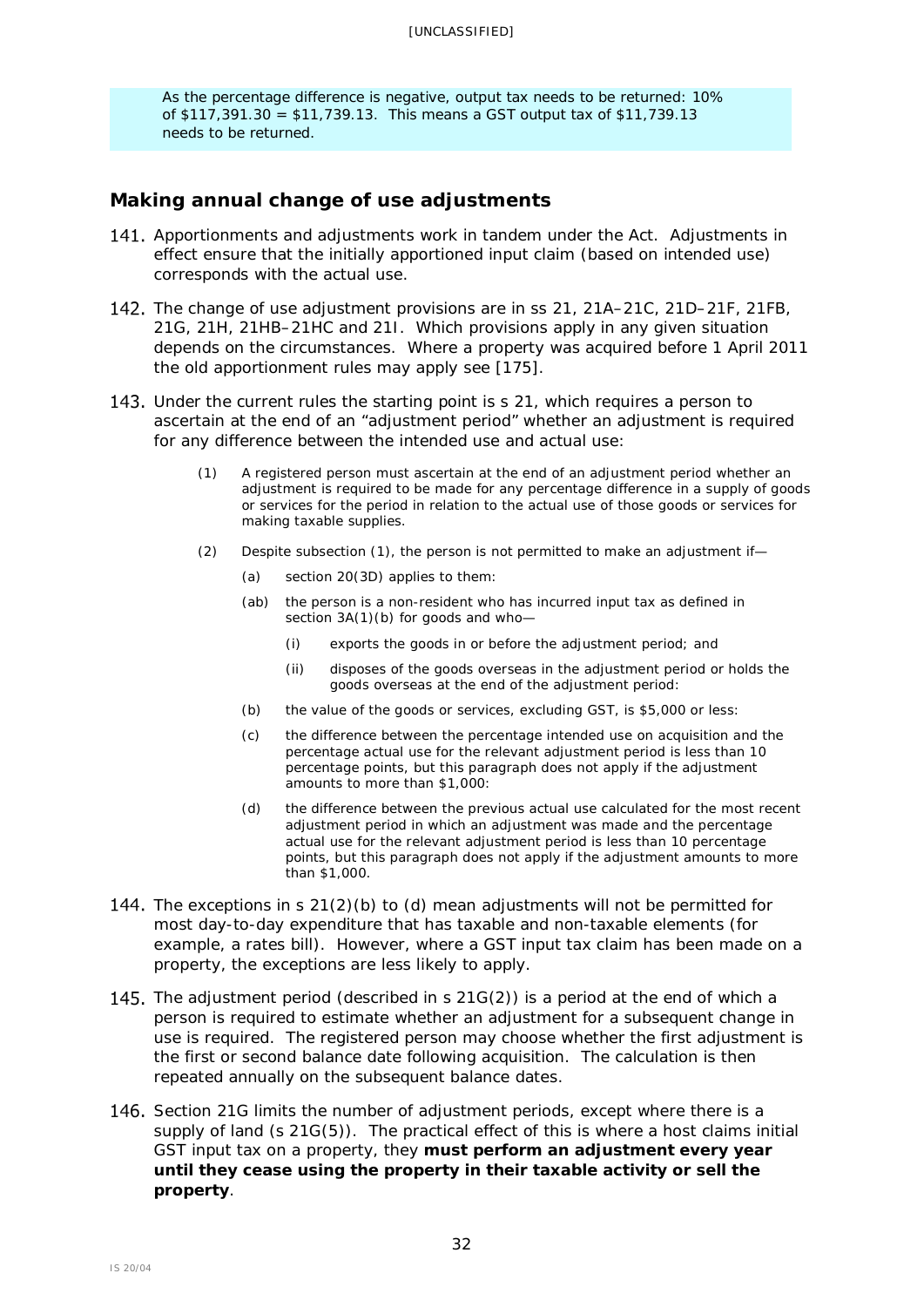147. A person is not permitted to make an adjustment if they are below one of the thresholds in  $s$  21(2)(b) to (d). Section 21A sets out when an adjustment is required:

#### **21A When adjustments required**

A registered person must, at the end of an adjustment period,—

- (a) identify the percentage actual use of the goods or services in making taxable supplies in the period; and
- (b) compare the percentage actual use with percentage intended use or previous actual use, as applicable; and
- (c) if a percentage difference arises and section  $21(2)(c)$  or (d) does not apply, make an adjustment for any percentage difference for the adjustment period.
- 148. Section 21D calculates the adjustment by reference to the percentage difference (this is defined as the difference between intended use and actual use in s 21G):

#### **21D Calculating amount of adjustment**

(1) If a percentage difference arises for an adjustment period, a registered person must make a positive or negative adjustment for the period of an amount calculated using the formula—

full input tax deduction  $\times$  percentage difference.

- (2) In the formula,—
	- (a) full input tax deduction is the total amount of input tax on the supply, including any nominal GST component chargeable under section  $20(3J)(a)(i)$ :
	- (b) percentage difference has the meaning set out in section 21G(1)(c).
- (3) For the purposes of subsection (1) and section 20G,—
	- (a) if the adjustment is positive and the percentage actual use is more than the person's percentage intended use or previous actual use, as applicable, the person is entitled to an additional deduction under section 20(3)(e) or (hb), as applicable:
	- (b) if the adjustment is negative and the percentage actual taxable use is less than the person's percentage intended use or previous actual use, as applicable, the person must treat the amount as a positive amount of output tax and attribute it to a taxable period under section 20(4).
- 149. Subsection 21D(3)(b) provides that where the percentage actual use is less than the percentage intended use the amount must be treated as output tax and returned.
- 150. Example 12 illustrates a standard change of use adjustment.

### **Example 12 – standard change of use adjustments**

Hayley (from Example 8) registered for GST but her first year was not quite as successful as she envisaged. She had intended to rent a room for 180 nights of the year. However, she only achieved 90 nights of rental. In addition, her friends from overseas stayed with her for two months, meaning that in total the room was available for only 305 nights during the year.

The actual use of areas dedicated to the rental activity is:

$$
\frac{20}{100} \times \frac{305}{365} \times 100 = 16.71\%
$$

And for the common areas:

 $\frac{55}{100} \times \frac{90}{365} \times 50 = 6.78\%$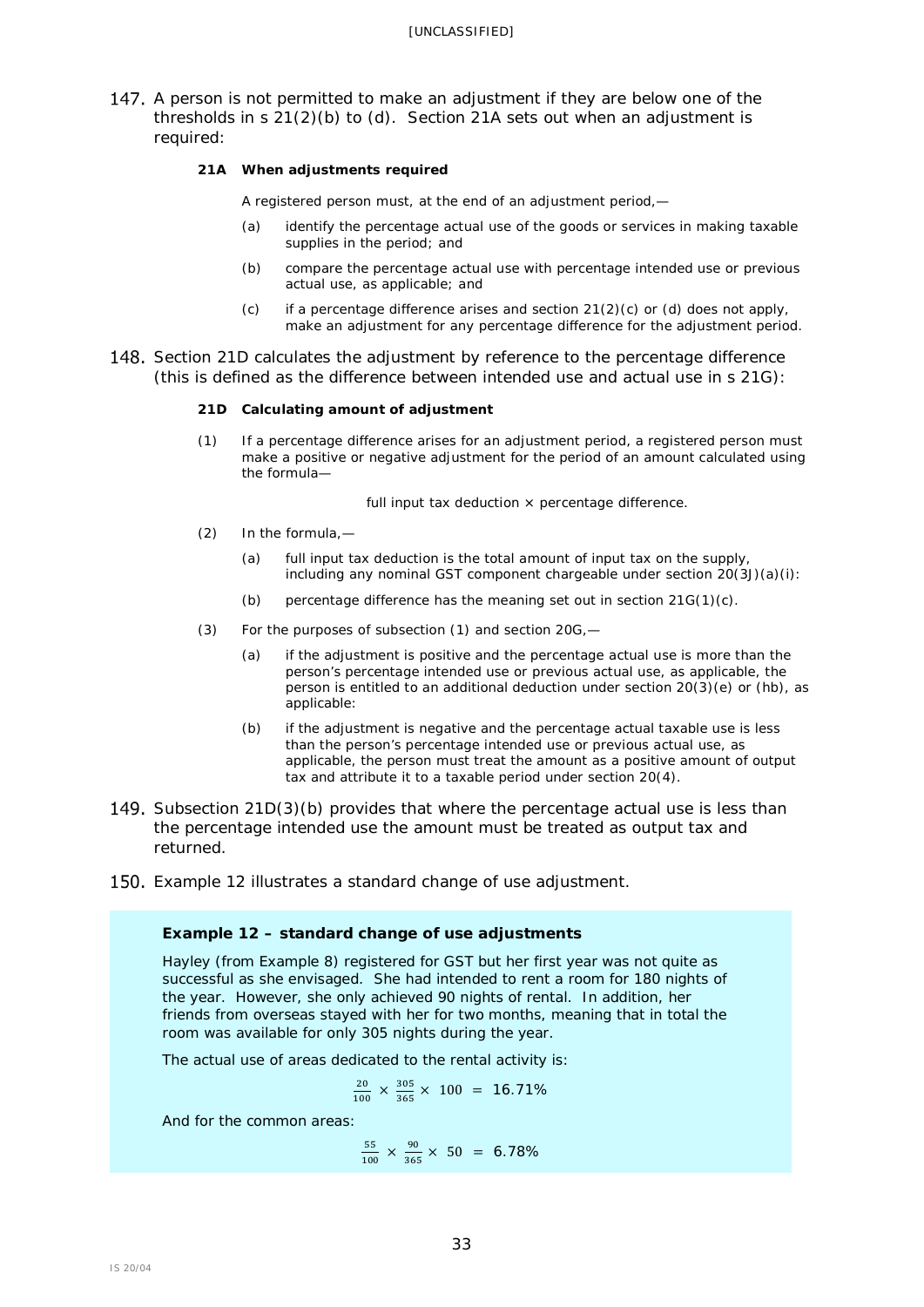Hayley's actual use was 23.49%. Her intended use was 33.56%. Because the difference is more than 10 percentage points (and more than \$1,000), Hayley must make an adjustment. The calculation based on actual use is:

#### $$78,260.87 \times 23.49\% = $18,383.48$

She had previously claimed \$26,264.34 on the purchase price of the property based on the intended use. Therefore, Hayley needs to return an additional \$7,880.86 as GST output tax.

- 151. This example demonstrates a standard change of use adjustment. However, there are a number of specific adjustment provisions in ss 21 – 21I that may apply depending on the circumstances. The next part of this statement discusses the following provisions:
	- Section 21B allows adjustments for goods purchased before the person became GST registered. Where a person, before registration, owns their property that they subsequently use to make taxable supplies of short-stay accommodation, then, subject to meeting the criteria in the section, they can claim a portion of GST input tax corresponding to their use.
	- Section 21FB is a wash-up calculation where a property is used privately and to make supplies of short-stay accommodation and there is a change to 100% taxable or 100% non-taxable use.
	- Section 21E allows taxpayers to make adjustments where there is a concurrent use of the property. This provision will rarely apply in the context of short-stay accommodation.
	- Sections 21H and 21HB are transitional rules that can apply to a property provided it was owned before 1 April 2011 and certain criteria are met.

## <span id="page-33-0"></span>**Section 21B – adjustments for goods purchased before registration**

- 152. It is possible to make an adjustment for goods purchased before a person became GST registered. Where a person, before registration, purchases goods and services that they subsequently use to make taxable supplies they can claim some of the original GST input tax when they become registered. Most relevantly, this applies to:
	- goods where GST was charged but no input tax was claimed at the time of purchase; for example, a host purchased their home from a builder or developer and GST was included but no input tax deduction was claimed by the host at the time (either because they had not commenced a taxable activity or had not yet registered for GST); and
	- "secondhand goods" where goods were supplied but it was not a taxable supply; for example, a sale of a domestic dwelling between two unregistered parties (which is the focus of the following analysis as most supplies of residential properties will not be taxable supplies).
- 153. In the context of short-stay accommodation, the second scenario above is more common because hosts often list their private home or their holiday home on peerto-peer websites. In many instances, these properties will have been purchased from an unregistered vendor and owned for many years before GST registration. If the host decides to register for GST or is required to register because the level of taxable supplies exceeds the threshold, then, provided they meet the requirements in the Act, some input tax from the original purchase is deductible.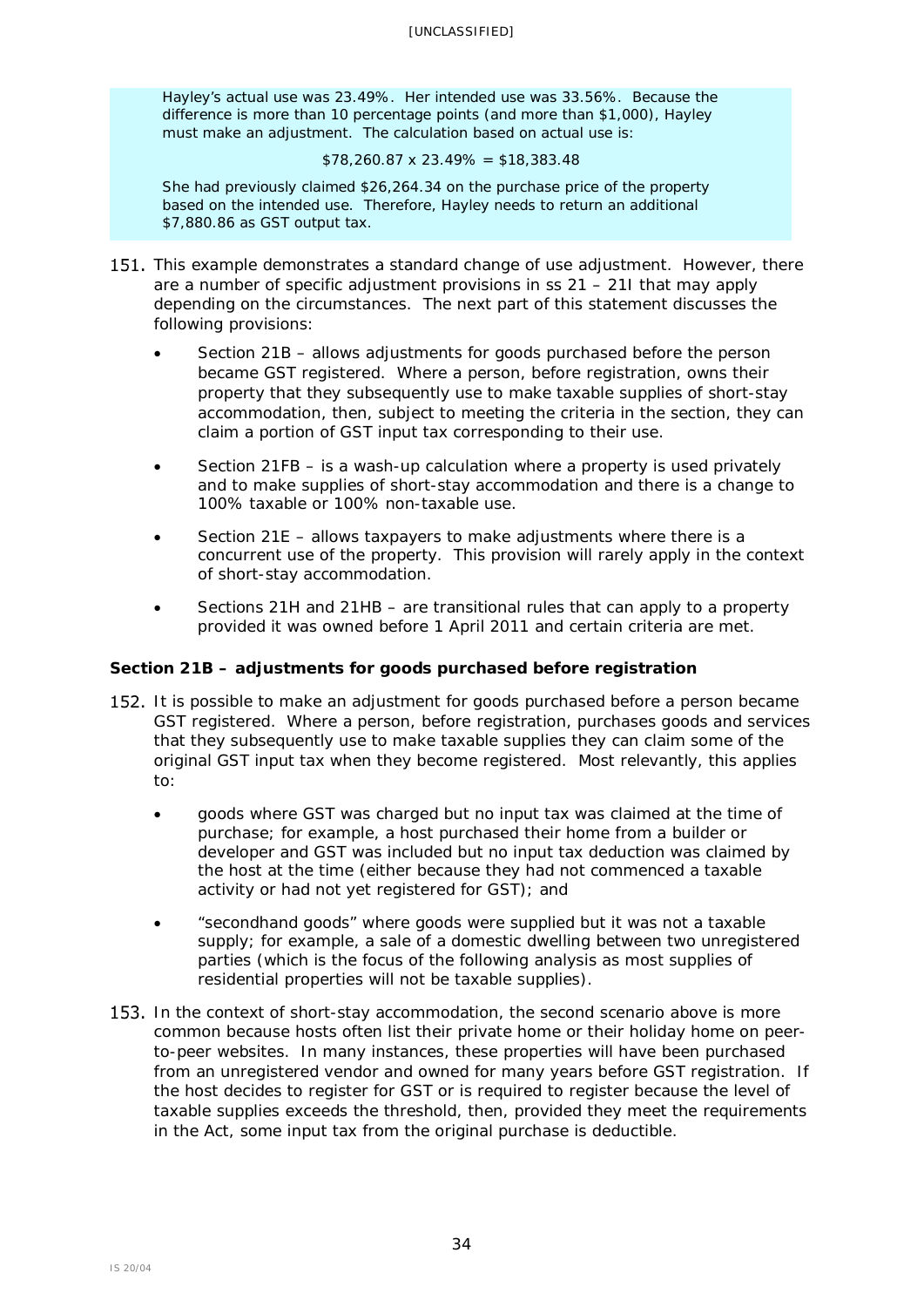## *Legislation*

- 154. Section [20\(3\)](javascript:void(0)) provides that a person, in calculating the amount of output tax payable, may deduct input tax paid in relation to the supply of secondhand goods to the extent that a payment for that supply has been made during the taxable period.
- 155. If a person was not GST-registered when they acquired the goods, it is still possible to claim a deduction under s 21B. Section 21B allows an adjustment in the following circumstances:

#### **21B Adjustments when person or partnership becomes registered after acquiring goods and services**

- (1) This section applies when—
	- (a) before becoming a registered person, a person that is not a unit title body corporate acquires—
		- (i) goods or services on which tax has been charged under section  $8(1)$ :
		- (ii) goods entered by them for home consumption under the [Customs and](http://www.legislation.govt.nz/act/public/1985/0141/latest/link.aspx?id=DLM377336)  [Excise Act 1996](http://www.legislation.govt.nz/act/public/1985/0141/latest/link.aspx?id=DLM377336) on which tax has been levied under [section 12\(1\):](http://www.legislation.govt.nz/act/public/1985/0141/latest/link.aspx?id=DLM83048#DLM83048)
		- (iii) secondhand goods—
			- (A) that are supplied to the person by way of sale; and
			- (B) that have always been situated in New Zealand or have had tax levied on them as described in subparagraph (ii); and
			- (C) the supply of which is not a taxable supply; and
	- (b) at the time of registration or at a later time, the person or, if the person is a member of a partnership, the partnership uses the goods or services for making taxable supplies.
- (2) The person or partnership, as applicable, may make an adjustment under [sections](http://www.legislation.govt.nz/act/public/1985/0141/latest/link.aspx?id=DLM5499529#DLM5499529) 20G, [21,](http://www.legislation.govt.nz/act/public/1985/0141/latest/link.aspx?id=DLM83898#DLM83898) and [21A,](http://www.legislation.govt.nz/act/public/1985/0141/latest/link.aspx?id=DLM83924#DLM83924) as applicable, treating as the first adjustment period, the period that—
	- (a) starts on the date of the acquisition of the goods or services; and
	- (b) ends on the first balance date that falls after the events referred to in subsection  $(1)(b)$ .
- (3) For the purposes of this section,—
	- (a) the person or partnership, as applicable, must either—
		- (i) provide a tax invoice in relation to the supply, as required by [section](http://www.legislation.govt.nz/act/public/1985/0141/latest/link.aspx?id=DLM83479#DLM83479) 20(2); or
		- (ii) have adequate records that enable the identification of the particulars of an invoice as required by [section 24\(3\) or \(7\),](http://www.legislation.govt.nz/act/public/1985/0141/latest/link.aspx?id=DLM83975#DLM83975) as applicable:
	- (b) in identifying the percentage actual use of the goods or services in the first adjustment period referred to in subsection (2), the person or partnership, as applicable, may use a method that provides a fair and reasonable result.
- (4) *[Repealed]*
- (5) In relation to a supply of secondhand goods, the tax fraction applying to the supply is the tax fraction that applied at the time the goods were purchased by the person
- 156. Section 21B allows adjustments when a person becomes registered after acquiring goods and services. There are several requirements for a deduction for secondhand goods:
	- The goods must be "secondhand goods" supplied to the person by way of sale that is not a taxable supply.
	- At the time of registration, the person uses the secondhand goods for making taxable supplies.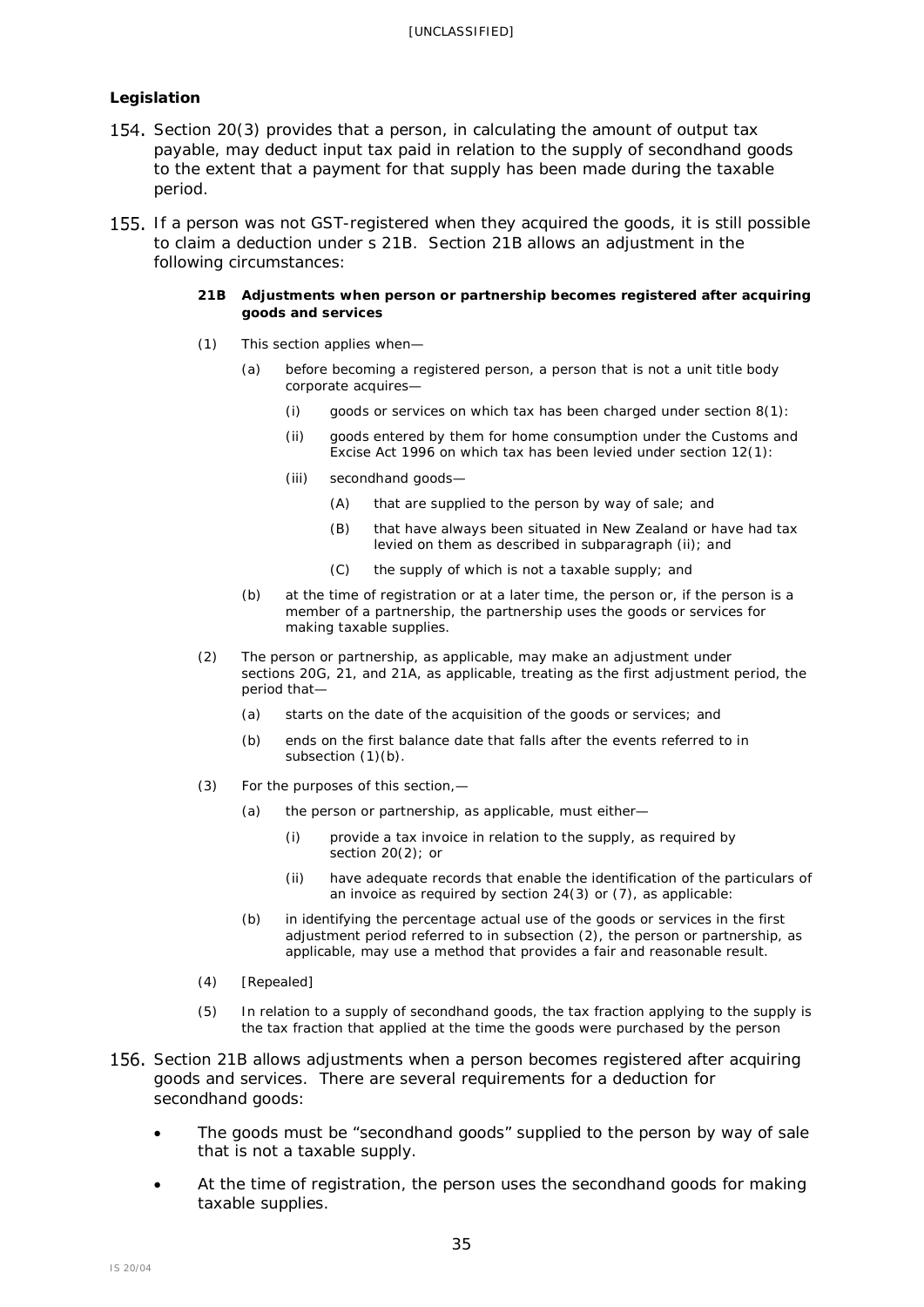- On registration, the person is allowed to make an adjustment for input tax under ss [20G,](http://www.legislation.govt.nz/act/public/1985/0141/latest/link.aspx?id=DLM5499529#DLM5499529) [21](http://www.legislation.govt.nz/act/public/1985/0141/latest/link.aspx?id=DLM83898#DLM83898) and [21A.](http://www.legislation.govt.nz/act/public/1985/0141/latest/link.aspx?id=DLM83924#DLM83924) A tax invoice or adequate records are required to obtain an input tax deduction and there are ongoing record keeping requirements.
- The amount of input tax that can be claimed is limited to the extent the goods are used, or available for use, in making taxable supplies. In identifying the percentage actual use of the goods for the first adjustment period, the person may use a method that provides a fair and reasonable result.
- In relation to a supply of secondhand goods, the tax fraction applying to the supply is the tax fraction that applied at the time the goods were purchased by the person (that is, the GST rate applicable at the time).
- 157. To claim a deduction, the registered person must make an adjustment for change in use under ss 21 and 21A. The ordinary rules for apportionment of input tax are modified to treat the first adjustment period as the period that starts on the date of the acquisition of the goods or services and ends on the first balance date that falls after the person becomes registered for GST and uses the goods or services for making taxable supplies.
- 158. Following the determination of the length of the first adjustment period, the person must identify the percentage actual use of the goods or services in that period, using a method that provides a fair and reasonable result. This percentage actual use would then be compared with the percentage intended use (which will be 0% as the person will not have claimed any deduction on the acquisition). The resulting "percentage difference" will be used to claim an adjusted amount of the deduction under s 21D. Once the asset is in the apportionment regime, it is subject to the same apportionment rules as any other asset purchased by the registered person.
- 159. The practical implication of s 21B(2) is that the first adjustment period is equivalent to the entire time the host has owned the property, from the date of acquisition to the first balance date after registration. Therefore, if a host has owned a property for several years, most of the use will be non-taxable and the proportion of GST input tax deductible on the first adjustment will be modest:
	- If a host purchased a family bach 10 years ago for \$225,000 and started using it to make supplies of short-stay accommodation last year (on the basis of 50:50 private and taxable use), then they would have 9 years of nontaxable use and 1 year of 50% taxable use.
	- Over the adjustment period that equates to 5% taxable use.
	- On this basis, there would be an input tax deduction of \$1,250 (5% of \$25,000 – note the GST rate that applies is the one that applied at the time of purchase (s 21B(5)), so is 12.5% in this case).
- 160. This illustrates that where a property has been owned by the host for a long time, voluntary registration will often be commercially unappealing because the host will receive a relatively small GST input tax deduction.
- 161. In summary, where, before registration, GST has been incurred on goods or secondhand goods have been acquired, the host can retrospectively claim a GST input tax deduction on registering for GST (provided those goods are used, or available to be used, in their taxable activity). The first adjustment period covers the whole period of ownership, from the date of acquisition until the first balance date following registration. This means the adjustment is likely to be relatively modest in the case of a property that has been owned for a significant length of time. Obtaining the full input tax deduction to which the person would have been entitled had they purchased the property at the time of registering for GST could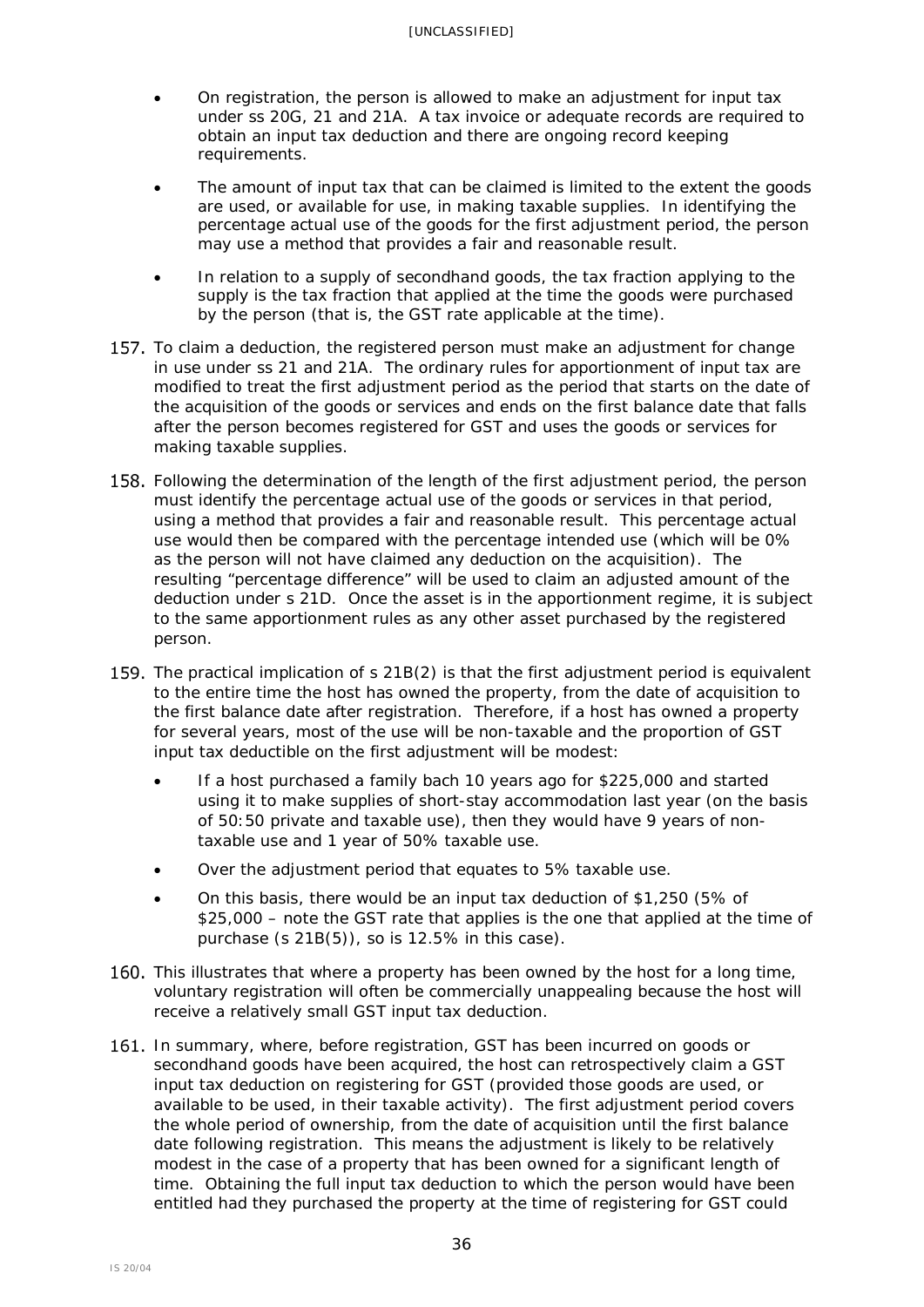take several years and is technically available only if there is an adjustment under s 21FB. This point is illustrated in Example 13.

### **Example 13 – adjustments for goods purchased before registration**

David and Jenny purchased their Queenstown property on 1 April 2015 from an unregistered vendor for \$1 million. For the first two and half years they used the property solely for their personal use. They started making taxable supplies on 1 October 2017 and register for GST from this date. They expect they will have bookings for 90 days a year and use the property privately for 80 days a year. The property is a mixed-use asset as it has both taxable and non-taxable uses and is not in use for over 62 days a year. Under s 20G, they estimate taxable use of 53% (that is, 90/170).

They want to know what change of use calculation for the property can be made in the March 2018 return.

Their change of use calculation at 31 March 2018 is:

- Total GST claim house: \$1,000,000 x 3/23 = \$130,435.
- Apportionment Total GST x apportionment percentage  $53\%$  = \$69,131.
- Non-taxable period: The non-taxable period (that is, before they were registered and using the house for private purposes) is 30 out of 36 months.
- Taxable period:  $6/36$  months x  $$69,131 = $11,522$ .

For the March 2018 GST return, they can claim an adjustment for an input tax deduction of \$11,522.

If David and Jenny remain registered, they can continue to make an adjustment every March GST period until the property is sold or the activity ceases. Assuming they maintained the anticipated level of bookings the change of use calculation for 31 March 2019 is:

- Non-taxable period:  $= 30$  out of 48 months
- Taxable period =  $18/48$  months x 69,131 = \$25,924
- Less prior year claim =  $$11,522$
- Total adjustment claimable for March 2019 = \$14,402.

#### <span id="page-36-0"></span>**Section 21FB – total change of use and wash-up calculation**

- <span id="page-36-1"></span>162. Section 21FB provides a wash-up calculation where use of an asset changes from **both** taxable and non-taxable use to **total taxable use** or **total non-taxable use**. Section 21FB only applies if the total change of use is maintained for the remainder of the adjustment period and the whole of the subsequent adjustment period (ie, 1 to 2 years).
- 163. Section 21FB relevantly states:

#### **21FB Treatment when use changes to total taxable or non-taxable use**

- (1) This section applies when—
	- (a) a person makes an adjustment under section 21A or 21B; and
	- (b) the person's use of the goods or services in making taxable supplies changes in an adjustment period to either total taxable use or total non-taxable use; and
	- (c) the total taxable use or non-taxable use remains unchanged for an unbroken period that is—
		- (i) the remainder of the adjustment period in which the use was changed; and

37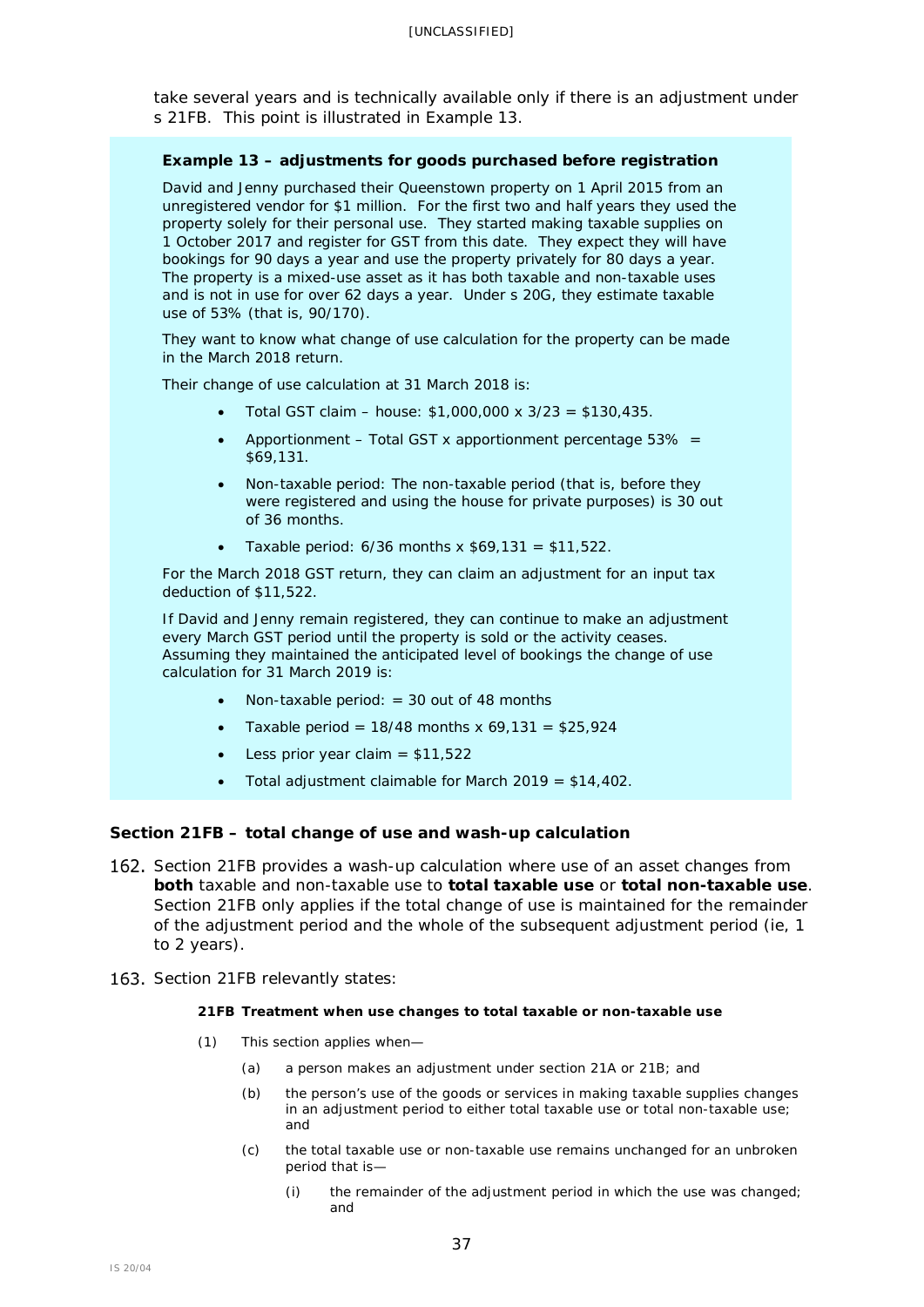- (ii) the adjustment period following the period in which the use was changed.
- (2) If the use changes to total taxable use, the person's adjustment for the adjustment period referred to in subsection  $(1)(c)(ii)$  is an amount of input tax calculated using the formula—

full input tax deduction − actual deduction.

- (3) In the formula,—
	- (a) **full input tax deduction** is the total amount of input tax on the supply, after taking into account any nominal GST component chargeable under section 20(3J)(a)(i):
	- (b) **actual deduction** is the amount of deduction already claimed, taking into account adjustments made up to the end of the adjustment period referred to in subsection  $(1)(c)(ii)$ .
- (4) If the use changes to total non-taxable use, the person's adjustment for the adjustment period referred to in subsection  $(1)(c)(ii)$  is an amount of output tax that is equal to the amount of the person's actual deduction as described in subsection (3)(b).
- 164. Put simply, the person either:
	- claims the balance of the input tax deduction (if use changes to total taxable); or
	- repays the input tax deduction already claimed (if use changes to total nontaxable) for a property.
- 165. Because the full adjustment is made over time (rather than immediately), the person must continue the total taxable or non-taxable use for the rest of the current adjustment period and the whole of the next adjustment period (between 1 year and 2 years). Once the wash-up calculation has been performed, the person will no longer be required to make any ongoing adjustments unless the use of the property changes again.

## *Change to total taxable use*

166. Where there is a change to total taxable use, the person receives the full input tax deduction available on the purchase of the property less the input tax they have already claimed. This might happen where a registered person no longer uses a mixed-use bach for family holidays and rents it out for short-stay accommodation full time. This provision means they can make an adjustment under s 21FB and no longer have to perform annual adjustments unless the use changes from 100% taxable.

## *Change to total non-taxable use*

- 167. An important difference exists between removing an asset from a taxable activity and ceasing the taxable activity. In the first situation, the taxable activity continues absent the asset. In the second situation, the taxable activity ceases. This distinction is crucial as different provisions apply in each situation. This is because the key asset in a taxable activity for a person supplying short-stay accommodation will be the property in which the accommodation is provided. Removing that property from the taxable activity by way of a change in use is likely to mean that the taxable activity ceases. Therefore, it is important to distinguish between a change of use where the taxable activity:
	- continues, in which case s 21FB applies; and
	- ceases, in which case: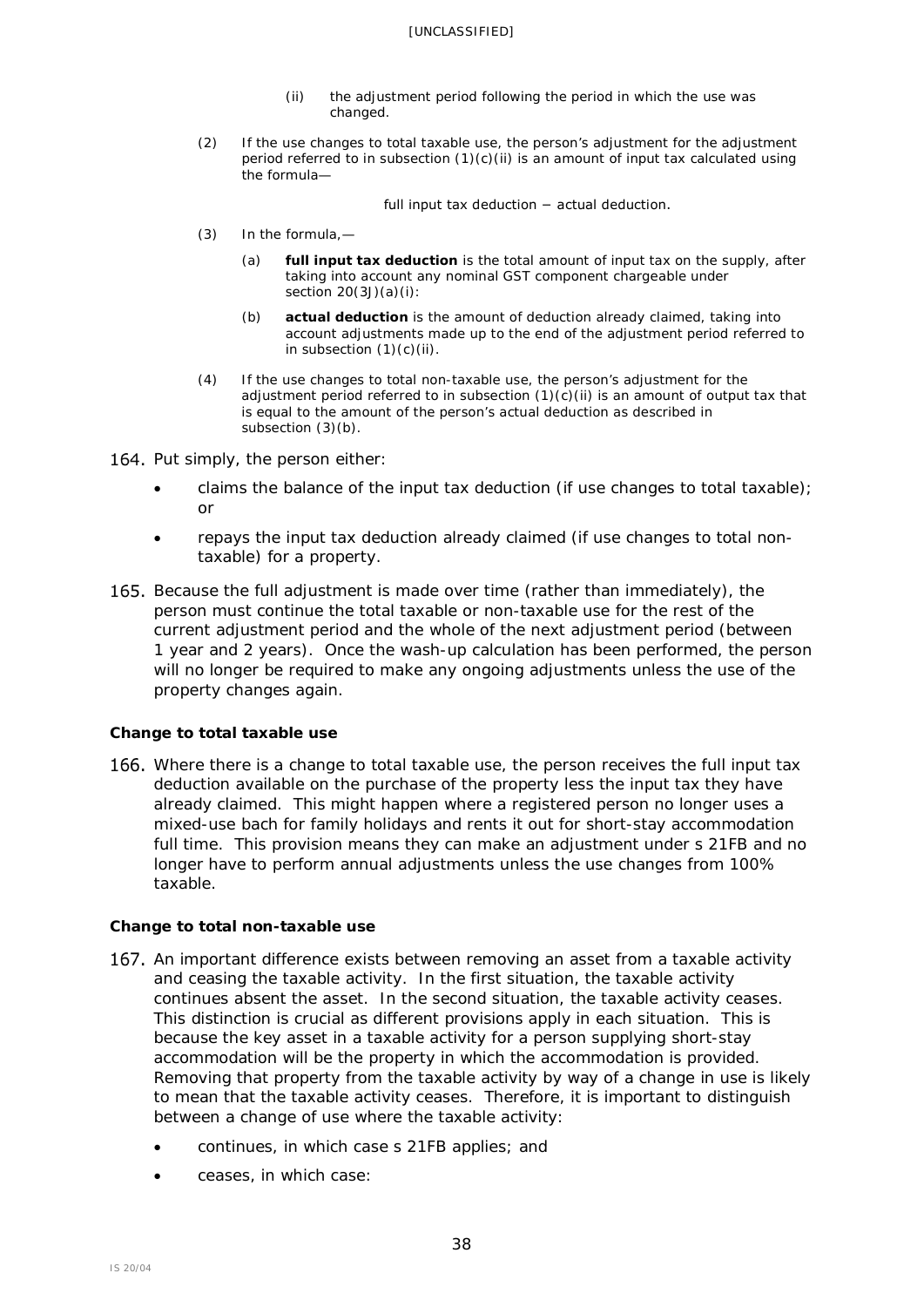- o the host must notify the Commissioner and their GST registration will be cancelled (s  $52(3)$  and  $(5)$ ); and
- o if registration is cancelled, then ss 5(3) and 10(7A) deem the property to be disposed of at open market value and an adjustment will be made under s 21F in the usual way (see from [\[222\]](#page-48-0)).
- 168. Where a registered host has only a taxable activity of providing short-stay accommodation from one property (for example, their home or holiday home), ceasing to supply short-stay accommodation in that property will mean they have ceased their taxable activity. Provided they have no other taxable activity, their GST registration should be cancelled, and there is a deemed supply of the property (s 5(3)) at open market value.
- 169. However, s 21FB will apply where the use of the property changes to total nontaxable use and the person remains registered in respect of that or another taxable activity. This might apply, for instance, if a GST-registered farmer uses a farm cottage sometimes as accommodation for visiting family and sometimes as farmstay accommodation for paying guests. If an elderly relative then comes to live in the farm cottage full time, the use changes to total non-taxable. If the farmer had claimed any GST input tax deductions on the cottage, the farmer would have to repay the actual deductions claimed as GST output tax and then is saved from the compliance burden of having to make ongoing adjustments (which would otherwise apply forever where the asset is land). Once a wash-up calculation is performed (and assuming there is no further change of use) then the subsequent sale of the cottage would not be subject to GST.

## *Conclusion on s 21FB*

- 170. Section 21FB may be applicable where a registered host's use of their property changes from mixed-use to total taxable (and that use has been maintained for the remainder of the adjustment period and the whole of the subsequent adjustment period). This may happen where a registered person no longer uses their holiday home for their private holidays and instead uses it full time in their short-stay accommodation business. In this case, s 21FB allows the person to receive the full input tax deduction less the input tax they have already claimed.
- 171. Section 21FB can also apply where there is a change to total non-taxable use. However, it is important to differentiate between where a host:
	- removes a property from their taxable activity and continues to make taxable supplies (s 21FB applies); and
	- ceases their taxable activity and GST registration is cancelled (s 5(3) applies).
- 172. Many hosts will fall into the latter category and will cease their taxable activity when they stop making taxable supplies of accommodation. They should cancel their GST registration and there will be a deemed supply of the property under s 5(3). However, if a host remains registered (for example, because they continue their taxable activity from another property or have another taxable activity) and they can satisfy the period of non-taxable use in s 21FB, then they can use the wash-up calculation. The host is required to make a GST output tax payment equivalent to the input tax claimed.

## <span id="page-38-0"></span>**Section 21E - concurrent uses of land**

173. Section 21E is a specific provision dealing with concurrent uses of land. This is where an area of land is simultaneously used for making concurrent taxable and non-taxable supplies. An example is where a property developer lets out properties on residential tenancies while trying to sell them.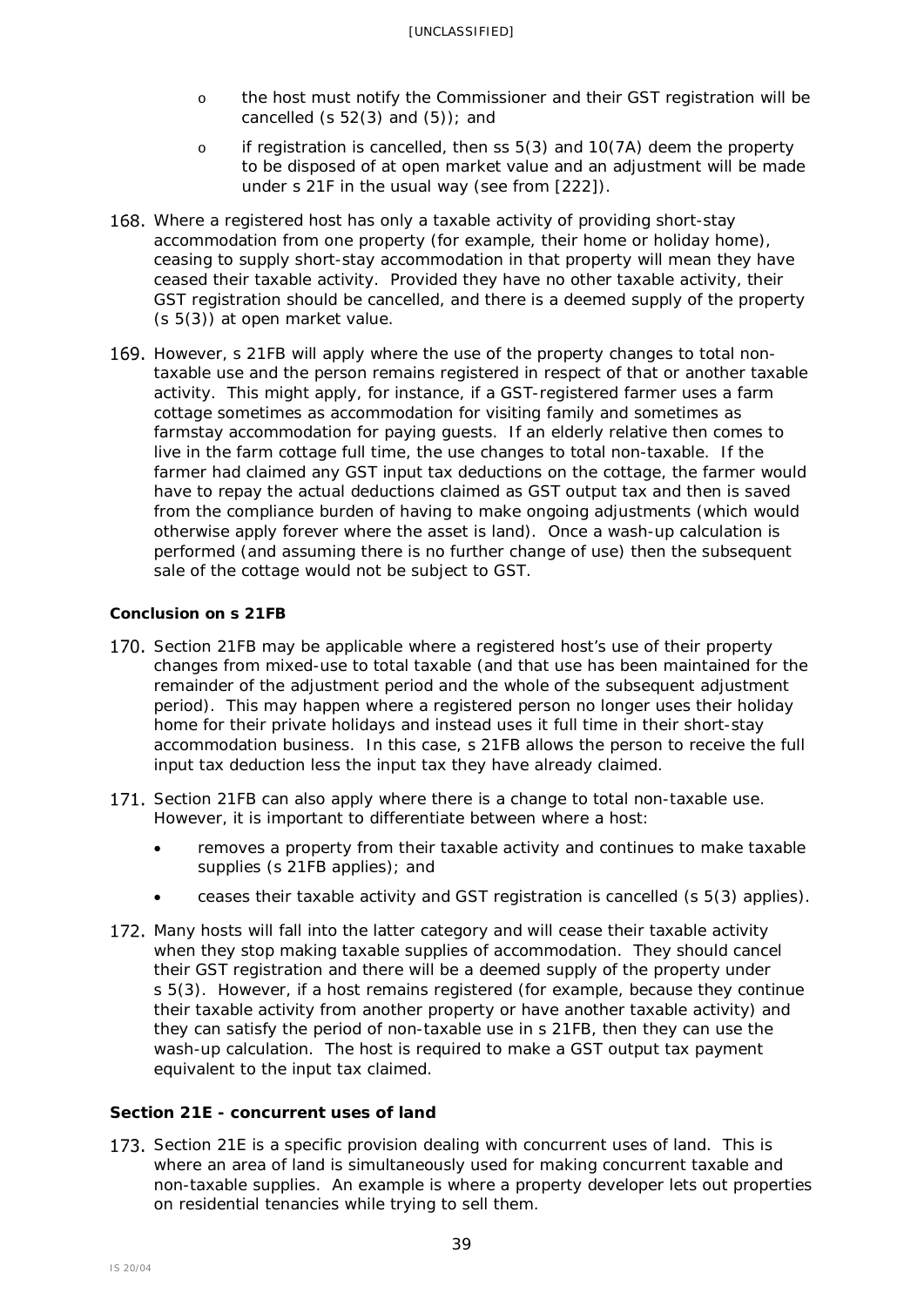- 174. Section 21E is discussed in "IS 15/02: Goods and services tax GST and retirement villages"*, Tax Information Bulletin* Vol 27, No 11 (December 2015): 6. The Commissioner considers that use of both "simultaneously" and "concurrently" in s 21E suggests the provision requires the relevant land to be used to the full extent for both taxable and non-taxable supplies (at [205]).
- 175. Section 21E will rarely (if ever) apply to a short-stay property because the **full extent** of the property will not be being used simultaneously and concurrently for making both taxable supplies and non-taxable supplies. Instead, the property will be **partly** used for taxable supplies and **partly** used for non-taxable supplies. Because the property is divisible the appropriate approach is to apportion based on use. Adjustments are undertaken using the normal adjustment rules in ss 21A, 21C, 21D and 21F. This outcome is more consistent with the scheme and the purpose of the Act.

## <span id="page-39-0"></span>**Sections 21H and 21HB – transitional rules**

<span id="page-39-1"></span>176. The transitional rules in ss 21H and 21HB will be relevant to only a very small group of taxpayers.

## *Section 21H – relevant to supplies*

- 177. Section 21H is relevant to supplies that wholly or partly consist of land (s 21H(3)). Broadly, the provision allows taxpayers who have been applying the old apportionment rules since before 1 April 2011 to continue to do so.
- 178. Given the passage of time the Commissioner expects relatively few registered persons will be still applying the old apportionment rules. It is unlikely that hosts supplying short-stay accommodation on peer-to-peer websites will be in this position.

## *Section 21HB(1)–(3) – changes to definition of "dwelling"*

179. If a person was offering short-stay accommodation in a residential property before 1 April 2011, it would likely have met the definition of a "dwelling" and have been an exempt supply. The change to the definition from 1 April 2011 means the supply is now likely to be considered taxable, so the property will be in the GST regime (without the host having had an initial GST input tax claim on acquisition). These provisions allow a GST input tax deduction as though the person acquired their property on 1 April 2011 at its original cost. With the passage of time it is expected that very few hosts will now be able to apply subss 21HB(1)-(3).

## *Section 21HB(4) and (5) – choice to treat the supply as non-taxable*

- 180. Subsections (4) and (5) of s 21HB recognise that the changes to the definitions could change supplies of accommodation from exempt to taxable. If a person is already registered for GST, they have no choice but to charge and account for GST. Under s 21HB(4), the host has the choice of whether to treat the supply as taxable.
- 181. Section 21HB(4) will be helpful to persons who are GST registered in respect of their main business or occupation and who also make taxable supplies of short-stay accommodation in a residential property (for example, a self-employed plumber who also lists a room in their home on a peer-to-peer website). The supply of short-stay accommodation (assuming it is sufficient to be a taxable activity) may "inadvertently" be brought into the GST regime. However**, provided the property was acquired before 1 April 2011** (and the supplies of accommodation are below the s 51(1)(a) threshold), they may choose to treat the supply of accommodation as non-taxable.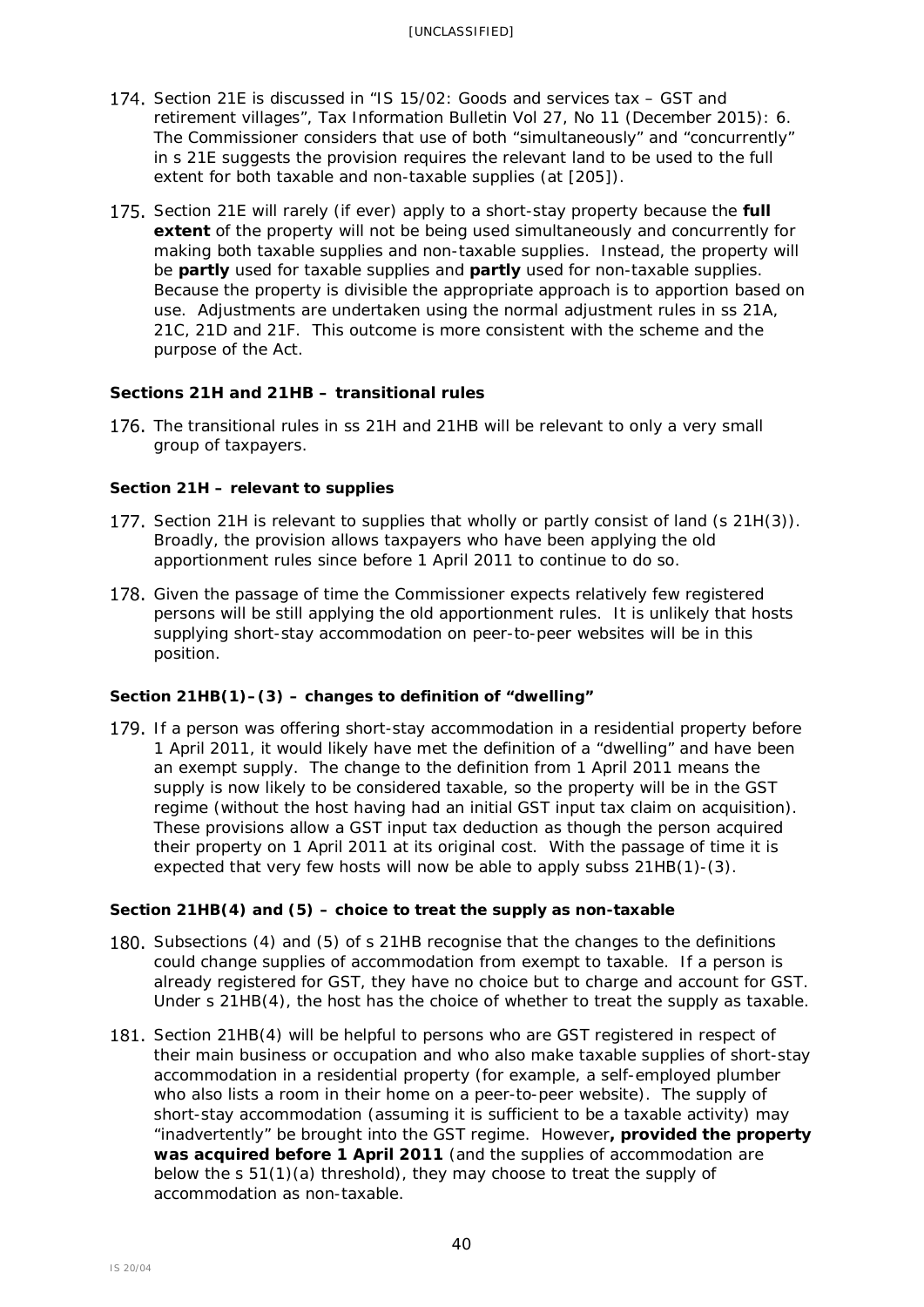# <span id="page-40-0"></span>**Disposal of property**

- <span id="page-40-2"></span>182. For goods and services used in making taxable supplies there are GST implications on acquisition, where there is a change of use and, finally, on disposal. For registered hosts, there will be a "disposal" in two situations:
	- First, when they sell the property they use to supply short-stay accommodation.
	- Secondly, when their GST registration is cancelled, which is most likely to happen when a registered host ceases their taxable activity of supplying short-stay accommodation. They must notify the Commissioner within 21 days of ceasing the activity and the Commissioner will cancel their GST registration. If no notification is received, the Commissioner has the power to cancel registration if satisfied that the registered person is not carrying on a taxable activity.

## <span id="page-40-1"></span>**GST output tax liability on property used to make taxable supplies**

<span id="page-40-3"></span>183. GST will be imposed on the disposal of a property used to make supplies of shortstay accommodation. Section 2(1) defines "output tax" as:

> tax charged pursuant to section 8(1) of this Act in respect of the supply of goods and services …

- 184. Section 8(1) states:
	- (1) Subject to this Act, a tax, to be known as goods and services tax, shall be charged in accordance with the provisions of this Act at the rate of 12.5 percent on the **supply** (but not including an exempt supply) in New Zealand of goods and services, on or after the 1st day of October 1986, **by a registered person in the course or furtherance of a taxable activity carried on by that person**, by reference to the value of that supply. [Emphasis added]
- 185. From the definition of "output tax" in s  $2(1)$  and the words of s  $8(1)$ , output tax is the tax charged on the supply of goods and services by a registered person in the course or furtherance of that person's taxable activity. In addition to GST output tax on supplies of accommodation, hosts will face a likely GST output tax liability on sale (or a deemed supply following cessation of registration) under s 8(1).
- 186. It may be questioned whether the disposal of a property will be in the course or **furtherance of a taxable activity** given the host's registered activity will be providing short-stay accommodation. Case law supports the view that "in the course or furtherance of a taxable activity" can include the one-off sale of capital items that a registered person uses in their taxable activity (*Case K55* (1988) 10 NZTC 453, *Hibell v CIR* (1991) 13 NZTC 8,195 (HC) and *CIR v Dormer* (1997) 18 NZTC 13,446 (HC)).
- 187. Further, the property supplied does not need to be the "usual" good supplied by the taxpayer for it to come within the scope of the taxpayer's taxable activity (*Case K55*, *Case N43* (1991) 13 NZTC 3,361 and *Case V16* (2002) 20 NZTC 10,182). Whether property comes within the scope of a taxable activity is a matter of fact and will depend on the "use" or "involvement" of the property in the taxable activity (*Case V16, Case K55*). In *Case K55,* this was characterised as there being a "discernible nexus" between the activity and the supply. If a host is using a property to continuously and regularly make supplies of short-stay accommodation, then the property is being used in the taxable activity and a clear relationship exists between the property and the supply. On this basis, the one-off sale of a property used to make supplies of short-stay taxable accommodation will be in the course or furtherance of a taxable activity and be subject to GST under s 8(1).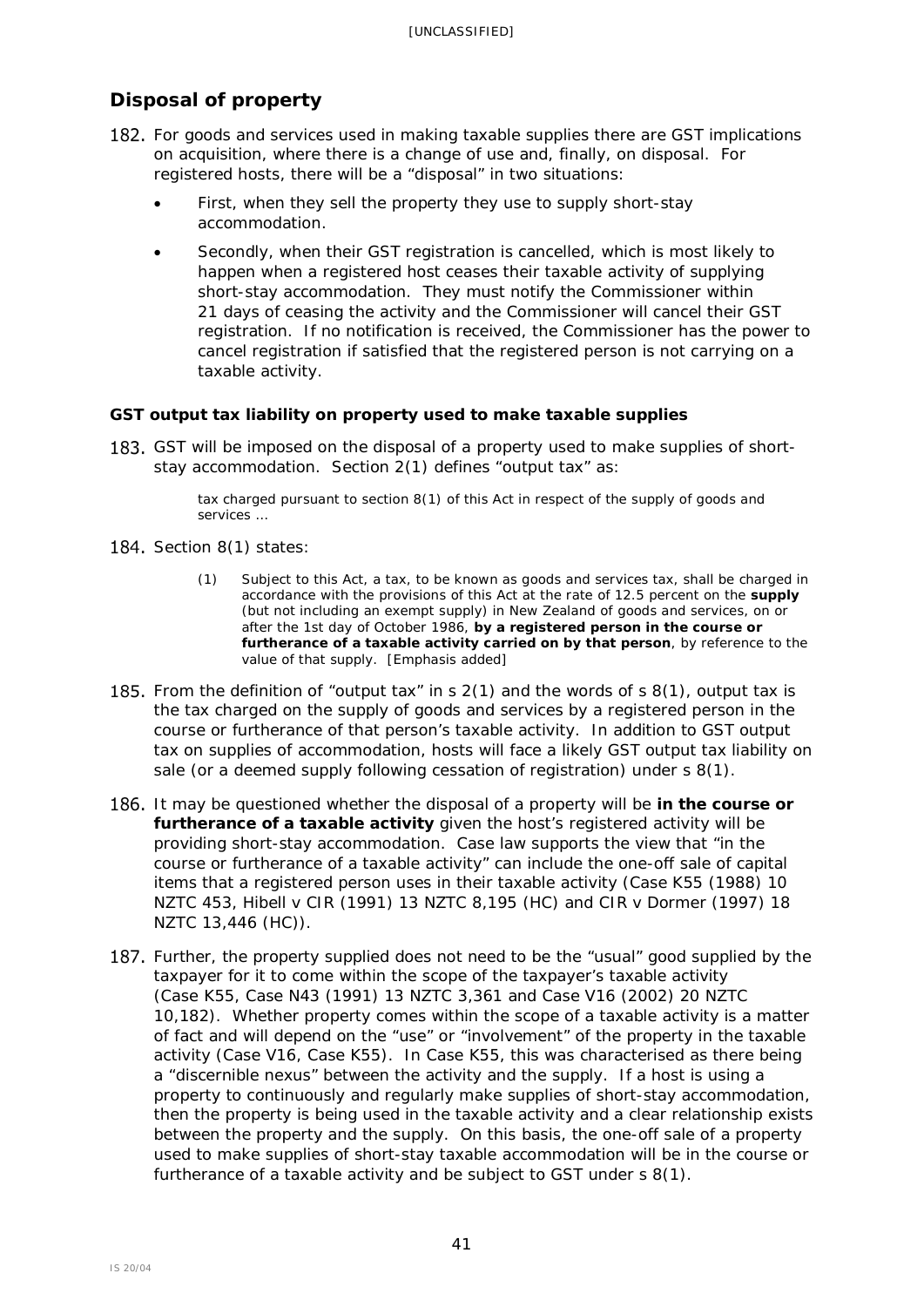188. However, these cases were all decided under the pre–1 April 2011 "principal purpose approach". The consequence of this is that some of the cases consider what the asset was principally used for. The implication is that if an asset is principally used for private rather than business purposes the subsequent sale would not be in the course or furtherance of a taxable activity. For instance, in *Case K55* Judge Bathgate indicates that in establishing whether a nexus exists between the supply of the assets and the taxable activity, it is necessary to determine for what purposes that asset was principally used. If that asset was used more in the business than for private purposes, its supply is likely to be in the course or furtherance of that taxable activity. *Case K55* concerned the sale of a car that the taxpayer had used 56% of the time in his taxable activity (as a sheep farmer) and 44% of the time for private purposes. Judge Bathgate stated (at 457):

> The sale of the car may not be so obviously an act carried on in the course of the objector's sheep farming, although I think it was such an act, but the sale was I think more obviously in furtherance of that activity. **It was more in the furtherance of that activity than not.** The car was used more for the objector's sheep farming business than anything else, including family or private purposes. [Emphasis added]

- The approach was similar in *Holdgate v CIR* (1995) 17 NZTC 12,036 (HC). In deciding whether a land transaction was in the course or furtherance of a taxable activity, the court considered whether the taxpayer owned land as a business asset or a private asset. The court decided it was a business asset, so the land was used in connection with the taxpayer's business activities and its supply was subject to GST. This reasoning is a consequence of the previous legislation. For the goods to be supplied in the course or furtherance of the taxable activity they would have to be acquired or applied for the principal purpose of making taxable supplies.
- 190. After 1 April 2011, the Act provides for GST input tax deductions based on the extent of intended use, subsequent adjustments, and then a GST output tax liability under s 8(1) when the property is taken out of the GST regime. The "principal purpose test" no longer applies when considering whether a property is being supplied in the course or furtherance of a taxable activity. If goods are used privately and in a taxable activity, then an output tax liability arises on disposal, with an adjustment under s 21F (discussed from [\[195\]](#page-42-1)).
- 191. This is reflected in s 20G(7), which addresses MUAs (that is, most holiday homes and baches with taxable and non-taxable use):
	- (7) Sections 8 and 21F apply to the disposal of the asset, treating the disposal as in the course or furtherance of a taxable activity.
- 192. This provision supports the view that the scheme of the adjustment rules after the 1 April 2011 changes is for output tax to be payable with an appropriate adjustment made under s 21F. A disposal of a MUA with more non-taxable than taxable use will still be in the course or furtherance of a taxable activity.
- 193. In summary, the disposal of a property that is a MUA under s 20G will be subject to GST under s 8(1). Other properties used to make taxable supplies of short-stay accommodation will also be subject to s 8(1) on disposal. Having concluded that a disposal can be subject to GST output tax, it is necessary to consider what happens:
	- on the sale of a property, in particular the application of:
		- o s 21F, which effectively credits the host with any GST input tax not claimed; and
		- o the zero-rating of land rules;
	- when the host stops supplying accommodation, including:
		- o when GST registration will be cancelled;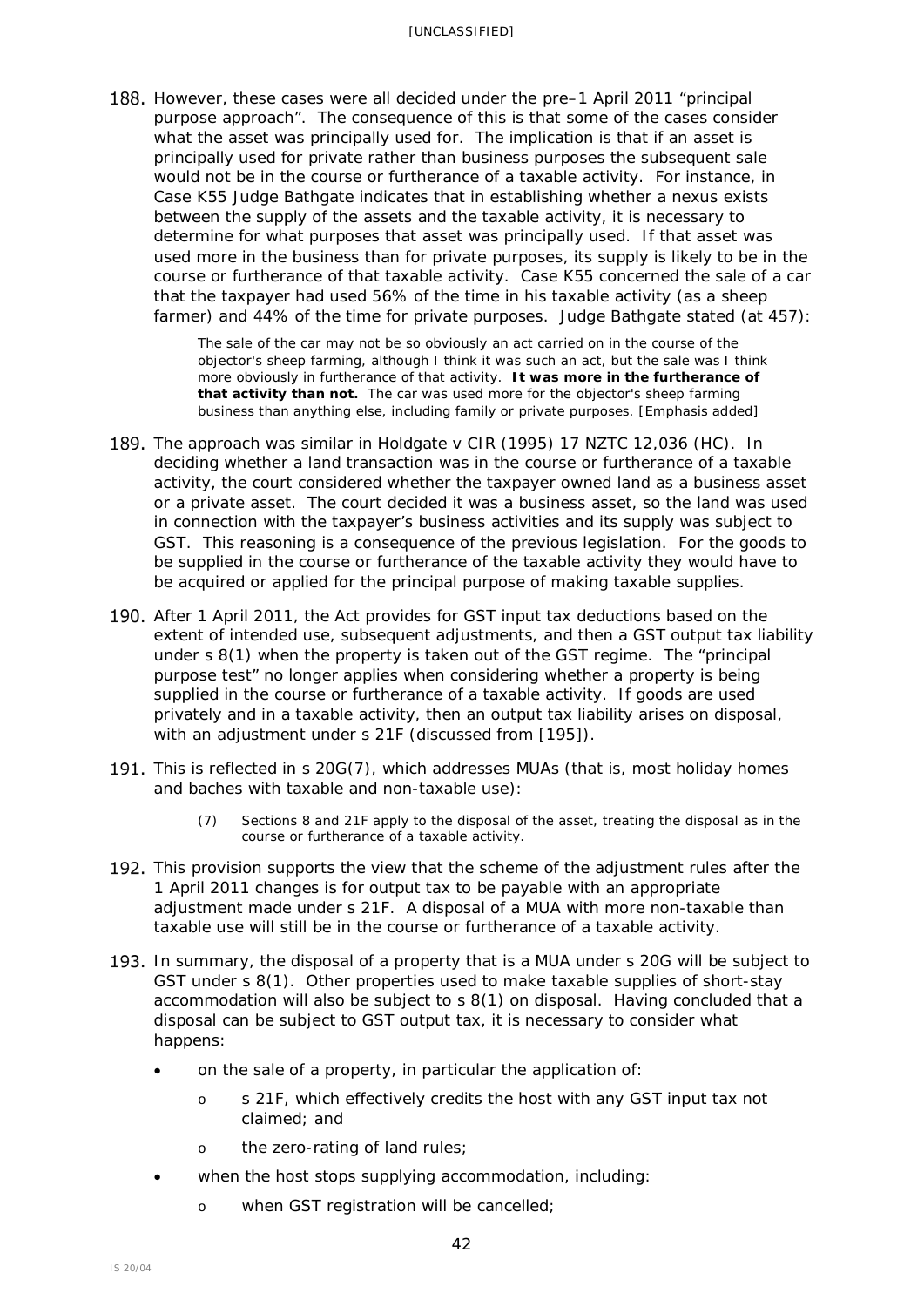- o when a deemed disposal of the property is triggered; and
- o the value of the deemed supply.

### <span id="page-42-0"></span>**Sale of property**

- 194. As discussed above, GST output tax will be charged on the sale of a property used to make supplies of short-stay accommodation. GST output tax will usually be greater than the initial GST input tax deduction because GST is paid as a proportion of the purchase and sale price. This means the GST output tax liability is likely to be greater than the initial GST input tax deduction because properties generally appreciate in value.
- 195. GST output tax is not apportioned under s 8, so a registered person must pay output tax on the value of the supply. This is the case even where the registered person did not receive a full input tax deduction on acquisition because GST input tax was apportioned based on taxable to non-taxable use (or intended use). Where there has not been a full input tax claim, s 21F allows for an additional adjustment for the unclaimed portion of the GST input tax.

#### *Adjustments allowed under s 21F*

<span id="page-42-1"></span>Under s 21F, where a person has acquired goods or services and not had a full input tax deduction (being the total of amounts claimed on acquisition and in subsequent adjustments), the person is required to make a final adjustment when those goods or services are sold. Section 21F provides:

#### **21F Treatment on disposal**

- (1) This section applies when a registered person—
	- (a) acquires goods or services in relation to which they do not have a full deduction, taking into account any adjustments made to input tax in adjustment periods after acquisition; and
	- (b) subsequently disposes, or is treated as disposing, of the goods or services in the course or furtherance of a taxable activity.
- (2) The person must make a final adjustment of an amount calculated using the formula—

tax fraction  $\times$  consideration  $\times$  (1 – (actual deduction ÷ full input tax deduction)).

- (3) For the purposes of the formula in subsection  $(2)$ ,
	- (a) **tax fraction** has the meaning given in section 2(1), unless subsection (7) applies to the disposal:
	- (b) **consideration** is the amount of consideration received, or treated as received, for the supply:
	- (c) **actual deduction** is the amount of deduction already claimed, taking into account adjustments made up to the date of disposal:
	- (d) the amount, when added to any deduction already claimed, must not be more than the amount of the **full input tax deduction** on acquisition referred to in section 21D(2).
- (4) Despite subsection (2), if the acquisition referred to in subsection (1)(a) relates to a supply that is charged at the rate of 0% under section 11(1)(mb), on a disposal referred to in subsection (1)(b), the person must make a final adjustment of an amount calculated using the formula—

tax fraction  $\times$  consideration  $\times$  (1 – previous use).

- (5) For the purposes of the formula in subsection  $(4)$ , -
	- (a) **tax fraction** has the meaning given in section 2(1), unless subsection (7) applies to the disposal: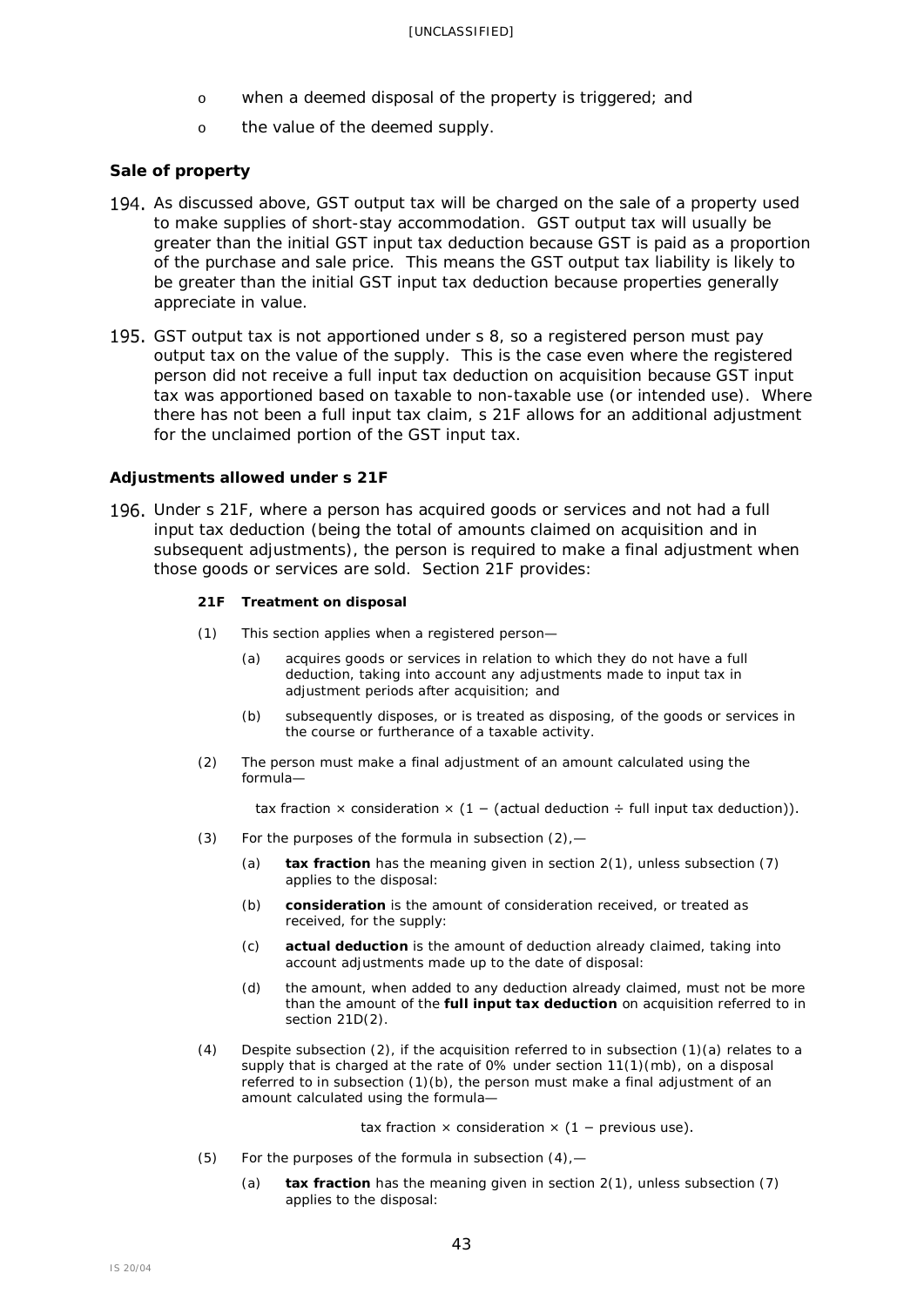- (b) **consideration** is the amount of consideration received, or treated as received, for the supply:
- (c) **previous use** is the percentage intended use or the previous actual use in the period before the period in which the disposal occurs.
- $(6)$  The amount given by the formula in subsection  $(4)$  must not be more than the amount of output tax that is accounted for by the person under section  $20(3J)(a)(iii)$ , taking into account any later adjustments made under the apportionment rules in sections 21 to 21H.
- (7) In the formulas in subsections (2) and (4), on the disposal of the goods or services, if the supply is charged at the rate of 0%, the item **tax fraction** is treated as 15%.
- 197. The calculation in s 21F(2) (or s 21F(4) if the compulsory zero-rating provisions in s 11(1)(mb) apply) allows an adjustment based on the apportionment of GST input tax on the original supply. In broad terms, this recognises the person will not have had a full input tax deduction on the original acquisition.
- 198. Section 21F operates slightly differently depending on whether the asset has increased or decreased in value. Section 21F(3)(d) caps the amount of any GST input tax deduction at the amount of the full input tax deduction on the acquisition of the asset. For assets that appreciate in value, this effectively means the adjustment is equivalent to the unclaimed portion of the original GST input tax. The person pays GST output tax on the appreciated value of the asset and receives an adjustment capped at the original amount of GST input tax. As properties generally appreciate over time this means a registered host's output tax liability on sale will be more than the input tax claim on acquisition.
- 199. Example 14 illustrates an adjustment on disposal of an asset.

#### **Example 14 – adjustment on disposal under s 21F**

A semi-retired couple live in a wine region and purchased their current home for \$600,000 in 2015. It is a popular destination for weekend stays. To make some extra money they occasionally rent the whole property out as a homestay on peer-to-peer websites.

They rent out their home for 70 nights a year and during this time they stay with family or organise their own holidays. They decided to register for GST in 2015, so they could claim GST input tax back on the purchase of the house as follows:

- Total GST input tax claim house: \$600,000 x 3/23 = \$78,261.
- Apportionment: Total GST x apportionment percentage 19% (that is,  $70/365$ ) = \$15,009.

Use remains as predicted in the subsequent adjustment periods and no further adjustments are required. In 2019, they decide to move to Auckland to be near family. Since 2015, property prices have risen significantly in the region and they sell for \$800,000. They must perform an adjustment on disposal using s 21F:

- GST output tax on sale:  $$800,000 \times 3/23 = $104,348$ .
- Input tax adjustment under s 21F: \$104,348 x (1 (\$15,009 ÷  $$78,261)$ ) = \$84,336.

Any deduction, when added to the deduction already claimed, must not be more than the amount of the full input tax deduction on acquisition. Therefore:

- $$78,261 $15,009 = $63,252$  total s 21F adjustment.
- Total GST output tax payable: \$104,348 \$63,252 = \$41,096 GST output tax.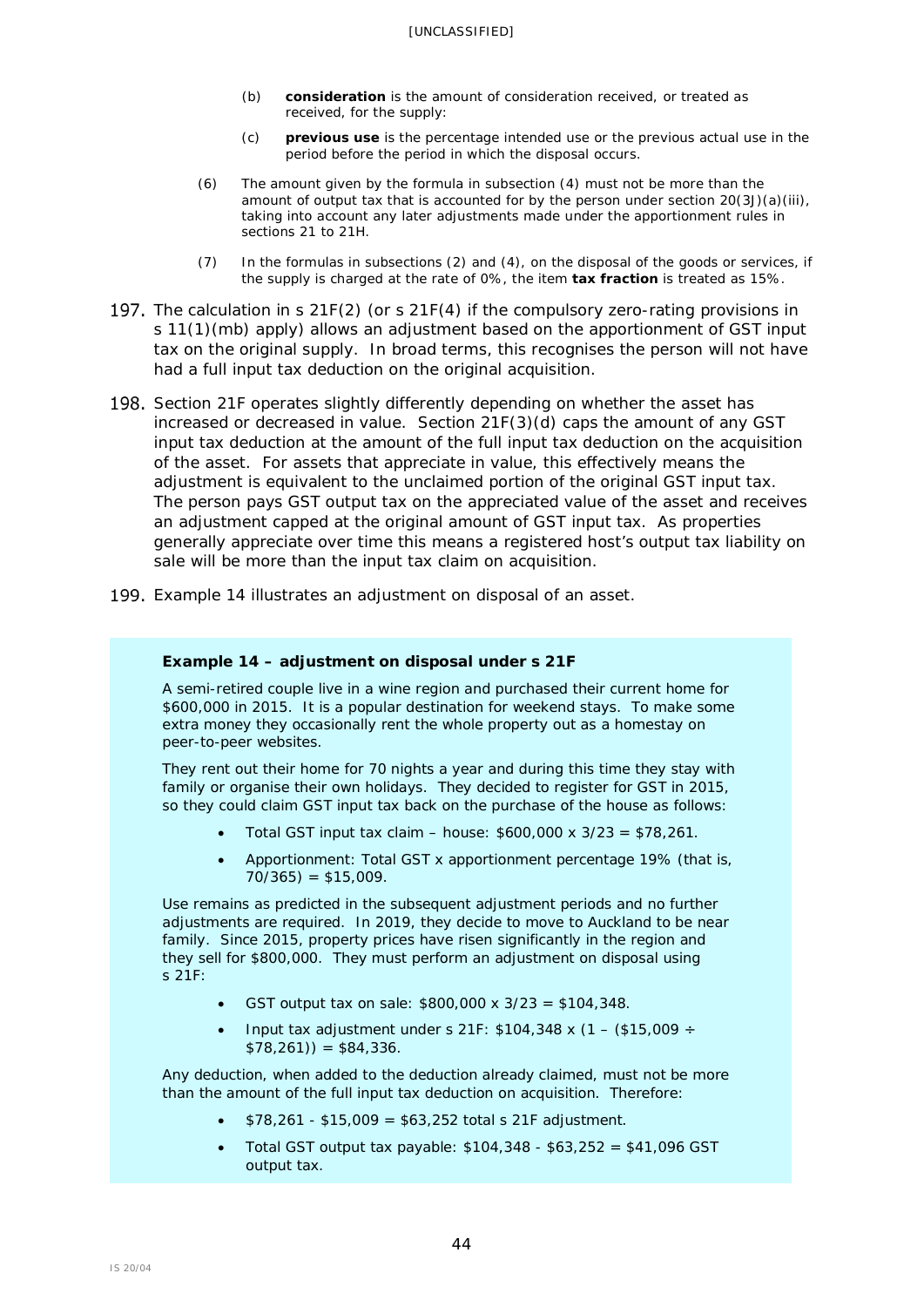Because of the rise in the property's value, there is a net GST liability of \$26,087. This is because GST input tax on purchase was \$78,261 and GST output tax on sale is \$104,348.

## <span id="page-44-0"></span>**Compulsory zero-rating of land rules**

- 200. Where a registered person is selling to another registered person, they should consider whether the compulsory zero-rated provisions apply.
- 201. The compulsory zero-rating of land (CZR) rules treat certain supplies involving land between registered persons as zero-rated supplies. For more detail on the CZR rules, see "IS 17/08: Goods and services tax – compulsory zero-rating of land rules", *Tax Information Bulletin* Vol 29, No 10 (November 2017): 17.
- 202. The core provision of the CZR rules is  $s$  11(1)(mb), which provides:
	- (1) A supply of goods that is chargeable with tax under section 8 must be charged at the rate of 0% in the following situations:
		- …
			- (mb) the supply wholly or partly consists of land, being a supply—
				- (i) made by a registered person to another registered person who acquires the goods with the intention of using them for making taxable supplies; and
				- (ii) that is not a supply of land intended to be used as a principal place of residence of the recipient of the supply or a person associated with them under section 2A(1)(c);

203. Under ss 8 and  $11(1)(mb)$ , a supply must be zero-rated if:

- the supply wholly or partly consists of land;
- the vendor is GST registered (or will be GST registered or will be treated as GST registered) at the time of settlement;
- the supply is being made by the vendor in the course or furtherance of their taxable activity;
- the purchaser is a GST-registered purchaser (or will be GST registered or treated as GST registered) at the time of settlement;
- the purchaser acquires the goods (including the land) with the intention of using them (in whole or part) for making taxable supplies; and
- none of the land included in the supply is intended to be used as the purchaser's principal place of residence or the principal place of residence of a relative of the purchaser.
- 204. Section 11(1)(mb) will not commonly apply where the property being sold is an ordinary domestic property. It seems unlikely the buyer and seller of such properties will commonly both be GST registered and that the purchaser will not be using the property as a principal place of residence. The CZR rules are likely to be most relevant to the sales of dedicated short-stay rental properties in popular tourist destinations. In such cases, it is more likely that both parties will be GST registered and that the purchaser is buying an asset that they intend to use to make taxable supplies (and do not intend to use as a principal place of residence).
- 205. Purchasers who acquire a property that has been compulsorily zero-rated may need to make output tax adjustments to account for any non-taxable use:
	- when the property is acquired  $(s 20(3J)(a))$ ; and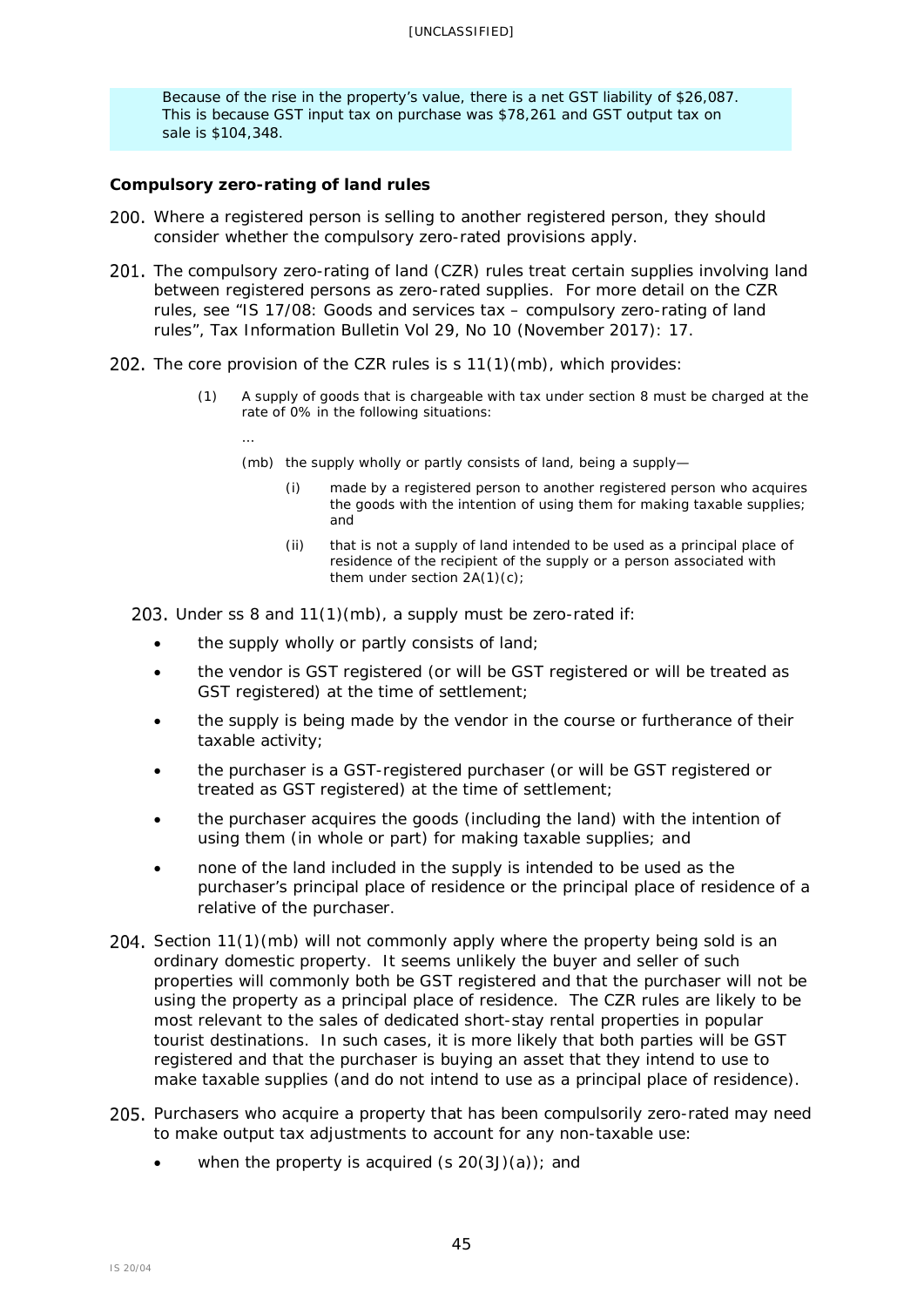- in later adjustment periods under the adjustment provisions in ss 21 to 21H  $(s 20(3J)(b))$ .
- 206. At the time the compulsorily zero-rated property is acquired, the purchaser must identify the "nominal GST component" that would have been chargeable if the supply of the property had been standard-rated. This is done by adding GST at the standard rate to the agreed consideration for the supply. The purchaser then determines the extent to which they intend to use the property for making taxable supplies and calculates the proportion of the nominal GST component for any nontaxable use. The non-taxable use proportion of the nominal GST component is an amount of output tax and must be accounted for by the purchaser in their GST return for the period the supply is attributed to (see s 20(4)).
- 207. Further adjustments may be required in subsequent adjustment periods under ss 21 to 21H. This is done by comparing the intended use of the property at the time of acquisition against the actual use of the property at the end of an adjustment period. This might occur if a purchaser buys a dedicated short-stay rental property and the transaction is zero-rated, but the purchaser subsequently uses the property for a couple of weeks for their own personal (non-taxable) use.
- 208. An adjustment may not necessarily be required if the change in use is within the scope of s 21(2). IS 17/08 addresses this issue:

50. Purchasers who acquire goods (including land) that have been compulsorily zerorated under s 11(1)(mb) may need to make output tax adjustments to account for any non-taxable use of the acquired goods. Adjustments may need to be made:

- when the goods (including land) are acquired  $(s 20(3J)(a))$ ; and
- in later adjustment periods under the apportionment rules in ss 21 to 21H  $(s 20(3J)(b)).$

51. At the time the compulsorily zero-rated goods are acquired, under s 20(3J)(a) the purchaser must identify the "nominal GST component" that would have been chargeable if the supply of goods had been standard-rated. This is done by adding GST at the standard rate to the agreed consideration for the supply. The purchaser is then required to determine the extent to which they intend to use the goods acquired for making taxable supplies and calculate the proportion of the nominal GST component for any non-taxable use of the goods. The non-taxable use proportion of the nominal GST component is an amount of output tax and must be accounted for by the purchaser in their GST return for the period the supply is attributed to (see  $s$  20(4)).

52. To determine the intended non-taxable use of the goods acquired (including land) the purchaser needs to estimate at the time of acquisition how they intend to use the goods, choosing a determination method that produces a fair and reasonable result (see s 20(3G)).

53. Further output or input tax adjustments may be needed under the apportionment rules in subsequent adjustment periods (see ss 21 to 21H). This is done by comparing the intended use of the goods (including land) as determined at the time of acquisition against the actual use of the goods at the end of an adjustment period. Adjustments may not be required where the amounts involved are small (see s 21(2)).

#### 209. Under s  $21(2)$ , the paragraphs most likely to apply are (c) and (d):

- (2) Despite subsection (1), the person is not permitted to make an adjustment if—
	- (a) [section 20\(3D\)](http://www.legislation.govt.nz/act/public/1985/0141/latest/link.aspx?id=DLM83479#DLM83479) applies to them:

…

- (b) the value of the goods or services, excluding GST, is \$5,000 or less:
- (c) the difference between the percentage intended use on acquisition and the percentage actual use for the relevant adjustment period is less than 10 percentage points, but this paragraph does not apply if the adjustment amounts to more than \$1,000: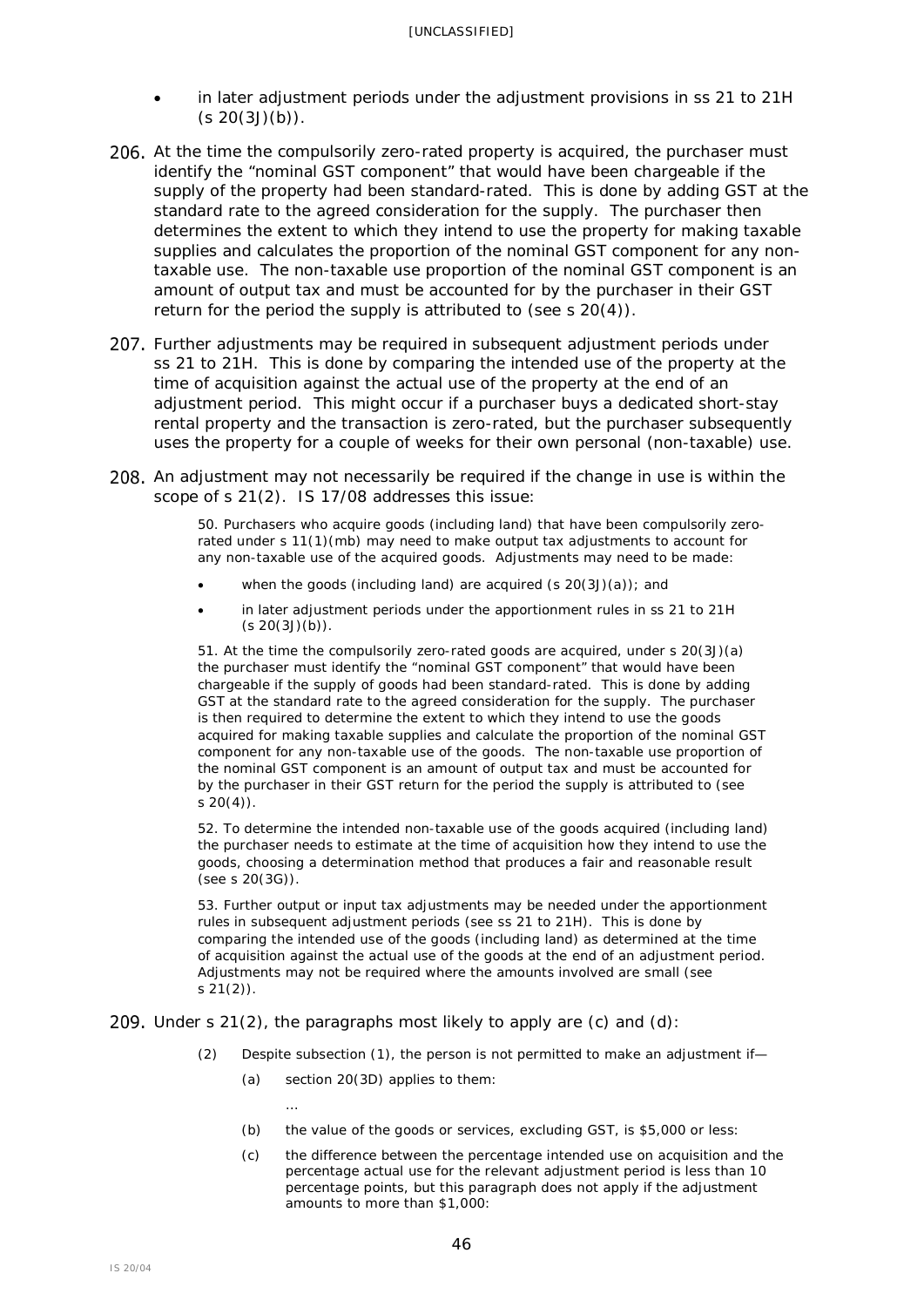- (d) the difference between the previous actual use calculated for the most recent adjustment period in which an adjustment was made and the percentage actual use for the relevant adjustment period is less than 10 percentage points, but this paragraph does not apply if the adjustment amounts to more than \$1,000.
- 210. Paragraphs (c) and (d) mean that a person is not permitted to make an adjustment where the difference between the actual and intended uses is relatively minor (less than 10 percentage points) and amounts to less than \$1,000.
- 211. In summary, the CZR rules are likely to be most relevant to dedicated short-stay rental properties in popular tourist destinations. For the rules to apply:
	- both the seller and purchaser must be GST registered;
	- there must be an intention to make taxable supplies; and
	- the property must not be intended to be a person's principal place of residence.
- 212. If a transaction is subject to the CZR rules, taxpayers should refer to IS 17/08. Even if a transaction is zero-rated, it may still be necessary for a purchaser to subsequently perform ongoing adjustments to reflect any change in use.
- 213. Example 15 illustrates the application of the CZR rules.

## **Example 15 – application of the CZR rules**

Len (from Example 9) is a GST-registered short-stay accommodation entrepreneur who owns properties in Coromandel and Auckland. He has heard the short-stay accommodation market in Rotorua is lucrative because of the town's year-round popularity with tourists. He is looking to expand his portfolio and buy a property in Rotorua. He has identified a suitable property being sold there. Further enquires reveal that the seller is GST registered and has been using the property as a dedicated short-stay rental. Len wants to know whether the transaction will be zero-rated.

The CZR rules apply. The buyer and seller are both GST registered and Len will be using the property to make taxable supplies.

The answer would be different if Len was going to live in the property as his principal residence and merely rent out rooms for short-stay accommodation on a peer-to-peer website. In that case, he would be using the property as a principal place of residence, so the CZR rules would not apply and GST would apply at the standard rate.

## <span id="page-46-0"></span>**Deemed disposal on cancellation of registration**

214. Where a registered host's GST registration is cancelled, they will be liable for GST output tax on the open market value of their property.

## *Cancellation of registration*

- 215. Under s 52 the Commissioner may cancel a person's GST registration in three situations:
	- Sections 52(1) and (2) allow a person to request the Commissioner to cancel their registration where the value of the person's taxable supplies is below the registration threshold.
	- Section 52(3) imposes a requirement on registered persons who have ceased all taxable activities to notify the Commissioner within 21 days. In such circumstances, the Commissioner must cancel the person's GST registration. However, there is a proviso to s 52(3) if there are reasonable grounds for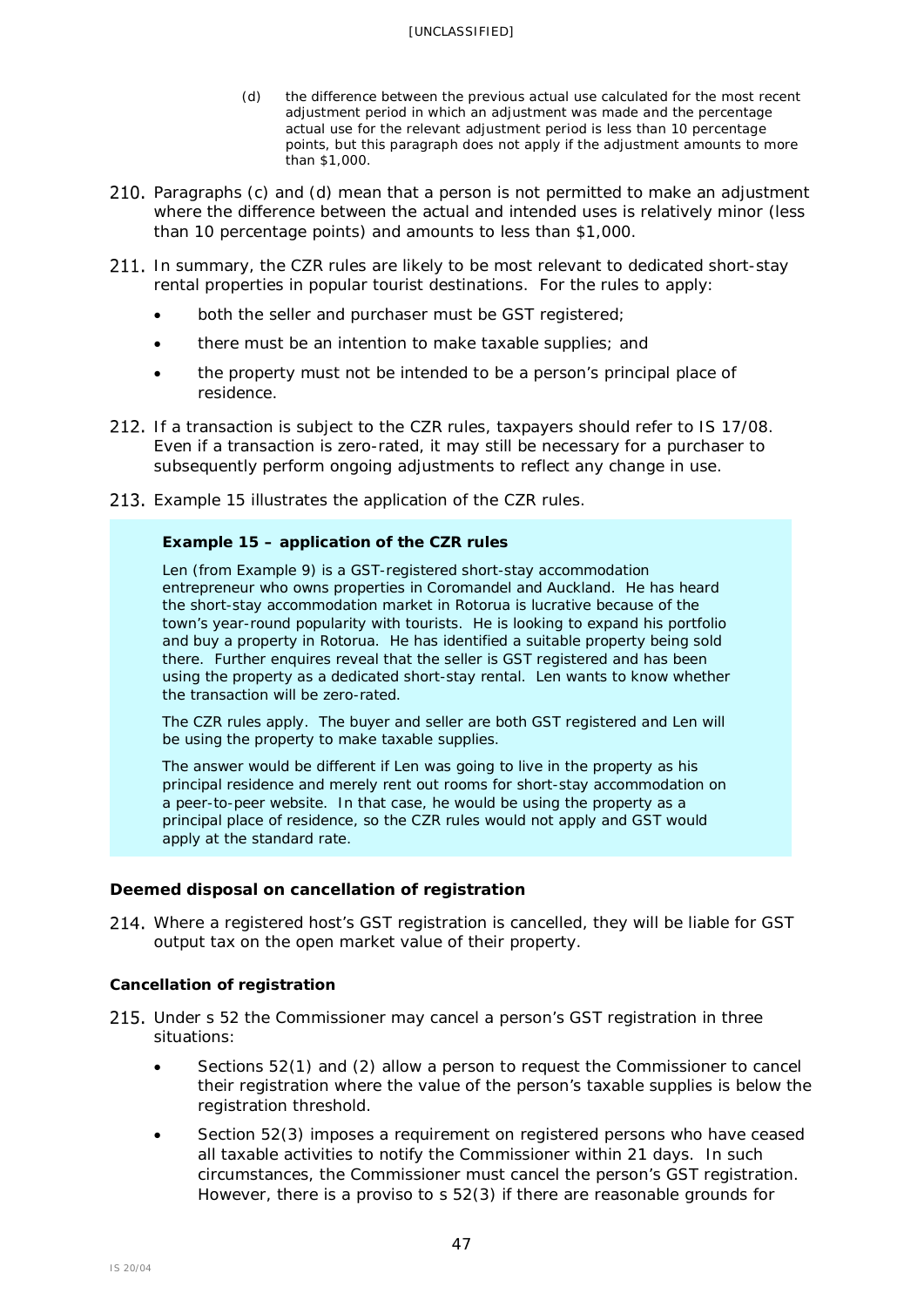believing that the person will carry on any taxable activity at any time within the next 12 months.

- Section 52(5) allows the Commissioner to cancel a registered person's GST registration, if the Commissioner is satisfied that the registered person is not carrying on a taxable activity.
- 216. For the supply of short-stay accommodation, there are two possible scenarios:
	- Scenario 1: The registered person asks the Commissioner to cancel their registration because they are no longer making supplies in excess of the registration threshold.
	- Scenario 2: The registered person ceases carrying on their taxable activity of providing short-stay accommodation. Whether a taxable activity is still being carried on in any particular situation will be a question of fact. However, if a registered host files nil returns and does not continuously or regularly make taxable supplies, then it points to them having ceased their taxable activity.
- 217. The Commissioner's view is that a s 21FB adjustment is not available where a person's taxable activity has ceased entirely (see [\[162\]](#page-36-1)). In this case, the most appropriate course will be for the person to cancel their GST registration.

## *Deemed supply*

- 218. When a person ceases to be registered for GST,  $s$  5(3) deems the assets of a taxable activity to be supplied by the person. The time of that supply is immediately before the person ceases to be registered. Section 5(3) provides:
	- (3) For the purposes of this Act, where a person ceases to be a registered person, any goods and services then forming part of the assets of a taxable activity carried on by that person shall be deemed to be supplied by that person in the course of that taxable activity at a time immediately before that person ceases to be a registered person, unless the taxable activity is carried on by another person who, pursuant to section 58, is deemed to be a registered person.
- 219. In s 5(3), a deemed supply occurs for goods and services forming part of the assets of the taxable activity carried on by the person. If a host has the taxable activity of supplying short-stay accommodation then the property in which the accommodation is supplied will be an asset of the taxable activity. The property will be the most significant asset that forms part of the assets of the taxable activity of supplying short-stay accommodation, although other assets may also be subject to s 5(3).

## *Value of supply*

- 220. The value of the deemed supply under  $s$  5(3) is determined under s 10(7A) and (8). Where the property has been owned since before 1986 (when GST was introduced), the adjustment can be made at the lower of the cost of the property or its market value (s 10(8)). But in most cases, the consideration will be treated as being the open market value of the supply  $(s 10(7A))$ . Section 5(3) does not contemplate apportionment for non-taxable use but this is offset by s 21F, which effectively allows a credit for unclaimed GST input tax where a person has not had a full GST input tax deduction.
- 221. Despite s 21F, the consequences of cancellation of registration will often be financially significant. The taxpayer will usually have a net liability for GST because the value of the property will have appreciated. In other words, the taxpayer will pay GST on the uplift in the property's value. Further, this is only a deemed disposal, meaning the taxpayer will not have sale proceeds from which they can pay their GST liability.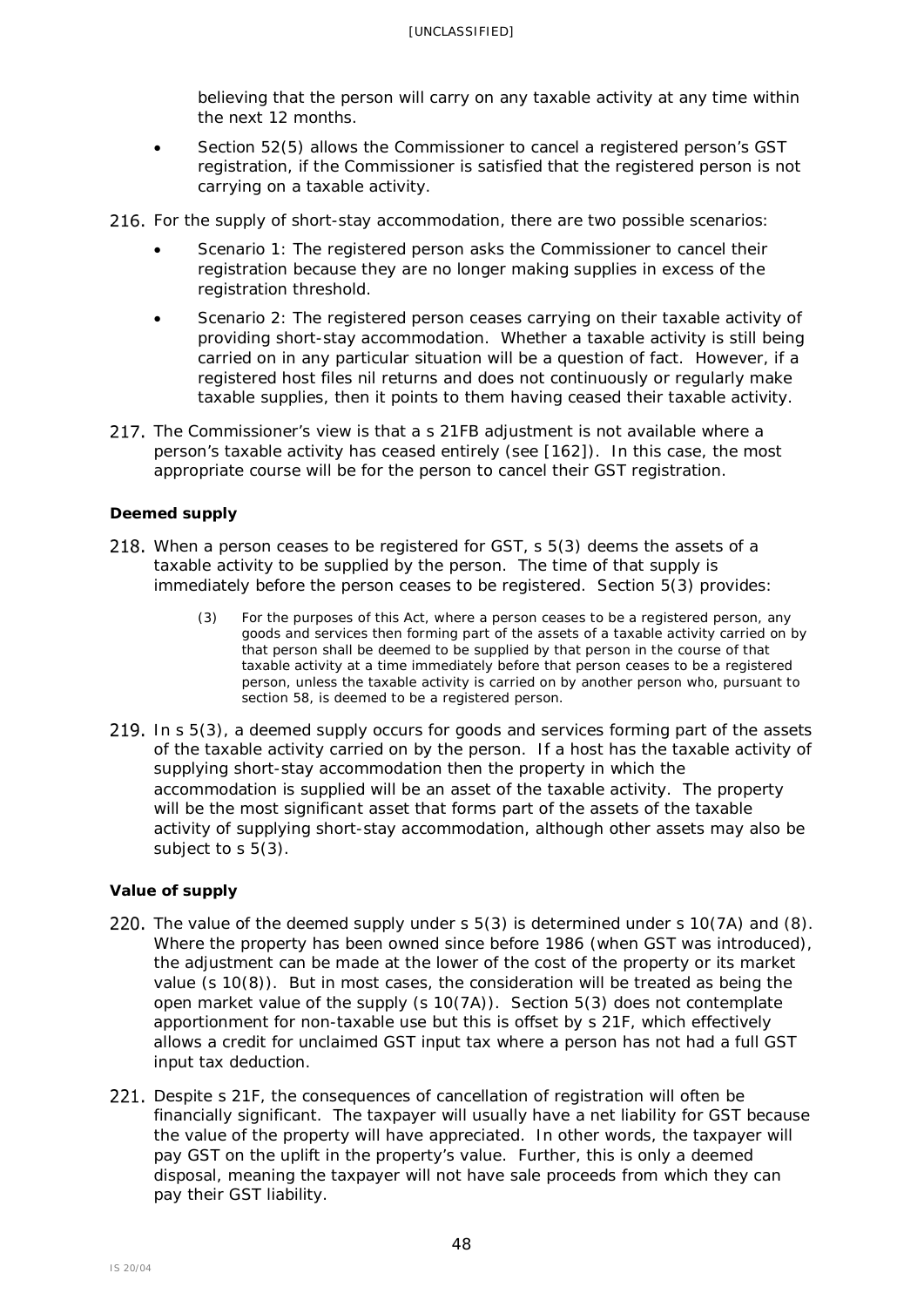## *Conclusion*

- 222. In summary, a registered person may request that the Commissioner cancel their registration where their supplies fall below the \$60,000 threshold and this will trigger a deemed disposal. More commonly, a person's GST registration will be cancelled because they cease their taxable activity of making supplies of short-stay accommodation.
- <span id="page-48-0"></span>223. Where a person ceases their taxable activity entirely, then they should inform the Commissioner within 21 days (s 52(3)), and the Commissioner shall cancel their GST registration. Section 52(5) also allows the Commissioner to cancel a person's GST registration if the Commissioner is satisfied that the registered person is not carrying on a taxable activity.
- 224. On cancellation, s 5(3) deems a disposal of all assets that form part of the taxable activity. This will include the property used to make the supplies of short-stay accommodation. The deemed disposal will usually be at the open market value (s 10(7A)). This means the person will be liable for GST output tax on the open market value of the property. Where a person did not have a full GST input tax deduction, s 21F allows an adjustment that effectively credits the taxpayer with the unclaimed portion of the original GST input tax.
- Example 16 illustrates the impact of a registration cancellation.

## **Example 16 – cessation of a taxable activity**

David and Jenny (from Example 13) have decided to make a lifestyle change. They are selling up in Christchurch and will move permanently to their Queenstown holiday home. They will cease their taxable activity on 31 March 2020 and move into the Queenstown property on 1 April 2020. They want to know how this will impact on their GST obligations.

Cessation of a taxable activity will require their GST registration to be cancelled. There is a deemed supply of the assets forming part of the taxable activity (s 5(3)). This means a deemed supply of the property that will be subject to GST.

The value of housing in Queenstown has grown considerably in the intervening years and their property is now worth \$1.5 million. Therefore, the tax fraction on the deemed supply is:

#### $3/23 \times $1,500,000 = $195,652$ .

An input tax deduction of \$25,924 has already been claimed (the combined 2018 and 2019 adjustments – see Example 12), so the full deduction available on the original purchase is:

\$130,435 less the deduction claimed of  $$25,924 = $104,511$ .

This is the limit of the adjustment. Therefore, on cessation:

- output GST on deemed supply  $(\$1,500,000 \times 3/23) = \$195,652$
- input adjustment =  $($104,511)$
- GST payable =  $$91,141$ .
- Example 17 illustrates GST issues to consider when purchasing a property to use as short-stay accommodation.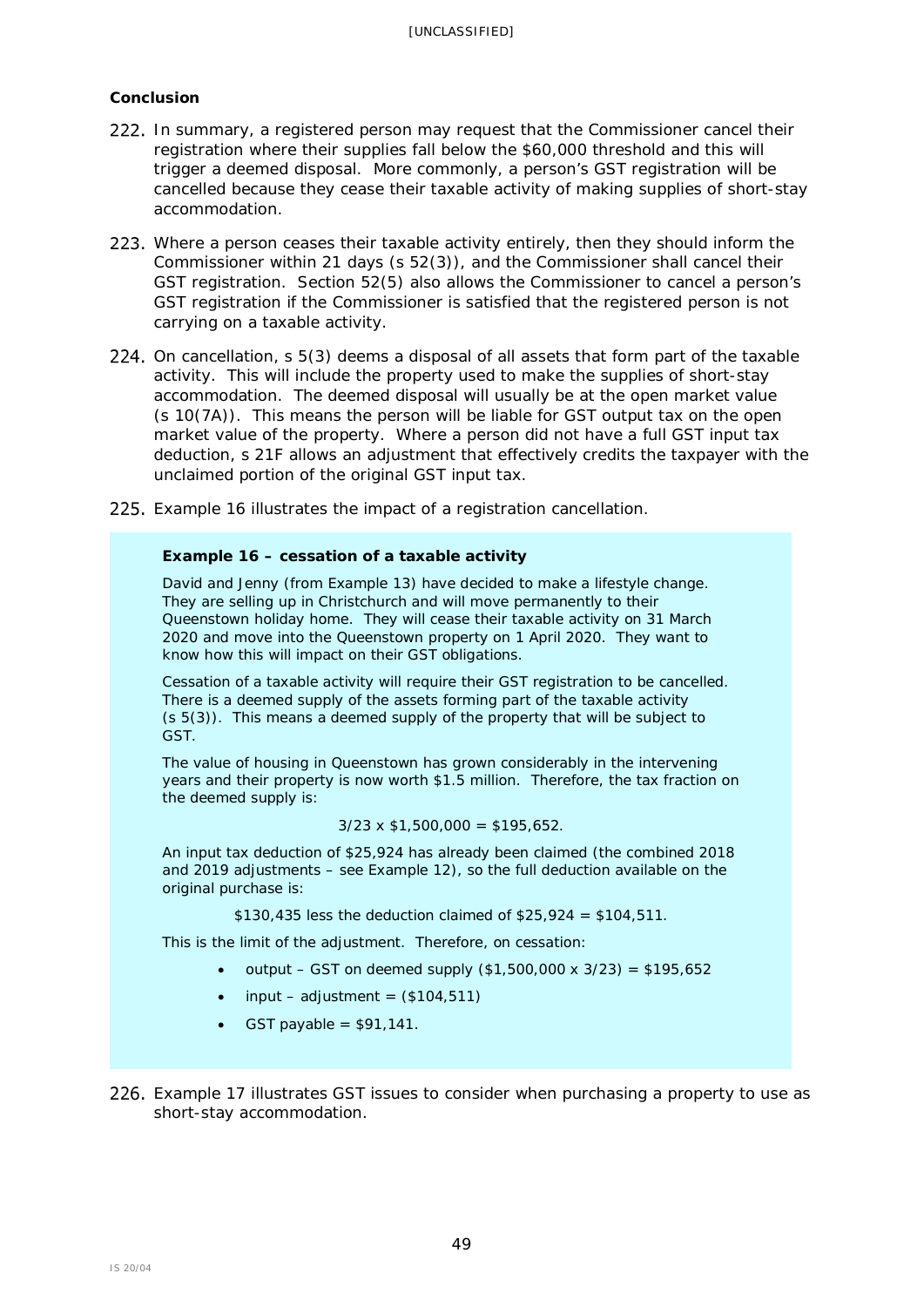### **Example 17 – GST considerations when purchasing a property**

Neve and George are looking to buy a property in one of New Zealand's tourist hotspots. They intend to buy a large property which they will use to make supplies of short-stay accommodation. They intend to try and live off the shortstay accommodation income.

They are looking at two properties:

- A large section near Lake Wanaka. The section includes a main house and a separate holiday cottage. The house is used solely as the owners' private residence and the cottage is a dedicated short-stay rental property. The holiday cottage is a top-end property in a prime location that is advertised on various websites. It is used year-round by skiers, trampers and overseas holiday makers. The holiday cottage's current turnover is \$80,000 a year. The property is advertised for sale at \$1.8 million. The documentation provided by the seller includes a registered valuer's report valuing the main house at \$1m and the holiday cottage at \$800,000. The seller is GST registered and the properties are on one land title.
- A large apartment on the hill in Queenstown for sale for \$1.1m. It is a 4 bedroom property split over three floors. It is currently used as a private holiday home. Neve and George would run it as a homestay and plan to rent out the rooms individually on a website at \$100 a night. Their research indicates an occupancy rate of around 40% for such rooms which would equate to \$44,000 a year.

They are GST novices and ask an accountant whether there are any GST implications for either property.

#### *Lake Wanaka*

If Neve and George are intending to continue renting out the holiday cottage (and living in the main home) they will need to register for GST because the turnover is likely to exceed the \$60,000 threshold.

The Act treats the supply of a principal place of residence and other property as separate supplies. In other words, the sale of the main house and holiday cottage are treated separately for GST purposes.

As the holiday cottage is used in the current owner's taxable activity, the sale of the property will be subject to GST. However, the compulsory zero-rating rules will apply where both the seller and buyer are registered persons, the buyers intend to carry on using the holiday cottage to make taxable supplies and it is not intended to be a person's principal place of residence.

Neve and George will have to charge GST output tax on the supplies of shortstay accommodation, but they will be able to claim GST input tax on their expenses for the holiday cottage. Where expenses relate to the whole section rather than just the holiday cottage, the expenses should be apportioned on a fair and reasonable basis.

The main house is used solely as the owner's private residence and will not be subject to GST. There will be GST implications if Neve and George decide to use the main house to make supplies of accommodation in the future.

#### *Queenstown*

The sellers are not GST registered and the sale will not be subject to GST output tax. Because supplies of accommodation in their homestay would be below the \$60,000 threshold, Neve and George do not have to register for GST. Neve and George's accountant suggests that there might be some benefit for them in remaining unregistered. They won't have to charge GST output tax on the supplies of short-stay accommodation, and they won't have to file returns and undertake adjustments. They also would not have to return GST output tax on the property when they come to sell it. Registering for GST would likely leave them worse off because property values in Queenstown are expected to rise and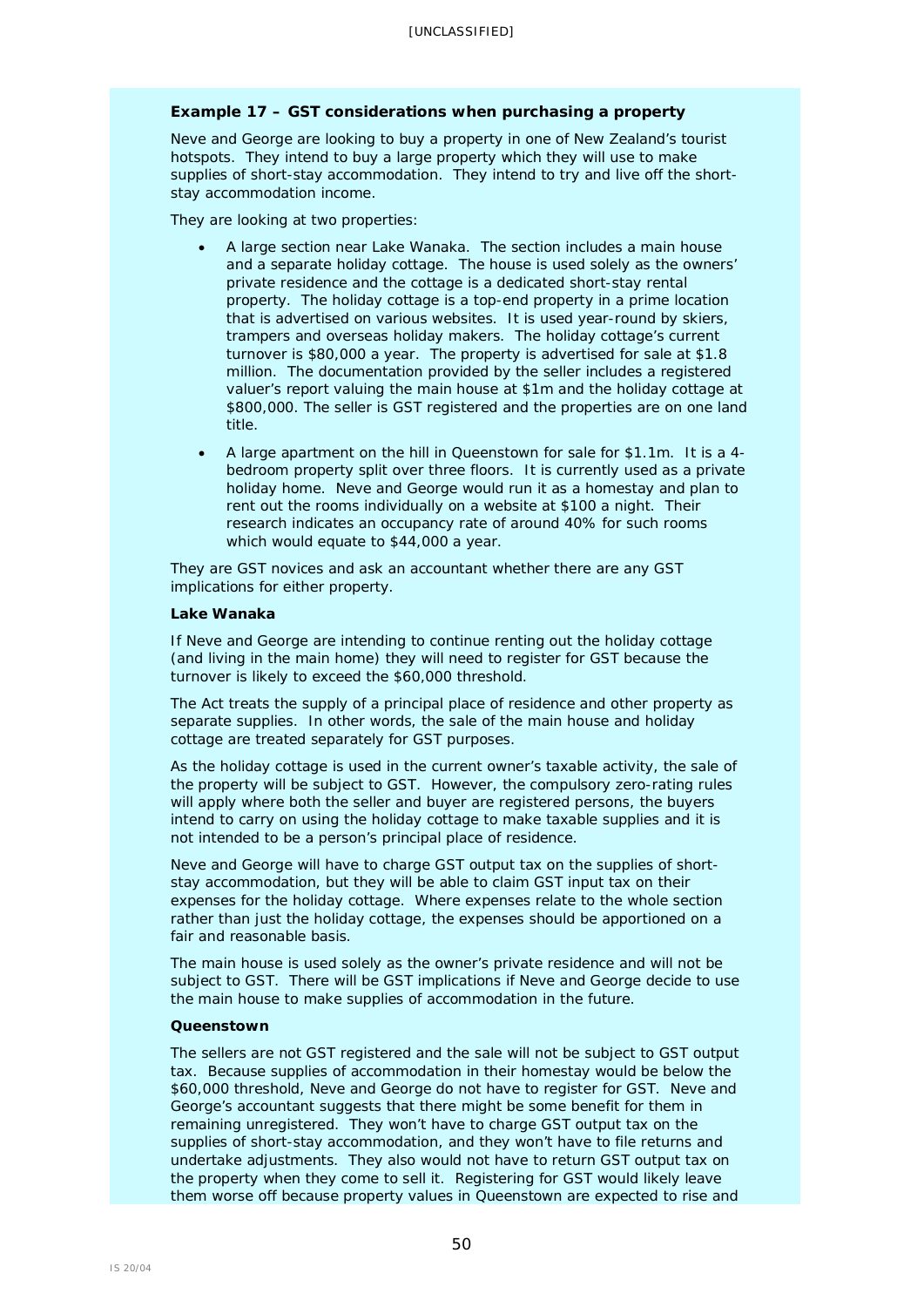consequently the GST output tax on sale will be more than the GST input tax on sale.

If they do decide to register for GST, they can claim GST input tax on expenses that relate solely to providing short-stay accommodation (eg, guest toiletries) and a portion of GST on expenses relating to both taxable and non-taxable supplies (eg, utility bills). They can also claim GST input tax on the purchase. To give an indication the accountant calculates that:

- The bottom floor has a bedroom (with ensuite) and inbuilt garage that will be used exclusively by Neve and George - 50m2 with 100% private use.
- The second level is exclusively for guests and contains three dedicated guest bedrooms and a guest bathroom - 50m2 with 100% taxable use.
- The top level contains the common areas an open plan lounge and kitchen-dining room - 50m2 with 50% taxable use.

The second floor area used (or available for use) exclusively by guests is calculated as:

 $\frac{50}{150} \times \frac{365}{365} \times 100 = 33.33\%$ 

The common areas on the top floor are 50% deductible but only for the days that one of the rooms is rented out. Neve and George estimate that at least one of the rooms will be rented out for 200 days a year:

$$
\frac{50}{150} \times \frac{200}{365} \times 50 = 9.13\%
$$

Adding these figures together (33.33% and 9.13%) they could expect to deduct 42.46% of GST input tax. The full amount of the GST input tax deduction would be  $3/23 \times $1.1$ m =  $$143,478.26$ . The proportion claimable would be  $$143,478,26 \times 42.46\% = $60,920.87$ . Neve and George would need to weigh up the other pros and cons of registration. If they did register they would need to charge GST on the supplies of accommodation they make and the property would also be subject to GST when they sell it or cease supplying short-stay accommodation.